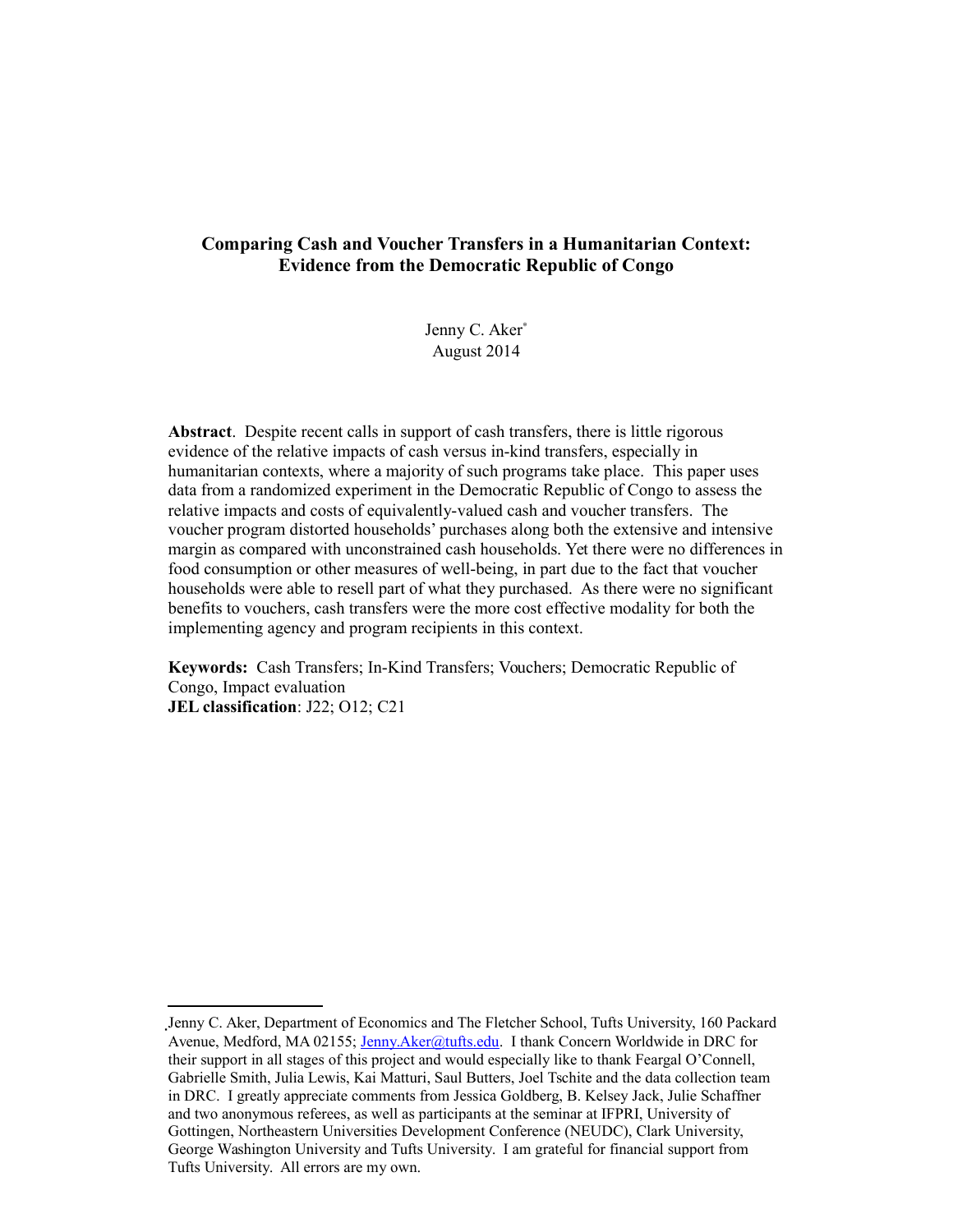## **1. Introduction**

How should wealth be redistributed to the poor? While cash transfer programs have become an increasingly important part of social protection programs worldwide, a majority of welfare transfers in both developed and developing countries are still in-kind (Tabor 2002, Currie and Gahvari 2008). For example, the U.S. 2013 budget allocated over US\$293 billion to food stamps, Medicaid and housing vouchers, suggesting that the current ratio of U.S. in-kind assistance to cash transfers is 5.6 to 1 (Glaeser 2012). Globally, 92 percent of low-income countries have in-kind transfer programs, whereas 51 percent have a cash transfer program (Gentilini et al 2014). Given that economic theory predicts that a program recipient will at least (weakly) prefer a cash transfer as compared with an equal-valued in-kind transfer or voucher, why would the public sector prefer in-kind transfers?<sup>[1](#page-1-0)</sup>

There are several reasons why in-kind transfers, including vouchers, might be preferred to cash. First, governmental or non-governmental organizations might want to encourage program recipients to purchase and consume particular food or non-food items, which is more difficult with cash transfers (Cunha 2014, Currie and Gahvari 2008). [2](#page-1-1) Second, in-kind transfers may facilitate targeting by encouraging the non-poor to select out of social protection programs (Nichols and Zeckhauser 1982, Moffitt 1983). Third, if certain items are not readily available on local markets, in-kind distributions can increase the local supply of those items. Fourth, in-kind transfers may be more politically viable, especially among populations who are not eligible for the program (De Janvry, Fargeix, and Sadoulet 1991; Epple and Romano 1996). And finally, providing in-kind transfers could be less risky for program recipients, especially if cash is easier to steal.

The relative merits of cash as compared with in-kind transfers have been vigorously debated, particularly in the context of developing countries (Devereux 2006). A 2011 DFID report noted that governments in the developing world are increasingly investing in cash transfer programs (Arnold et al

<span id="page-1-1"></span><span id="page-1-0"></span><sup>1</sup> In the economics literature, vouchers are categorized as in-kind transfers, as they are often restricted to the purchase of particular items and can lead to a kinked budget constraint (Whitmore 2002, Currie and Gahvari 2008). Development practitioners and donors often make a distinction between cash transfers, in-kind transfers (free distributions) and vouchers ("near-cash"), as vouchers are more fungible than pure in-kind distributions. 2In addition, if policymakers understand the nutritional implications of food consumption choices better than participants, then such policies could lead to higher "true" well-being (where well-being is defined as participants' preferences under full information or spillovers from improved nutritional status).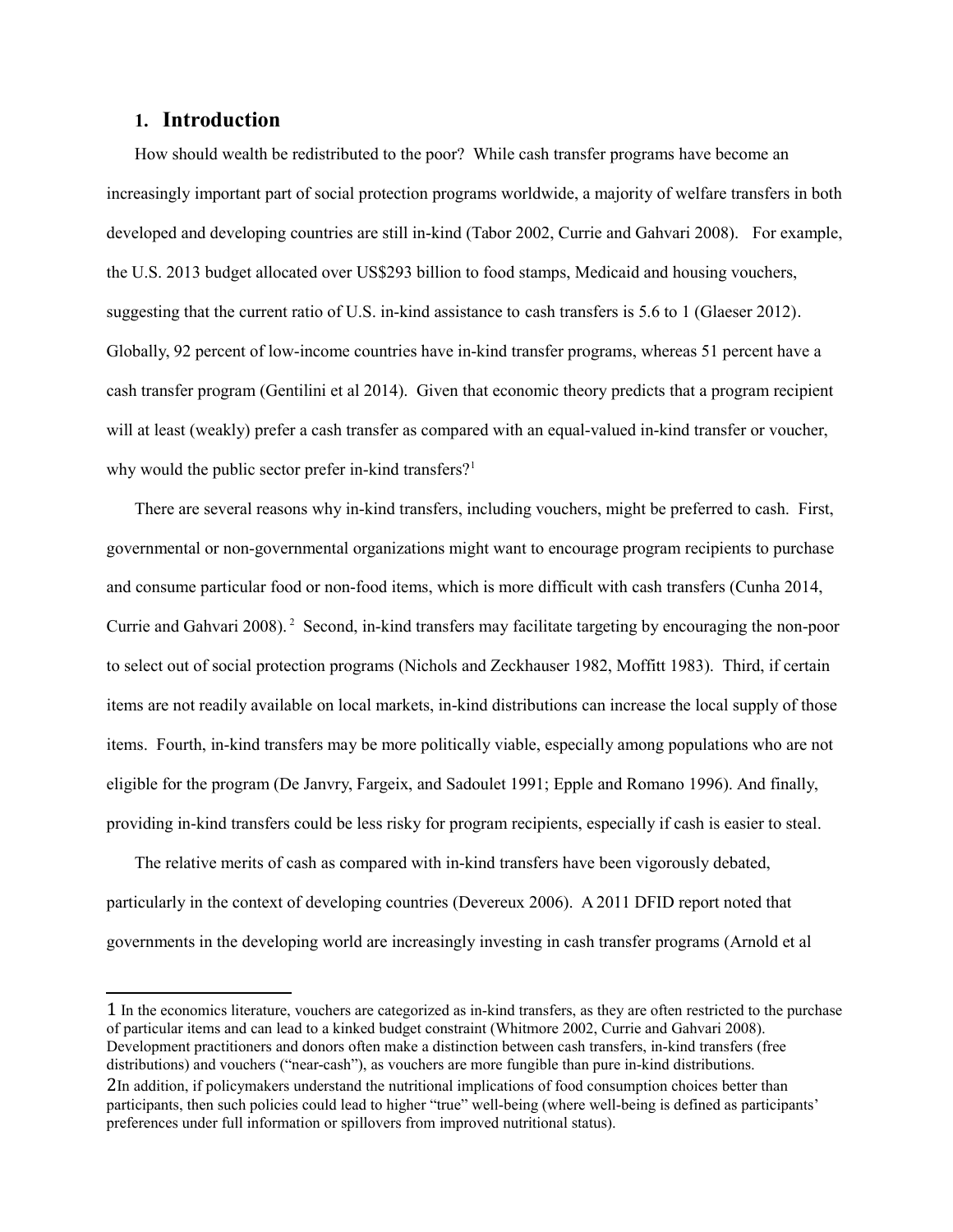2011). More recently, there have been a number of calls for cash as a "first-best option" (Gentilini 2014, Blattman 2014, Blattman and Niehaus 2014, Ozler 2013).

What is surprising about these calls for cash is the limited rigorous evidence to support these claims (Banerjee et al 2014). While there is extensive literature on the impacts of conditional and unconditional cash transfers, as well as the impacts of in-kind transfers (Whitmore 2002, Hoynes and Schazenbach 2009, Fraker et al 1995, Yen 2010), the empirical evidence of their *relative* impacts is more limited.<sup>3</sup> In some cases, that comparison has been affected by differences in program design between the two modalities (Sharma 2006, Cunha 2014, Skoufias et al 2008, Gentilini 2014)[.4](#page-2-1)

We report the results of a randomized transfer program in the Democratic Republic of Congo (DRC), where internally displaced households living in an informal camp were randomly assigned to cash and voucher transfer modalities. The first intervention, an unconditional cash transfer, was provided in three distributions over a six-month period. The second intervention, an equal-valued voucher, was a coupon that could be redeemed at an organized "voucher fair" selling a variety of food and non-food items for the first transfer, but restricted to food items for the second and third transfers. To minimize the likelihood that any observed differences might be due to differences in program design -- rather than the transfer modality -- the transfer amounts, frequency, conditions and costs of obtaining the transfer were as similar as possible between the two modalities, and prices at the voucher fair were "set" accordingly to local market prices. Given the extreme vulnerability of the target populations, there was no pure comparison group. Thus, our analysis focuses on the relative impacts of the different transfer modalities, rather than the overall impact of the program.

<span id="page-2-0"></span><sup>3</sup> There has also been growing evidence on the relative impacts of conditional and unconditional cash transfers (Baird et al 2011, Benhassine et al forthcoming).

<span id="page-2-1"></span><sup>4</sup> Sharma (2006) reports the result of a randomized intervention of an equivalently-valued food or cash transfer program in Sri Lanka. Yet the frequency of the two transfer modalities differed considerably. Cunha (2014) reports the results from a randomized cash and food transfer program in southern Mexico (Cunha 2014), where the food transfer was worth 33 percent more than the cash transfer, and the two transfer modalities were provided at different frequencies. WFP and IFPRI have recently conducted a series of randomized evaluations of cash versus food transfers in Uganda and Niger (Hoddindott et al 2014, Gilligan et al 2013), and cash, voucher and food transfers in Ecuador (Hidrobo et al 2014).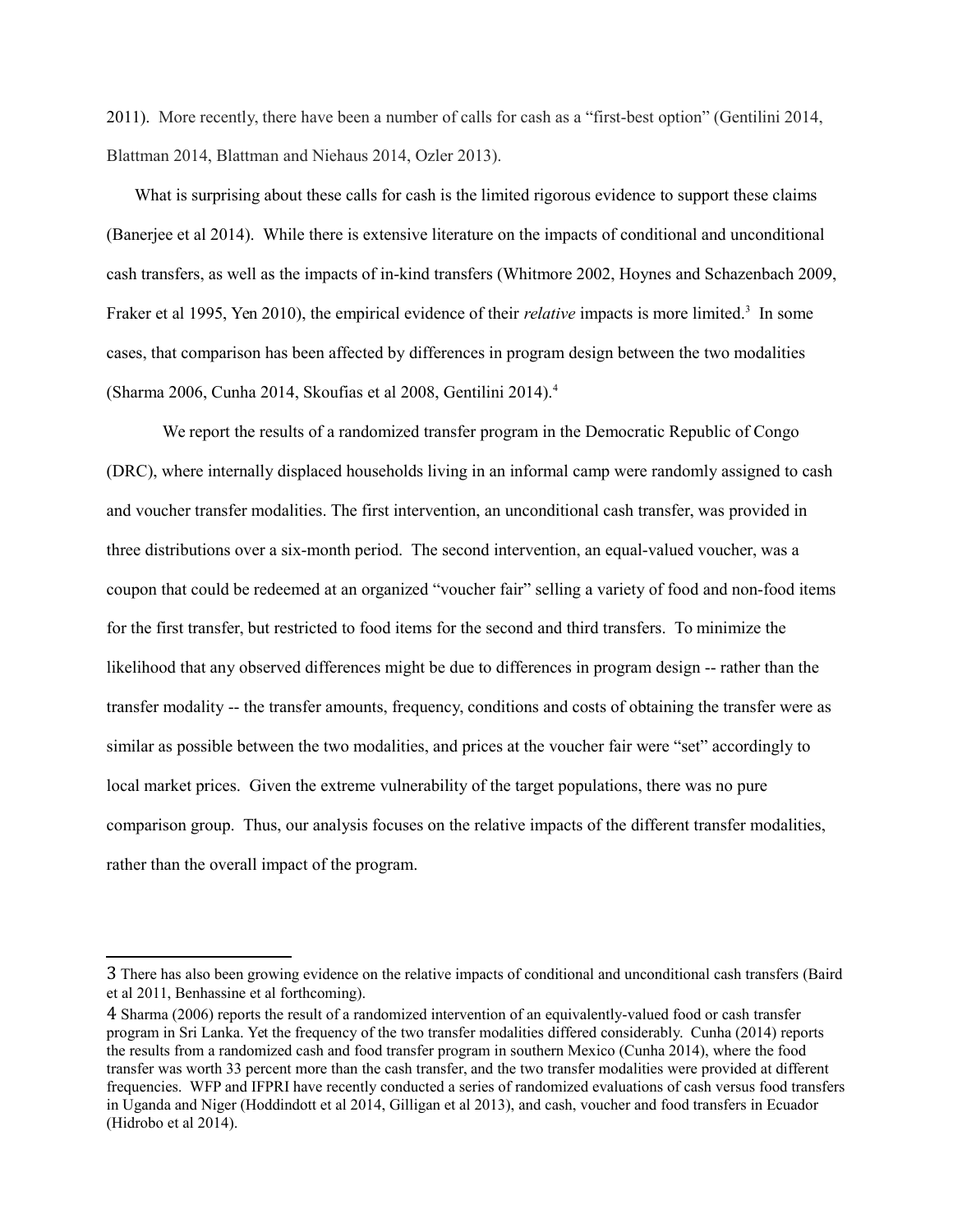We find that households' purchasing decisions differed significantly by transfer modality. Unsurprisingly, cash households used their transfer to purchase a diverse set of food and non-food items, including paying for health expenses and school fees, and did not appear to buy "temptation" goods (Evans and Popova 2014). Yet voucher households were significantly more likely to purchase particular food items, namely salt, as it was storable and easier to resell. These results suggest that distortions imposed by the voucher were apparent at both the extensive and intensive margins. Yet differences in purchasing decisions did not translate into differences food consumption or asset ownership between the two modalities. As there were no significant differences in household well-being, the cash transfer program was the more cost-effective modality for the implementing agency and program recipients in this context.

Our study most directly relates to the recent work of Hidrobo et al (2014), who assess the relative impacts of food, cash and voucher transfers among Colombian refugees in northern Ecuador. While all three modalities improved the quality and quantity of food consumed, they find that vouchers led to significantly larger increases in dietary diversity. Although both of our studies focus on similar population – displaced households – the design is markedly different, as their intervention offered nutrition sensitization and a more flexible voucher program (e.g., the vouchers could be used twice per month at supermarkets). These "flexible" voucher designs are more common in programs in developed countries or urban voucher programs, but are less common among programs in rural areas or humanitarian contexts, which makes up a significant amount of funding for voucher programs.

The rest of the paper proceeds as follows. Section 2 describes the context in DRC and the experimental design. Section 3 outlines the theoretical framework. Section 4 describes the different datasets and estimation strategy. We discuss the results in terms of uses of the transfer (Section 5) before discussing the mechanisms behind these results (Section 6) and alternative explanations (Section 7). We describe the cost-benefit analysis in Section 8 before concluding.

## **2. Setting and Research Design**

**2.1. Conflict and internally displaced populations in eastern DRC**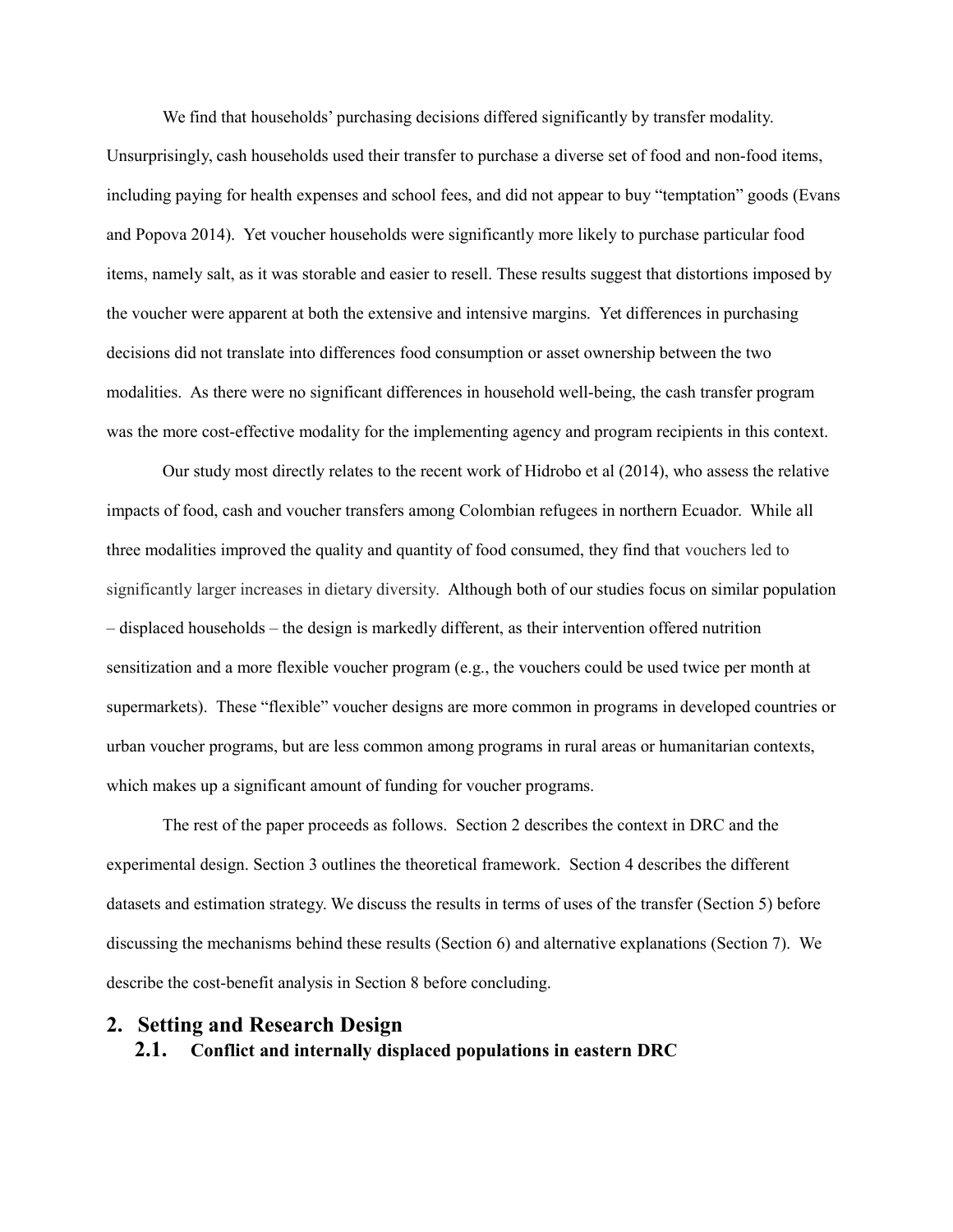One of the largest countries in sub-Saharan Africa, the Democratic Republic of Congo has been at the center of what has been termed "Africa's world war" since the late 1990s. The original conflict lasted five years and pitted government forces, supported by Angola, Namibia and Zimbabwe, against rebels backed by Uganda and Rwanda (Williams 2013).The war has claimed an estimated three million lives, either as a direct result of fighting or because of disease and malnutrition (UNICEF 2012).

Despite a peace deal in 2003, renewed fighting erupted in the eastern parts of the country in 2008, displacing millions of people. As of 2011, it was estimated that there were 1.7 million internally displaced persons (IDPs) in the eastern part of the country. The most vulnerable regions are those of North and South Kivu, which are subject to attacks by government and militia forces, looting and sexual violence. IDPs have been forced to move to formal or informal camps (Williams 2013).

Without access to land, livestock or other means of generating income, IDPs are often heavily dependent upon external aid to meet their basic needs. Throughout the conflict, international and nongovernmental organizations have distributed food aid, medicines, agricultural inputs and non-food items (blankets, mattresses, hygiene kits and kitchen sets). More recently, such organizations have also provided cash transfers and vouchers, the latter of which is a type of coupon that enables program recipients to purchase goods at pre-organized fairs.

The focus on vouchers as a component of humanitarian assistance in eastern DRC is not uncommon among international humanitarian programs. Of more than 15 international organizations working in eastern DRC in 2011, over 10 of them provided voucher assistance. Focusing on humanitarian assistance more broadly, over 58 percent of USAID's emergency response program was allocated to in-kind transfers in 2012, with 25 percent of that allocation devoted to vouchers (Hanrahan 2013).

## **2.2. Transfer Interventions**

In response to the ongoing conflict in eastern DRC, an international non-governmental organization, Concern Worldwide, designed a short-term social protection program. The program sought to increase households' access to basic food and non-food items and services by providing income transfers to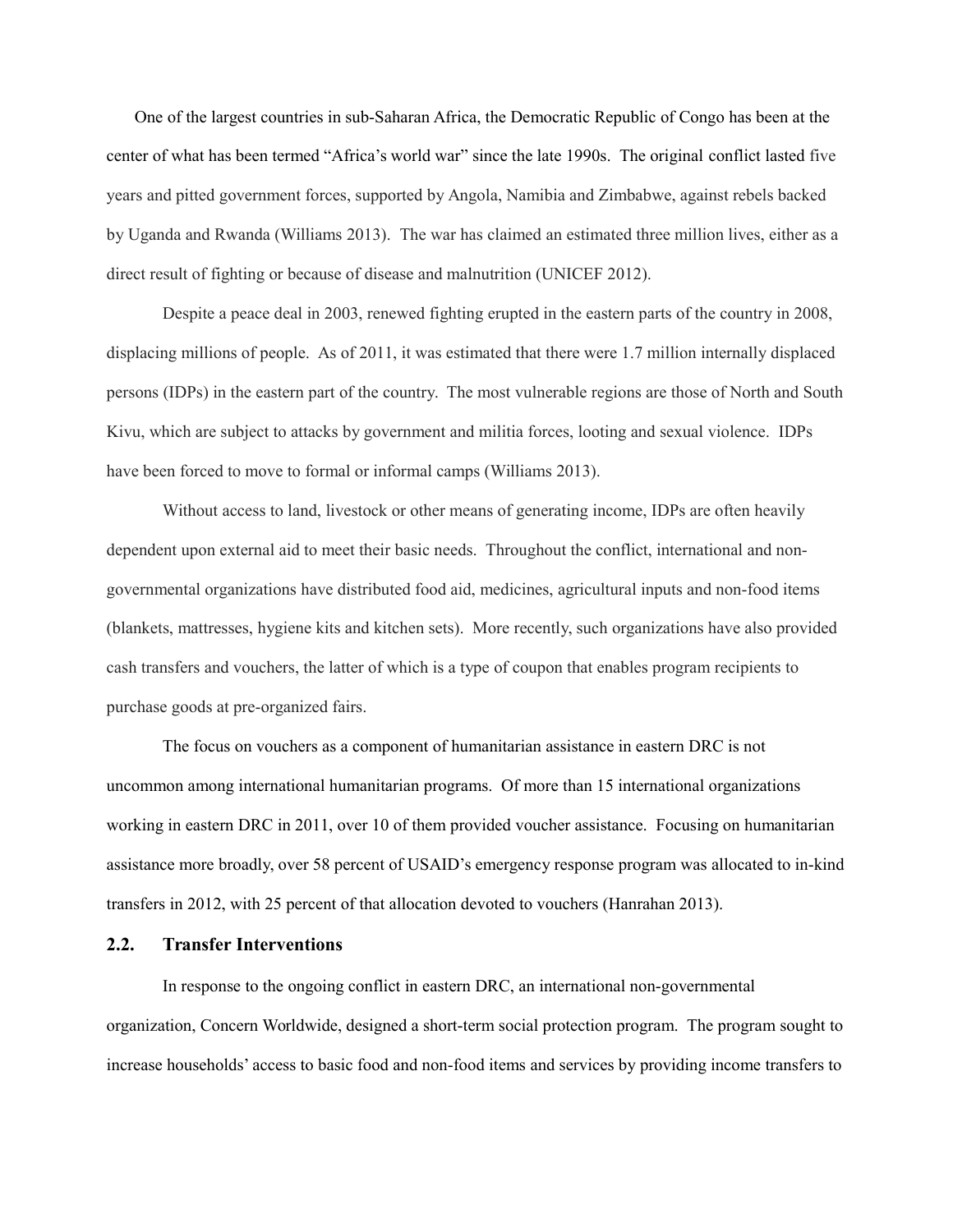474 IDPs and their households living in an informal camp over the course of 2011 and 2012. The bulk of the transfers were provided between September and November 2011, the "hunger months" in eastern DRC.<sup>[5](#page-5-0)</sup>

The first intervention was the *cash* transfer (*cash*), whereby households received an unconditional cash transfer of US\$130 over a seven-month period. The total value of the transfer was approximately 2/3 of the total annual GDP per capita for DRC, similar to the value of other income transfer programs in DRC and other emergency contexts in sub-Saharan Africa (Garcia and Moore 2012).<sup>6</sup> The payments were made in three disbursements: September 2011 (US\$90); November 2011 (US\$20) and February 2012 (US\$20). The transfer was directly deposited into an interest-free account at the office of a local cooperative located in a nearby town and market center (Masisi Center), so that program recipients had to travel to the town to pick up their transfer. The accounts were opened free of charge, and there were no fees to withdraw the cash transfer.

The second intervention, a *voucher*, provided program recipients with coupons to spend on any items for sale at pre-organized voucher fairs. The total value of the voucher program was also US\$130, and the timing and amount of the distributions were similar to those of the cash transfer modality. Like the cash transfer, the coupons were distributed at Masisi Center, although on a different day than that of the cash transfer.<sup>[7](#page-5-2)</sup> For the first distribution, program recipients could spend the voucher on a variety of food and non-food items at the fair, including school fees, non-food items (NFIs), clothing, agricultural inputs and small animals.<sup>8</sup> The second and third vouchers could be spent *only* on food items at the fairs, whereby program recipients circulated freely among pre-approved vendors.<sup>[9](#page-5-4)</sup> Voucher recipients were informed of

<span id="page-5-0"></span><sup>5</sup>Masisi Territory has a first rainy season between September and December (followed by a harvest) and a second rainy season between March and May (followed by a second harvest). The first transfers coincided with a "hungry period", the period between harvests, when supply was relatively lower and prices relatively higher, especially for IDPs, who are net consumers (Save the Children 2003).

<span id="page-5-1"></span><sup>6</sup>The size of unconditional cash transfer programs in sub-Saharan Africa varies considerably, ranging from US\$8 per month in Mali to US\$37 and US\$42 per month in Kenya and Rwanda, respectively (Garcia and Moore 2012). These represent between 20-40 percent of per capita income in those countries.

<span id="page-5-2"></span><sup>7</sup> While the cash and voucher transfers were not distributed on the same day, they were distributed within the same week.

<span id="page-5-3"></span><sup>8</sup> The fair included 122 vendors and four primary schools in the area. A full list of items available at the multisectoral fair is available upon request. Program recipients could purchase school fees for either the entire year or on a semester basis. School fees were due in September, after the first disbursement.

<span id="page-5-4"></span><sup>9</sup> Eleven food vendors were eligible to participate at the second food voucher fair, including sugar, cassava flour, beans, rice, vegetable oil, palm oil, dried fish and salt. The third food voucher fair included 18 food vendors and the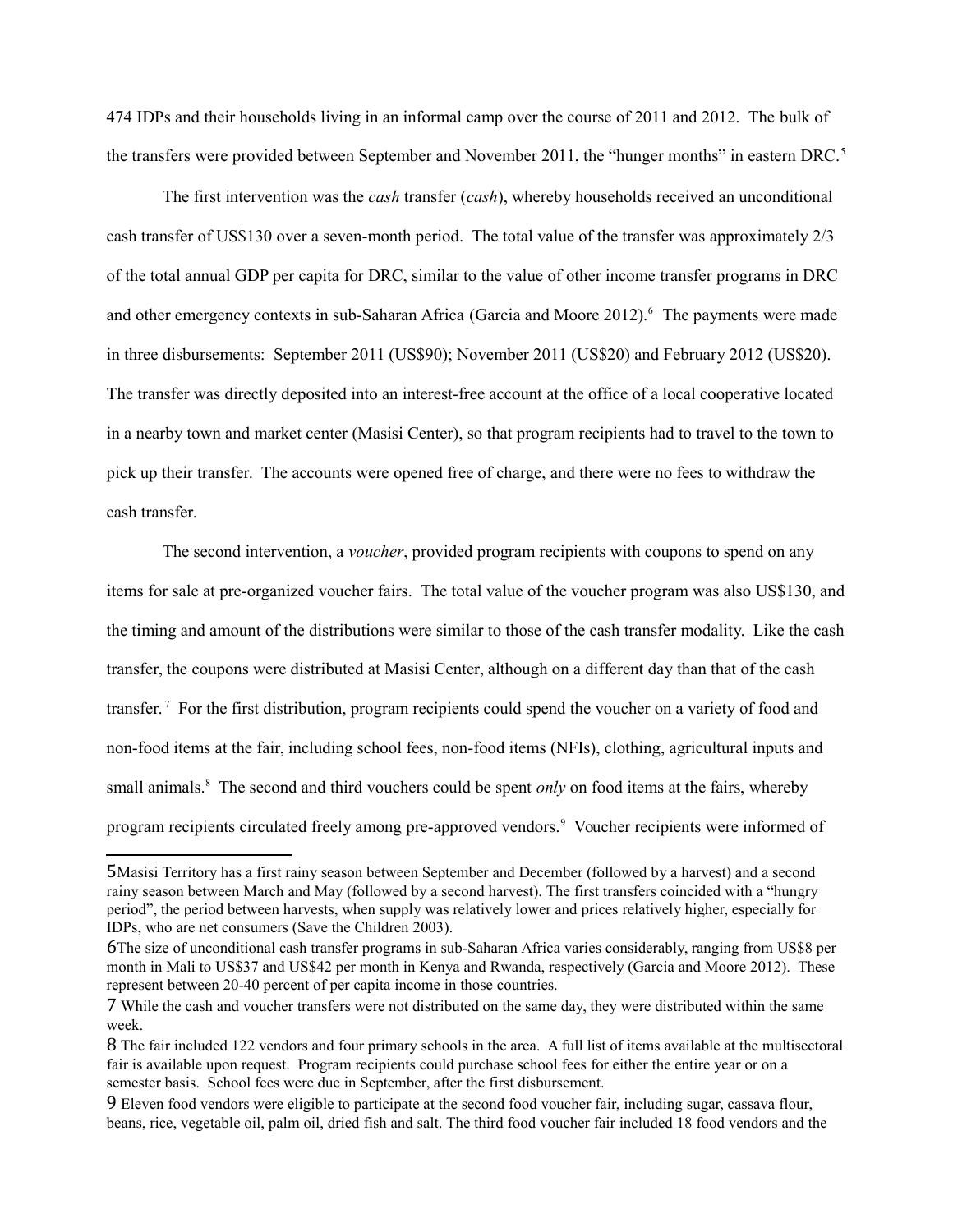this policy prior to the start of the program, and were also informed of which items would be allowable at the fair. The voucher fair was closed to all non-voucher recipients. All of the voucher fairs took place at Masisi Center on a pre-arranged non-market day (which coincided with the distribution of the vouchers), and vouchers were not valid after this day. While all items at the voucher fair were available at the local markets, some items were excluded from the voucher fairs, such as meat, doughnuts and beer. The maximum prices for each item at the fair were the same as the prices for the most recent market in Masisi Center. On average, price ranges for food and non-food items were similar at the market and voucher fairs (Table A1), and any price differences were not systematically higher or lower for either modality.

Both the *cash* and *voucher* transfers were equivalently-valued, distributed at the same frequency, with the same denomination and at the same location.<sup>10</sup> Yet as is common in most voucher programs in both developed and developing countries, the *voucher* intervention constrained households' choices in terms of where, when and how the transfer could be used, potentially increasing their transaction costs.<sup>11</sup> While the voucher intervention in our setting is similar to that of voucher programs in other humanitarian contexts (ECHO 2013, CaLP 2011), it is more restrictive than voucher programs in developed countries (such as US food stamps) or in non-humanitarian contexts. Thus, our findings will not be generalizable to all voucher programs, but rather to a subset of programs that use a similar type of design. In addition, in the absence of a pure comparison group, we can only estimate the relative impacts of alternative transfer modalities, rather than the overall impact of the social protection program.<sup>12</sup>

## **2.3. Experimental Design**

same food items. A comparison of the item availability and discussions with program recipients revealed that almost all items were available at the fair, with the exception of meat and doughnuts.

<span id="page-6-0"></span><sup>10</sup> While average household size in the camp was 5.5 members, households ranged from 1 to 11 members. Since the size of the transfer was the same regardless of household size, some households received US\$110 per capita, whereas others received US\$10 per capita.

<span id="page-6-2"></span><span id="page-6-1"></span><sup>11</sup> In many voucher programs in humanitarian programs, vouchers can be exchanged on pre-arranged voucher fairs, and are valid for a specific period (usually 1-3 days) for specific goods available at the fair (CaLP 2011). 12The purpose of the study was to determine which transfer modality would be the most effective for Concern to assist IDPs. In previous evaluations of Concern's voucher and cash-for-work (CFW) programs, which were implemented separately, Concern received somewhat contradictory evidence: One study of Concern's voucher program reported that women preferred vouchers because cash would be " *controlled by their husbands, potentially wasted and put them at risk of theft*." (ODI 2009) Yet another study of Concern's CFW program reported that very few program recipients engaged in "irresponsible spending." (MDF 2009). Thus, Concern felt that the idea of "responsible and irresponsible spending" as well as issues around security of cash transfers, deserved further consideration.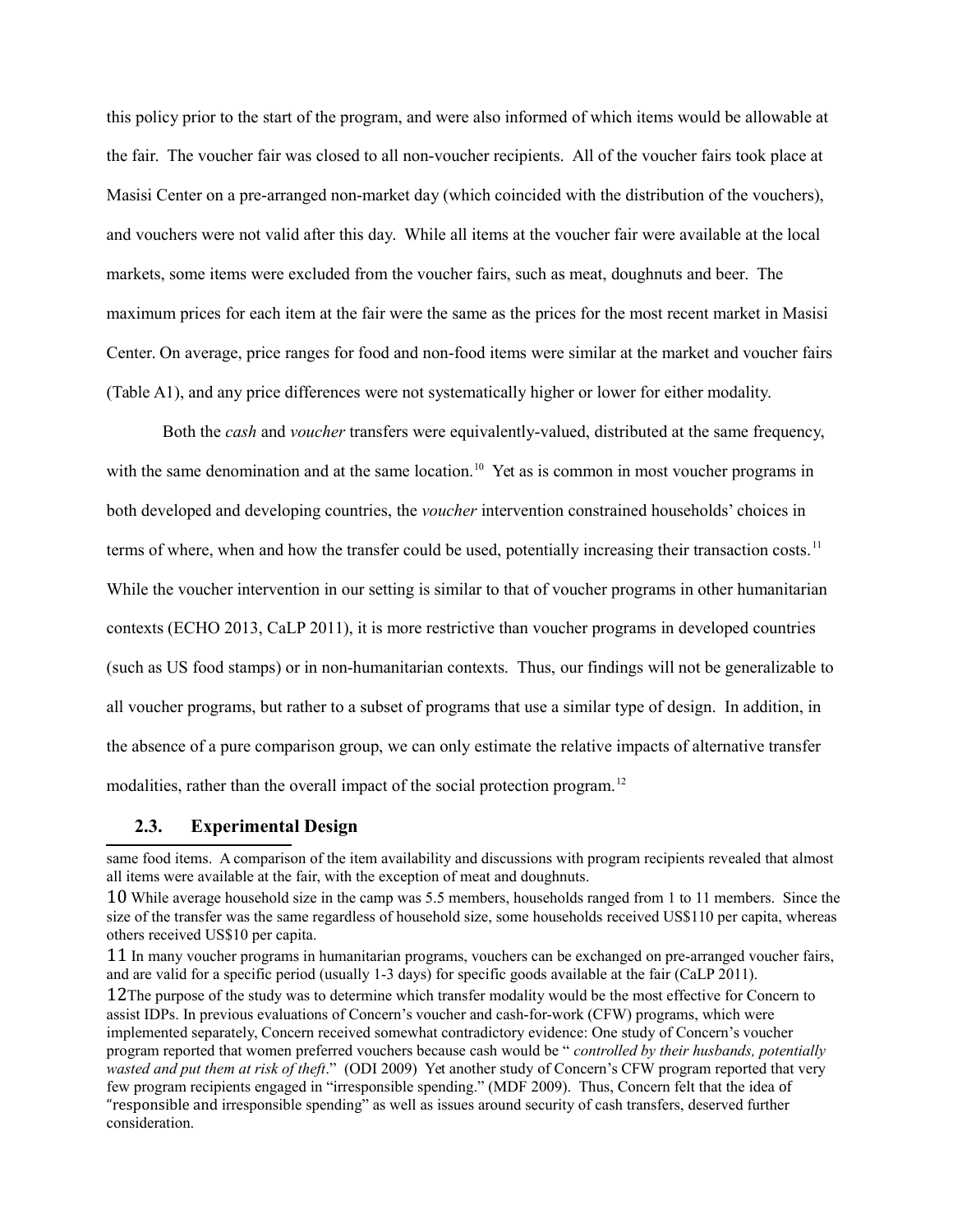Prior to the intervention, Concern Worldwide identified 474 internally displaced households living in one informal camp in the Masisi territory of DRC, with a total population of approximately 2,500 individuals. All 474 households residing in the camp were eligible for the intervention, and there were no other international organizations providing aid within the camp. Households were first stratified by neighborhood and then randomly assigned to either the *cash* or *voucher* intervention. In all, 237 households were randomly assigned to the cash transfer intervention and 237 were randomly assigned to the voucher intervention. The transfer was primarily provided to the female household member (either the head of household or the spouse of the household head).<sup>13</sup> While it would have been optimal to ensure a minimum distance between households assigned to different transfer modalities in order to minimize spillovers, this was not possible. The study timeline is presented in Figure 1.

# **3. Theoretical Predictions 3.1. Demand and Welfare under Cash and Vouchers**

While the cash and voucher transfers were designed to be as similar as possible, the impact of the transfer on household demand depends upon the household type and transfer value. If the value of the food voucher is less than what the household would have spent otherwise on food, then the marginal effect of the voucher on demand would be no different from the effect of the cash transfer.<sup>14</sup> If, however, the value of the food voucher is greater than what the household would have spent otherwise on food, and assuming no resale is possible, then the marginal effect of the voucher program would be different from that of the cash transfer, since the voucher constrains the program recipient's choice.

More formally, assume that households have preferences over two goods, a composite consumption good and food, the latter of which is targeted by in-kind transfers (Currie and Gahvari 2008). Pre-transfer, the household has income *Y* and each good has fixed prices (Figure 2), and the consumer will maximize utility at points *A* or *B*. A lump sum cash transfer will cause a shift out of the budget line, whereas an equal-valued food voucher will lead to a kinked budget constraint. If the value of the transfer is infra-

<span id="page-7-0"></span><sup>13</sup> In the voucher group, 99.2 percent of program recipients were women. For the cash group, all of the program recipients were women.

<span id="page-7-1"></span><sup>14</sup>This is true only if the assumptions underlying basic unitary consumer choice theory hold.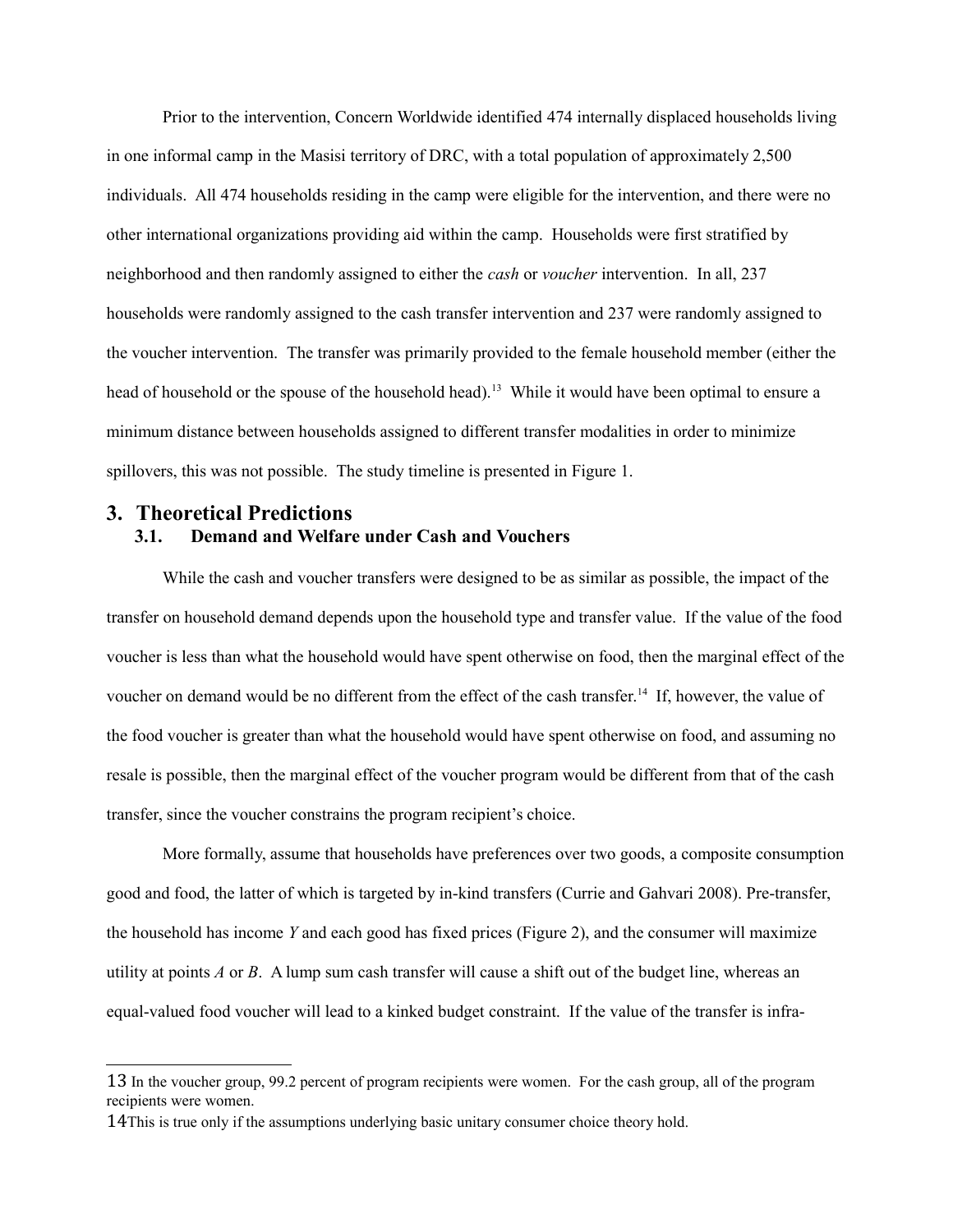marginal for the household, then the household will reach the same indifference curve regardless of the transfer type, and the voucher is equivalent to cash (*B* to *B*'). If the value of the transfer is extra-marginal for the household, and frictionless resale is not possible, then the household would prefer to consume at

*A'* but is constrained to *A''*, and the household prefers cash.<sup>15</sup> This simple, two-good model predicts that the quantities demanded of will be the same under both transfer modalities if the voucher is *infra-marginal,* but that the quantity demanded of food will be higher with vouchers if the voucher is *extramarginal*.

Extending this model to our context is relatively straightforward. While the voucher transfer could be spent on food and non-food items during the first transfer, it was constrained to food items during the last two transfers. Thus, we would expect that the purchasing decisions of *cash* and *voucher* households would differ for the last two purchases if the voucher is extra-marginal, at least for a subset of households. Since the vouchers could only be spent at a pre-arranged location for one day, this timing constraint might further distort voucher households' purchases, perhaps towards food items that can be more easily stored, transported or resold. However, the theoretical predictions with respect to the types of goods purchased are ambiguous. [16](#page-8-1)

### **3.2. Why use vouchers in eastern DRC?**

Despite the potential welfare loss for *voucher* program recipients, providing vouchers may be preferred public policy in a context such as DRC or other humanitarian contexts. Among the potential reasons cited in favor of in-kind transfers, three appear to be of primary importance in the DRC context. First, while many agencies switched from pure in-kind transfers (e.g., distributions) to vouchers, studies of those programs cited concerns about the consumption of "temptation" goods associated with cash transfers (UNICEF 2012, ODI 2009). Since *voucher* recipients in our study were prohibited from purchasing certain food items at the voucher fairs (such as meat, doughnuts or beer), this suggests that there might have been

<span id="page-8-0"></span><sup>15</sup>If resale is allowed, this will rotate the kink in the budget constraint and allow households to reach a higher indifference curve.

<span id="page-8-1"></span><sup>16</sup>Bazzi et al (2013) show that the timing and expectations of transfers matter. In our context, the timing of the transfers was the same for both modalities. Since both cash and voucher transfer recipients were informed prior to the program that they would receive three transfers, program recipients should have been able to maximize expenditures subject to these respective constraints, although we do not have the data to address this potential issue.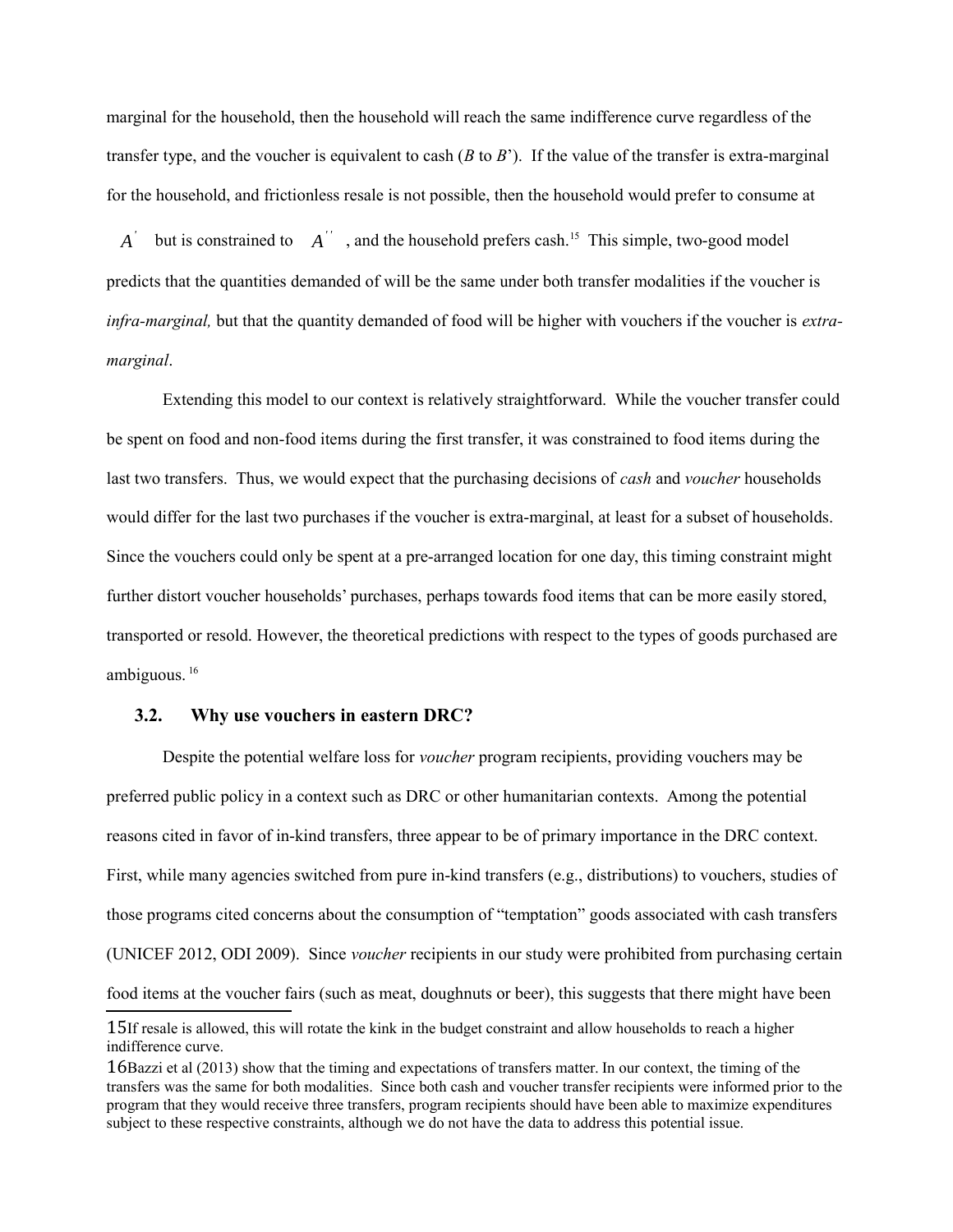an implicit preference for encouraging households to purchase and consume particular food items. Second, international organizations were concerned that local markets did not "offer a wide selection of the goods beneficiaries needed", suggesting that vouchers were provided, at least in part, to address these concerns (UNICEF 2012). Finally, vouchers were considered to be safer than cash transfers, as they limited the risks associated with transporting and distributing cash.

## **4. Data and Empirical Strategy**

The data we use in this paper come from three primary sources. First, we conducted several rounds of household surveys and use these surveys to measure the impact of the program on households' behavior and outcomes. Second, we collected price data from voucher fairs and markets to measure the value of household asset purchases, as well as the prices that program recipients' faced. Finally, we complement these data with information from focus group surveys with different actors involved in, and affected by, the program. Before presenting our estimation strategy, we discuss each of these data sources in detail.

### **4.1. Data**

#### *Household Data*

The first dataset is a household survey of 253 program recipient households. Among the 474 eligible program recipients, we stratified by neighborhood and randomly selected 253 program recipients to participate in the household survey. The baseline survey was conducted in August/September 2011, prior to the distribution of the first transfer, with follow-up surveys in November 2011 (after the second transfer) and March 2012 (after the third transfer). The household survey included modules on household demographics, asset ownership, shocks, income-generating activities and food expenditures. For the follow-up surveys, we also included modules on the uses of the cash transfer or voucher. As female program recipients primarily worked as laborers or transporters for non-IDP households, with relatively long distances of travel, we were mindful of the time burden on respondents. As a result, the household surveys did not include a full income and expenditure module. While this somewhat constrains our analysis, as we argue below, we feel that data on the uses of the transfer approximates households' expenditures.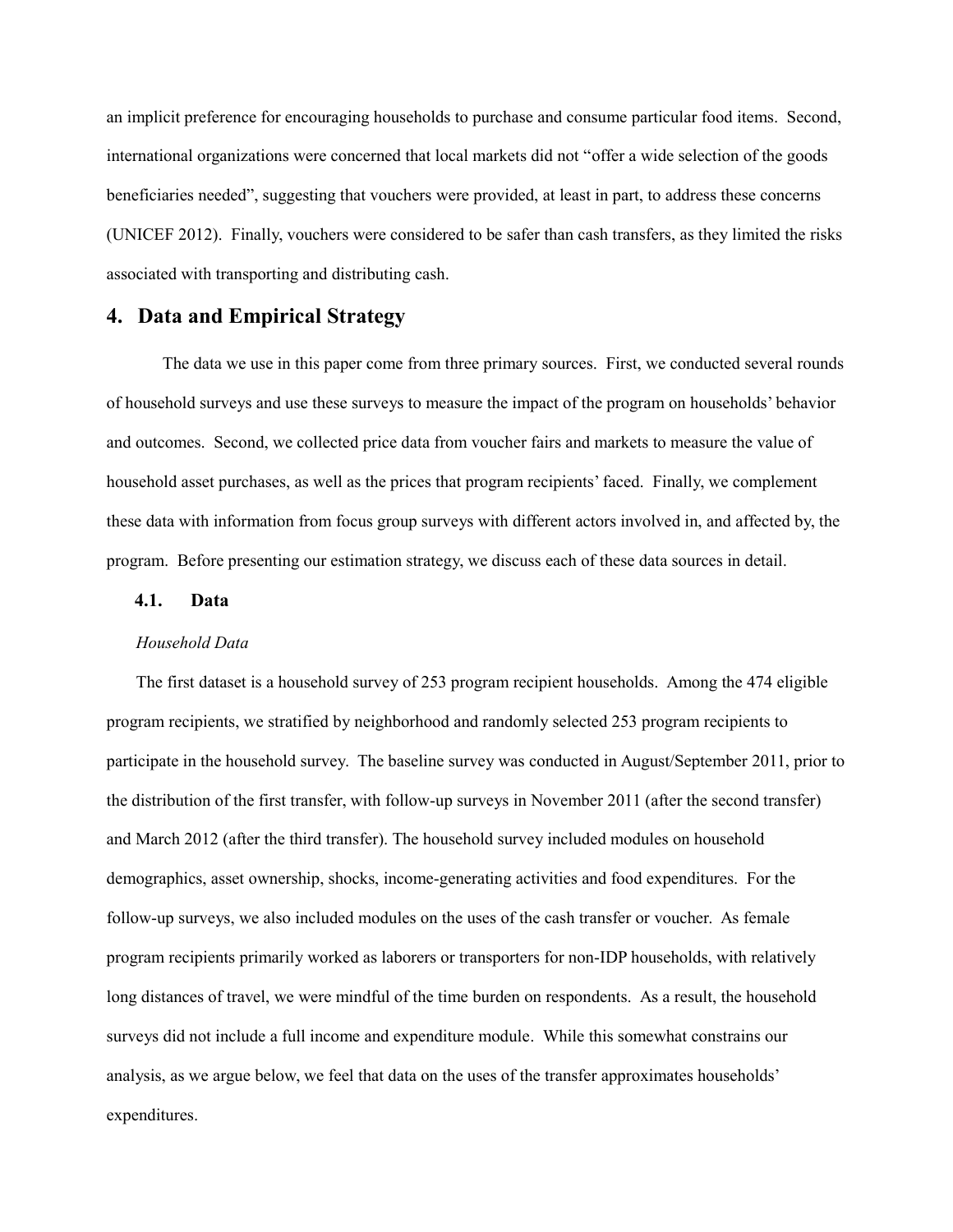Typically, attrition is a concern in any humanitarian context, as violence is frequent and populations are highly mobile. Immediately prior to the second round of the survey, violence intensified in the area, and approximately half of the IDP households fled into the surrounding hills. While over 75 percent of households were present in the camp during the third survey round, attrition raises concerns about the external and internal validity of our findings. If the types of households who stayed were different from those who fled, this further affects the external validity of the findings. Or, if the characteristics of the remaining households differed between the voucher and cash groups, then this could affect the internal validity of our findings despite the randomized design.<sup>17</sup>

Table A2 formally tests whether there is differential attrition at different rounds of data collection. While 44 percent of households were missing in November 2011 (the second round), there was not a statistically significant difference in attrition rates between the *cash* and *voucher* households (Panel A). Attrition in March 2012 (the third round) was significantly lower, with 23 percent of households missing. Similar to the November 2011 round, there was no statistically significant difference between the two groups. We also test for whether the baseline characteristics among *non-attriters* – namely, those respondents present during the third survey round – differ by treatment modality (Table 1, Columns 5-8). There are no statistically significant differences between *cash* and *voucher* households who stayed in the sample during the third round, with the exception of the months of adequate household provisioning.

While these results suggest that there is non-differential attrition, we might simply be underpowered to detect an effect. Table A3 thus shows the determinants of drop-out. Overall, baseline characteristics do not individually or jointly predict attrition in the third survey round. The sole exception is marital status: Married respondents were more likely to drop out, suggesting that perhaps single parents were unable to leave. Overall, however, these results suggest that potential bias due to non-random attrition is less of a concern, and that attrition was primarily driven by the random violence and attacks prevalent in the region, rather than individual household characteristics or the transfer modality. Nevertheless, we construct Lee bounds for the core outcomes as a robustness check.

<span id="page-10-0"></span><sup>17</sup>For example, *cash* households might have been able to take the cash with them, as compared with *voucher* households, who would have needed to transport (or sell) goods.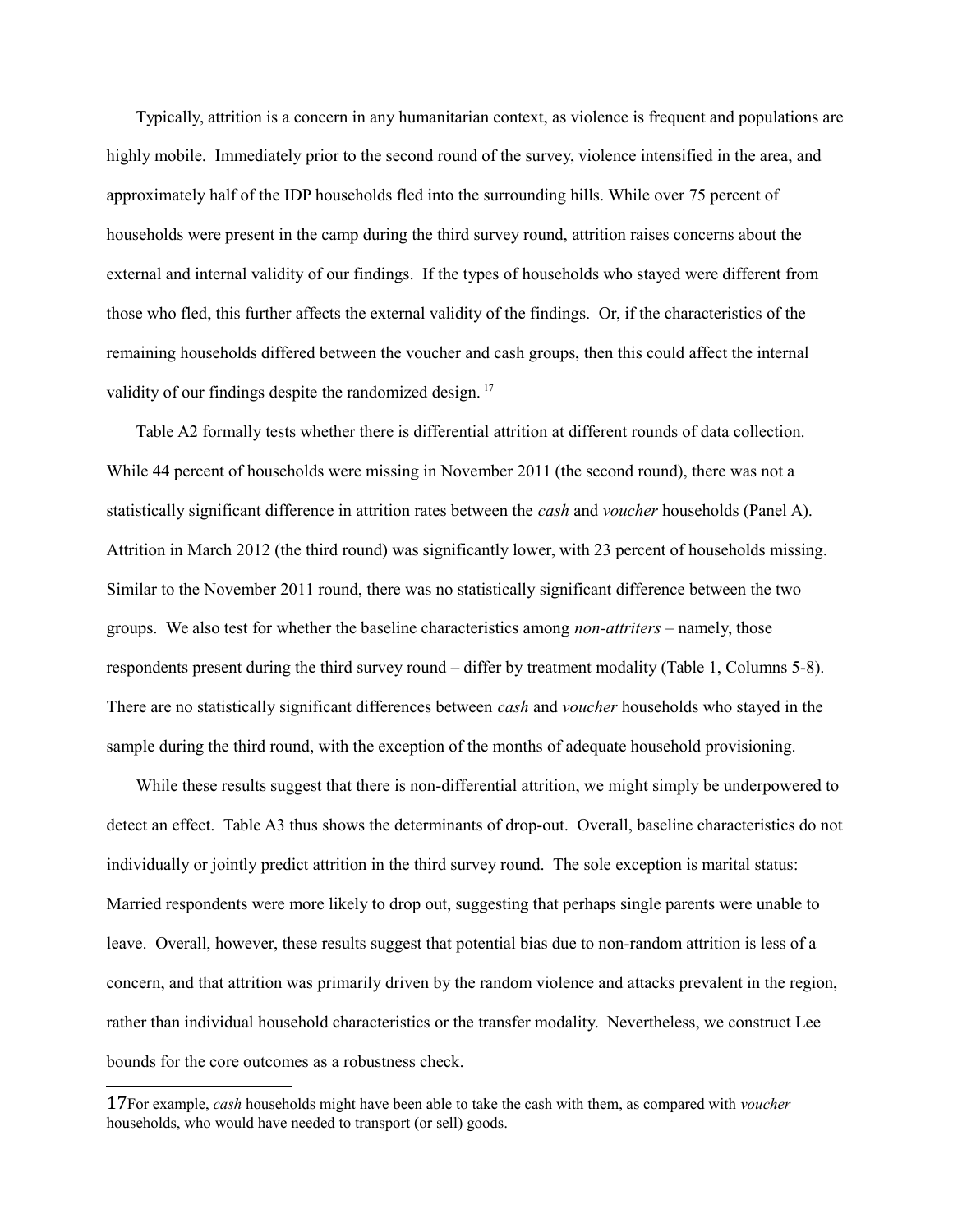#### *Price Data*

The second dataset is comprised of price data and price and product information from both the voucher fairs and the primary local market in the area (where the voucher fair was also held). This dataset includes prices for over 25 food and non-food products between September 2011 and March 2012. These data are used to construct measures for the value of assets owned, as well as to determine whether households faced different prices for the same goods on local markets or the voucher fairs.<sup>18</sup>

#### *Qualitative Data*

The household surveys and administrative data are complemented by qualitative data from focus groups with men, women, market resource persons, school principals and the camp administration in March 2012, after the final transfer. The focus groups asked open-ended questions about how households used the transfer and difficulties with the program. These data are used to provide additional insights into the quantitative findings.

### **4.2. Pre-Program Balance of Program Recipients**

Table 1 suggests that the randomization was successful in creating comparable groups along observable dimensions. Differences in pre-program socio-demographic characteristics are small and insignificant (Panel A, Column 3). Average household size was five. All of program recipients in our sample were women, a majority of whom were married. Households had, on average, been living in the camp for 1.5 years.

Panels B-E provide further evidence of the comparability of the *cash* and *voucher* households for a variety of outcomes. It is crucial to note how vulnerable these households were: Households had very few income-generating opportunities, relying upon only 1.7 sources of income, primarily daily wage laborers or transporters. Income in the previous week was 2400 Congolese Francs (US\$2.50), and households spent approximately 70 percent of their income on food. There were also few differences in food security status

<span id="page-11-0"></span><sup>18</sup>The voucher fair data also include information on what voucher households purchased, the quantity purchased and the price paid, although we do not have corresponding data for the cash households. We also have data on cash transfer households' accounts with Cooperative Bwira, the Cooperative that distributed the cash transfer. The dataset includes information on the date of the transfer, the day of the receipt of the transfer, the amount withdrawn and any savings in the account.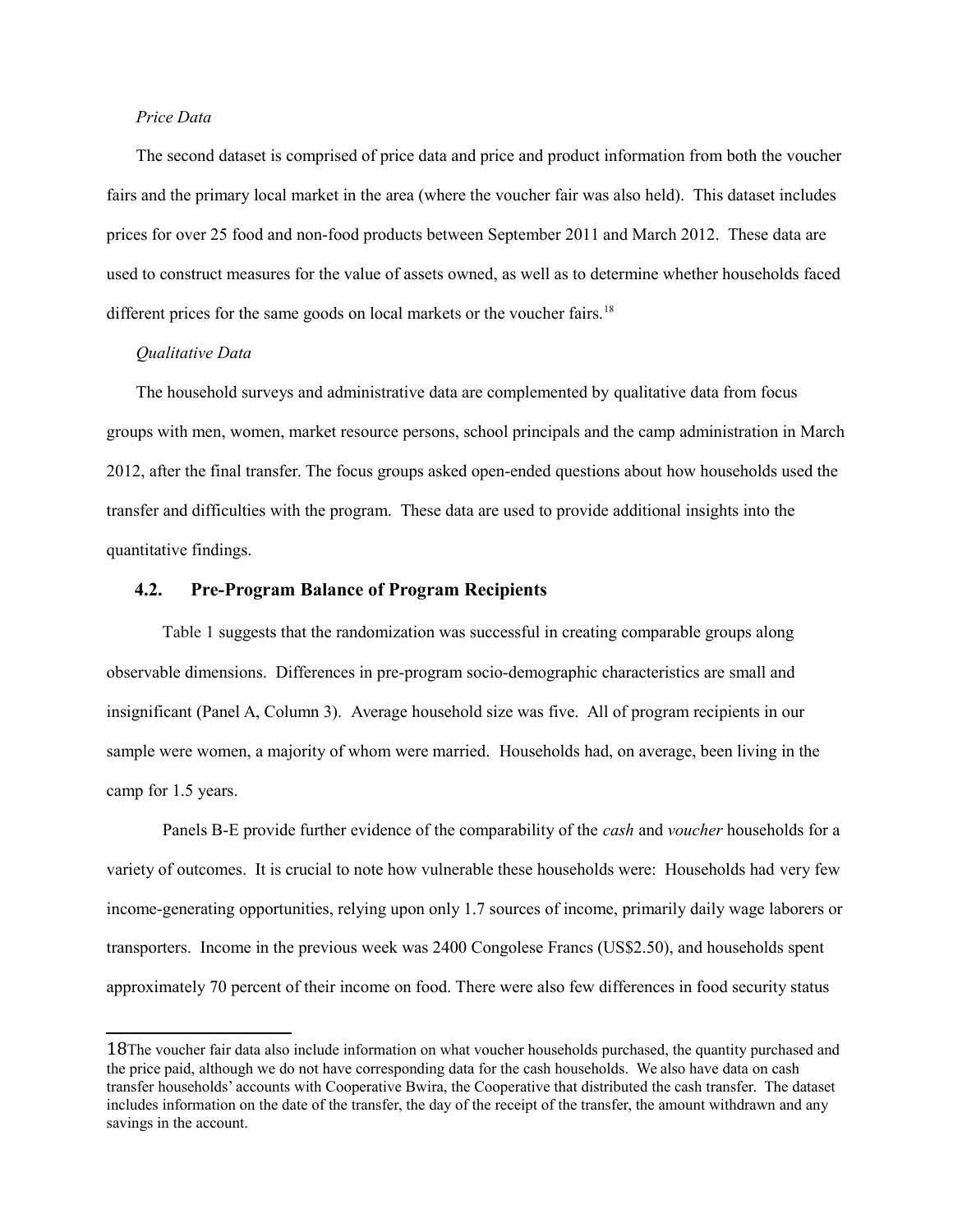between the two groups prior to the program (Panel E). The average household diet diversity score (HDDS) was 2.90 (out of a total of 12 food categories), well below the average HDDS in sub-Saharan Africa (4) and the recommended HDDS  $(6)$ .<sup>19</sup> Households and children ate an average of 1.29 meals in the past 24 hours. The only statistically significant difference among the food security indicators was for the months of adequate household provisioning: on average, *cash* households reporting having had "enough food" for .19 more months than *voucher* households. Overall, the results in Table 1 are robust to conducting Kalmogorov-Smirnov tests (Column 4). We also find similar results when restricting the sample to non-arriters from third survey round (Columns 5-8).

#### **4.3. Estimation Strategy**

To estimate the effects of different transfer modalities on a variety of outcomes, we use a regression specification that takes the following form:

(1) 
$$
Y_i = \gamma + \alpha \cosh_i + \mathbf{X'}_{i0} \gamma + \theta_N + \varepsilon_i
$$

The variable *Yi* represents the outcome of interest (uses of the transfer, purchases, food expenditures, food security and assets) of household *i* after the transfer. *cash*i is an indicator variable equal to one if the household was assigned to an unconditional cash transfer, zero if the household received the voucher.  $\theta_N$ are neighborhood fixed effects, the level at which we stratified the randomization. To improve precision, we include a vector of household baseline covariates, **X**<sup>*'<sub>iv0</sub>*</sup>, primarily the quadratic of household size.<sup>20</sup> The error term consists of <sup>e</sup>*i*, which captures unobserved individual or household characteristics or idiosyncratic shocks. The coefficient of interest is *α*, the intent-to-treat (ITT) effect of the cash transfer (as compared with the voucher) on the outcome of interest, under the assumption that  $cash<sub>i</sub>$  is orthogonal to  $\varepsilon<sub>i</sub>$ . Since take-up was nearly perfect, the ITT is equivalent to the average treatment effect on the treated (ATT).

<span id="page-12-0"></span><sup>19</sup>The HDDS is a 24-hour recall measure of diet diversity. The instrument involves interviewing the person responsible for preparing meals within the household and asking if anyone in the household consumed each of the 12 different food categories, including grains, tubers, beans, fruits, vegetables, meat, fish, eggs, oils, sugar and condiments (including salt). The indicator ranges from 0 to 12, with 12 the highest degree of diet diversity (FANTA 2006).

<span id="page-12-1"></span><sup>20</sup>Including household size in the regression also ensures that we are not capturing the effect for a subset of the population, e.g., small households whose per capita value of the transfer was much higher than larger households. Results are robust to excluding household size.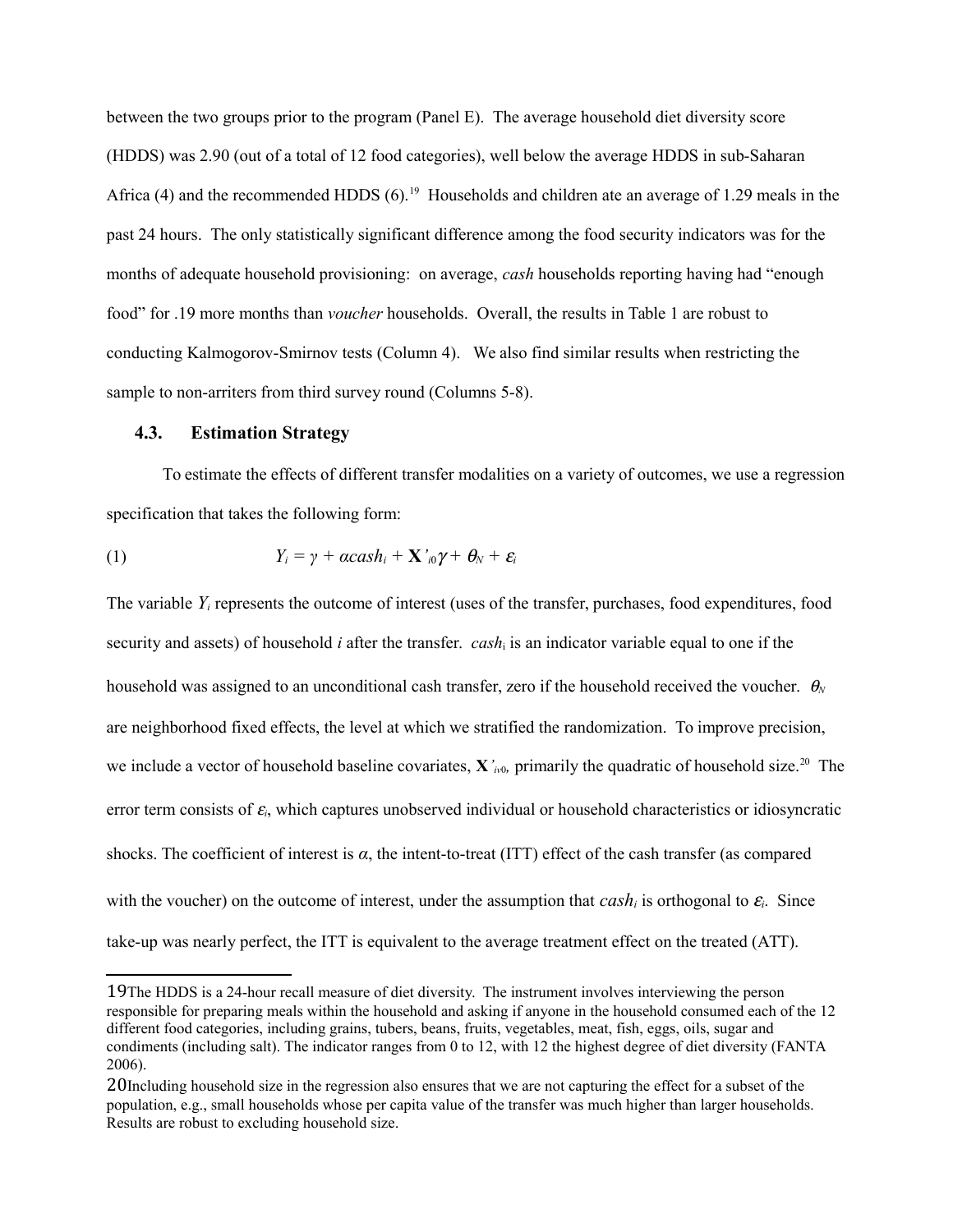Given the high rate of attrition in the second survey round, we use the data from the third survey round for all specifications. However, we also present the results using the pooled data across all survey rounds (Table A4).

Equation (1) is our preferred specification for most outcomes, as much of the data were not collected during the baseline. For those outcomes where baseline data are available, we also estimate the treatment effect using the Analysis of Covariance (ANCOVA), which controls for baseline values of the outcome variables. In cases where the outcome variables have high variability and low autocorrelation, as is the case in our context, the ANCOVA model is preferred over difference-in-differences (McKenzie 2012).

As is the case with unconditional cash transfer programs, there are a number of potential causal pathways. Throughout this paper, we examined the impact of the transfer modality on over 60 different outcomes. This raises concerns that the observed effects cannot be attributed to the transfer modality, but are rather simply observed by chance. We address this issue by using a Bonferroni correction that adjusts for the mean correlation among outcomes (Sankoh et al 1997).<sup>21</sup> In each table, we report the standard pvalue, as well as the p-value adjusted for multiple hypothesis-testing.<sup>22</sup>

## **5. Results**

#### **5.1. Extra-Marginality of the Transfer**

*Extensive Margin of Overprovision and Uses of the Transfer*

According to our theoretical predictions, we would only expect to see differences in household purchases between the two transfer modalities if the value of the transfer was extra-marginal for a subset of households. Figure 3 shows the cumulative density function of pre-transfer weekly household food expenditures for the cash transfer group. With a voucher transfer equal in value to 2400 FC per household per week (US\$2.62) for the last two transfers, only about 20 percent of households would have consumed more than this amount on a weekly basis. This suggests that that value of the food voucher was extra-

<span id="page-13-0"></span><sup>21</sup>In the case of correlated outcome variables, the mean correlation between outcome variables can be included as a parameter in the Bonferroni adjustment (Sankoh et al 1997). A mean correlation of zero would yield the full Bonferroni adjustment, whereas a mean correlation of one would mean no adjustment.

<span id="page-13-1"></span><sup>22</sup>As households within the same neighborhood might be correlated, we would normally cluster observations by neighborhood. However, there are only eight neighborhoods within the camp. As the Huber-White standard errors may be misleading in this case, as a robustness check, we also conduct inference using a variant of the non-parametric permutation test (Efron and Tibshirani 1993, Anderson 2008) and find similar results (not shown).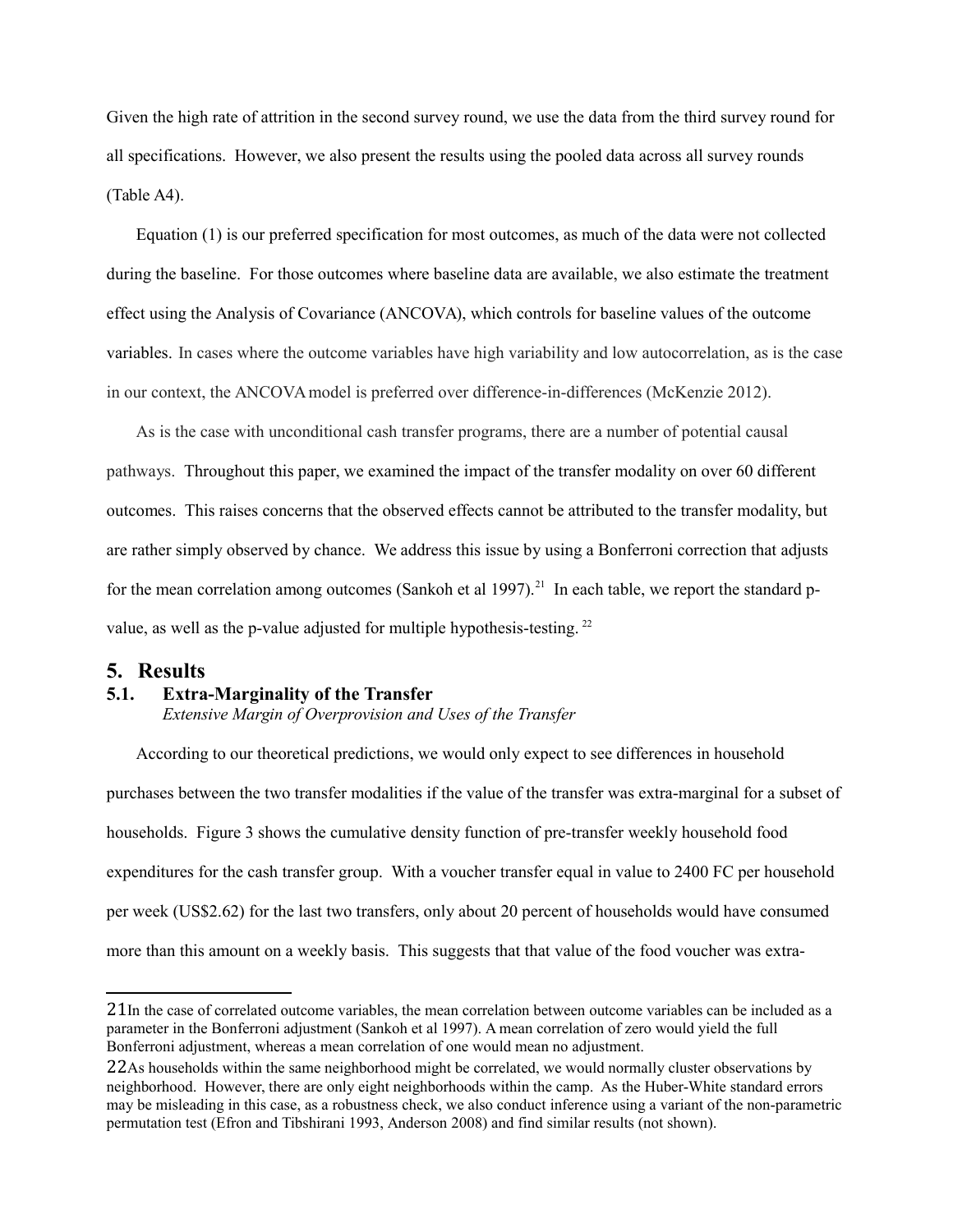marginal for a significant portion of households in the sample, and hence that there might be differences in the quantities demanded between the two modalities. $2<sup>3</sup>$ 

As we do not have a full expenditure module, or the quantities purchased of all food and non-food items, we are unable to show the impact of the transfer on total expenditures or the quantities demanded of all food and non-food items. Nevertheless, we do have data on the uses of the transfer and the amount spent on a subset of food and non-food items. While this constrains our analysis, we feel that these outcomes are useful for two reasons. First, the transfer represented a significant income shock to recipient households, equivalent to one week of pre-transfer household income. Given this fact, as well as the fact that households only had 1.7 income sources (prior to the program) and did not receive external aid from other international organizations, it is reasonable to assume that households' marginal propensity to consume was high, and that the uses of the transfer would approximate overall expenditures during this period[.24](#page-14-1) Second, as program recipients faced similar prices at the market or voucher fair (Table A1) and there were no reported stock-outs for the last transfer (other than intended "forbidden items"), the uses of the transfer capture voucher households' decision-making under constrained choice.<sup>[25](#page-14-2)</sup>

As the cash transfer was unconditional, program recipients were free to spend the transfer how they wished. Focusing on the last transfer, *cash* households used their transfer to purchase 6.98 different categories of goods (out of a total of 25 categories), including food items (staple and other grains, beans, oil, meat, salt and fish), clothing and school fees (Table 2). (Respondents could list more than one use of the cash transfer, so the total can exceed 100%.) Fewer than 1 percent of households used the cash transfer

<span id="page-14-0"></span><sup>23</sup>This calculation assumes that weekly food expenditures remained relatively constant over the course of the program. While this is a simplifying assumption, it provides a benchmark of comparison for understanding the potential extra- or infra-marginality of the voucher transfer. In addition, although the value of the transfer could have been extra-marginal for most program recipients, it would have been infra-marginal for the wealthiest households (as the maximum amount spent on food prior to the program was 48000 FC, or US\$48).

<span id="page-14-1"></span><sup>24</sup>Pre-program food expenditures suggests that over 70 percent of income was spent on food, so that households were likely near subsistence constraints and had a high marginal utility of income.

<span id="page-14-2"></span><sup>25</sup>Understanding how voucher households optimize under such constraints, which is partially captured by the uses of the transfer, is often not measured in other cash versus in-kind transfer research. For example, Cunha (2014) and Hoddinott et al (2014) assess the impacts of a food versus cash-transfer program, and so cannot observe the purchasing decisions of food transfer households (as they were provided directly with food). Rather, they focus on the impact of the program on the quantities consumed and diet diversity. Hidrobo et al (2014) primarily focus on comparing the value of food *consumption* among cash, voucher and food households, rather than their purchasing patterns. While useful, this does not necessarily provide insights into the ways in which the voucher program constrained households' choices.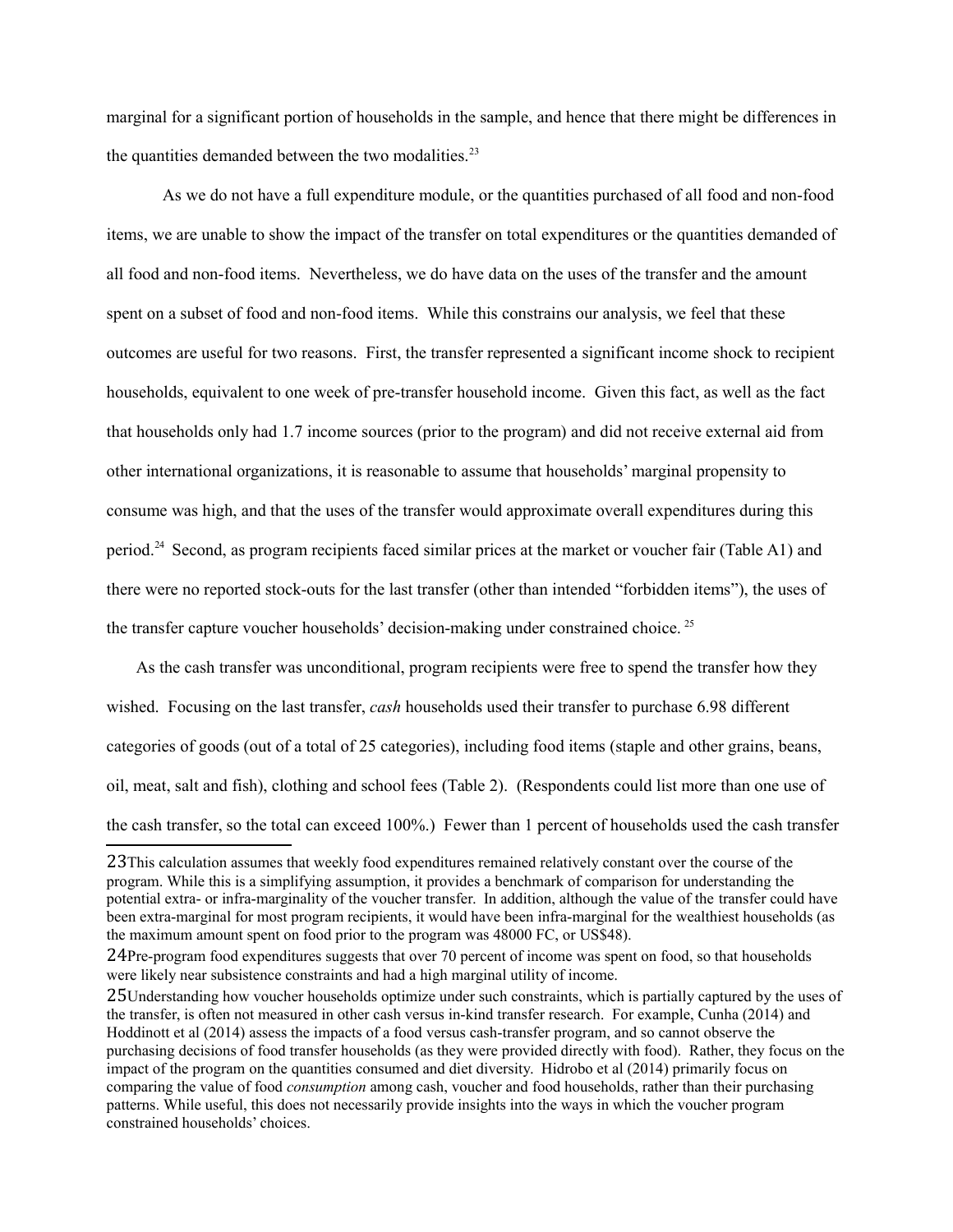to buy "temptation goods", defined in this context as doughnuts and beer.<sup>26</sup> Thus, cash transfer recipients primarily used the transfer to ensure immediate consumption needs, but also to invest in non-food items and their children's education. [27](#page-15-1)

As compared with *voucher* households, *cash* households used their transfer to purchase a more diverse set of food and non-food items (Panel A, Column 2). Focusing on food items, *cash* program recipients were significantly more likely to purchase staple grains (a 24 percentage point increase), beans (a 38 percentage point increase), condiments (a 26 percentage point increase) as well as oil, meat and vegetables as compared to the *voucher* group (Panel A). Of these items, only meat was not available at the voucher fair. For non-food items, *cash* households were significantly more likely to use the transfer to pay for school fees, buy medicines, reimburse debts, and purchase clothing and housing materials as compared with *voucher* households (Panels C and D).<sup>28</sup> These differences in non-food purchasing patterns are not surprising, as these items were not available to *voucher* households for the last two transfers. Nevertheless, this pattern is similar across all transfers (Table A4).

While *cash* households were more likely to purchase a more diverse set of food and non-food items, the voucher modality distorted the purchasing decisions of *voucher* households for specific food items. *Voucher* households were 10 percentage points more likely to purchase other grains (namely rice) and 13 percentage points more likely to purchase salt than *cash* recipients, although only salt is statistically significant at the 5 percent level (Table 2, Column 2). These patterns were also similar across all transfers (Table A4).

#### *Intensive Margin of Overprovision and Food Expenditures*

<span id="page-15-0"></span><sup>26</sup> It is possible that we observe no consumption of temptation goods because households were afraid to report the consumption of these goods. While we cannot rule out this possibility, we are primarily concerned with differential spending on temptation goods between the two modalities, rather than the spending on temptation goods *per se*. This is in line with evidence from other cash transfer programs (Evans and Popova 2014).

<span id="page-15-2"></span><span id="page-15-1"></span><sup>27</sup>A potential concern with this measure is that program recipients could simply list the first or largest expenditures made after receiving the transfer, which could differ by treatment groups. Thus, we might see a treatment effect on *measured* expenditures rather than *actual* expenditures. This concern is alleviated by the way in which the question was administered: after program recipients listed their initial categories, enumerators were instructed to go through a comprehensive list of potential categories and ask the recipient if they used the transfer on that particular category. 28Two *cash* households used money from all three transfers top purchase a parcel of land.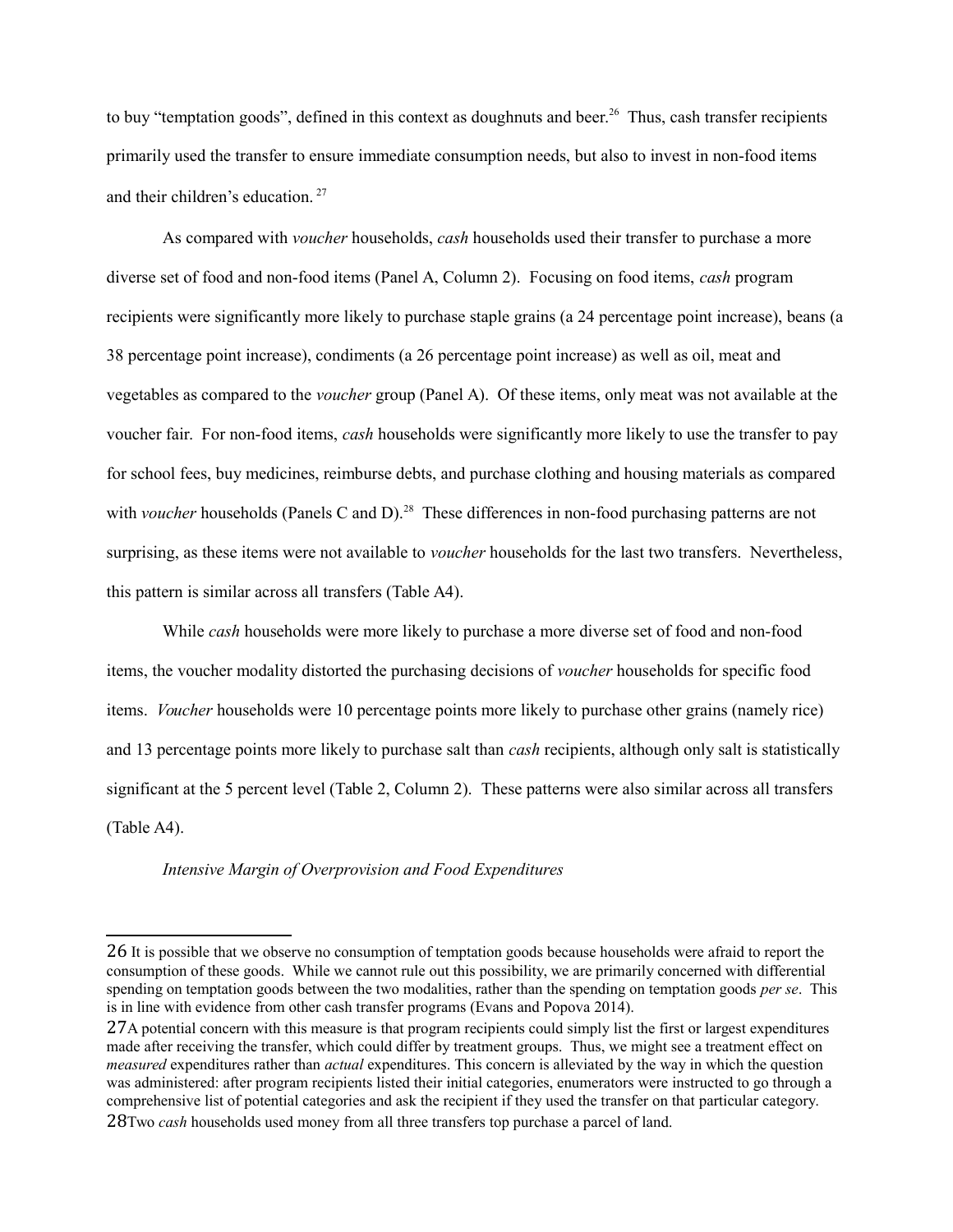While Table 2 shows the extensive margin of overprovision for each food item, we might be interested in the intensive margin of the uses of the transfer. Given the high degree of measurement error related to the amounts purchased, as well as the limited time for surveys, we only collected expenditure data (related to the transfer) for a subset of food categories. While the data do not represent the entire allocation of the transfer, they do provide some insights into the extent of the intensive margin of overprovision for voucher households[.29](#page-16-0) Consistent with the results in Table 2, *voucher* households spent more on salt, fish and other grains than *cash* households, although only the difference for salt is statistically significant at conventional levels (Panel B). Yet the magnitude of the salt purchases is significant: Whereas *cash* households spent approximately US\$ .78 on salt (or 2.5 kg at local market prices), *voucher* households spent US\$ 8.36, or a 25-kg box of salt. This is supported by qualitative data, as *voucher* households stated that they purchased salt specifically for the purposes of resale, as well as the fact that it could be easily stored. In fact, the results in Table 3 suggest that *voucher* households might have allocated some of their transfer away from some food items in order to purchase the 25-kg bag of salt, as salt was sold either in small sachets or 25-kg boxes.

While Table 3 (Panel A) looks at transfer expenditures, Panel B assesses whether total weekly food expenditures differed by transfer modality.<sup>30</sup> Overall, *cash* households spent approximately US\$ .34 less than *voucher* households on food, or about US\$ .11 less per capita, although these differences are not statistically significant (Column 2). As the expenditure data are highly skewed, and we have some zero values, we use an inverse hyperbolic sine transformation (Burbidge et al 1998). Using the non-linear specification, we find that *cash* households spent 9-17 percent less on food than *voucher* households (per capita and overall, respectively), although it is not statistically significant. While these effects are small in absolute terms, this is consistent with the pattern of *cash* households spending slightly more on a variety of

<span id="page-16-0"></span><sup>29</sup>On average, *voucher* households spent approximately US\$17 on food items listed compared with the US\$20 voucher value (Panel A, Column 1). *Cash* households spent approximately \$13.5 on the listed food items, suggesting that they had \$6.50 to spend on other food and non-food items. At local market prices, the additional quantities purchased by cash transfer households would not have been significant (ranging from 1/3 kg of flour, beans or meat, or .6 liters of oil).

<span id="page-16-1"></span><sup>30</sup>Given that our expenditure data are highly skewed, and we have a number of zero values, we use an inverse hyberbolic sine (IHS) transformation to transform the food expenditure data (Burbidge et al 1998).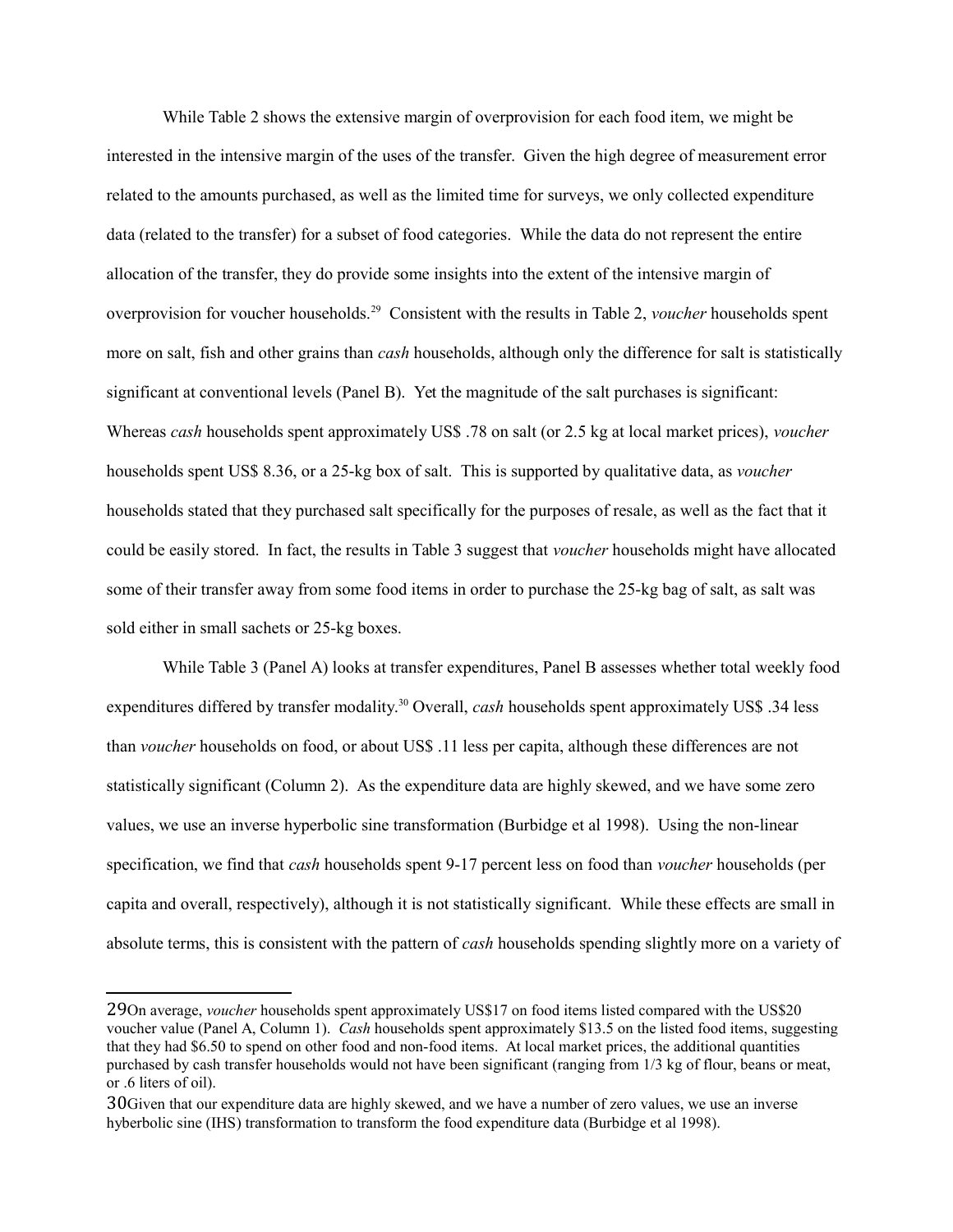different food items, as compared with the *voucher* households' spending significantly more on one primary food item: salt.<sup>31</sup> These results are also robust to using an ANCOVA specification (Table A5).

Overall, these results suggest that distortions imposed by the voucher are apparent at two margins. First, *voucher* households purchased some categories of goods at significantly higher rates than cash households. Second, *voucher* households adjusted at the intensive margin, purchasing more of some goods (primarily salt) than the unconstrained cash households chose.

## **5.2. Food Consumption and Assets**

Since the voucher program distorted *voucher* households' purchasing decisions as compared with the cash transfer, a natural question is whether the transfer modality had differential effects on other aspects of well-being. For example, if *voucher* households incurred significant costs while reselling salt, the value of the transfer could have been significantly lower among *voucher* households, thereby lowering their purchasing power. In addition, since *cash* households were able to use the transfer when, where and how they wished, they could have saved a portion of the transfer, thereby allowing them to better cope with shocks; or they could have arbitraged for better prices across different markets, thereby increasing their purchasing power as compared with voucher households.<sup>32</sup> Since cash households purchased a more diverse set of food items, albeit in relatively small quantities, it is possible that this could have translated into better outcomes.

Table 4 looks at the impact of the transfer modality on households' food consumption, as measured by diet diversity, the number of meals per day and the number of months of adequate provisioning. Using the HDDS, *voucher* households consumed 3.09 food categories, without a statistically significant difference between the two modalities (Panel A).<sup>33</sup> There also were no statistically significant differences in

<span id="page-17-0"></span><sup>31</sup>An alternative explanation is that cash households bought most of their food with the cash transfer, and thereby lowered their food expenditures in the weeks following the transfer. As voucher households had to sell the salt to generate income and purchase food, their expenses might be slightly higher.

<span id="page-17-1"></span><sup>32</sup>If one of the objectives of the *voucher* program was to encourage greater consumption of food items, these benefits would be mitigated to the extent that households purchased items that were not oriented towards consumption or did not consume what was provided. Resale of the goods would detract from the objective of increasing the consumption of those specific foods, whereas lumpy expenditures would supports this objective.

<span id="page-17-2"></span><sup>33</sup>A more varied diet is associated with a number of improved outcomes in areas such as micronutrient intake, birthweight (Rao et. al. 2001) child anthropometric status (e.g., Hatloy et al, 2000) and food expenditures (Hoddinott and Yohannes 2001).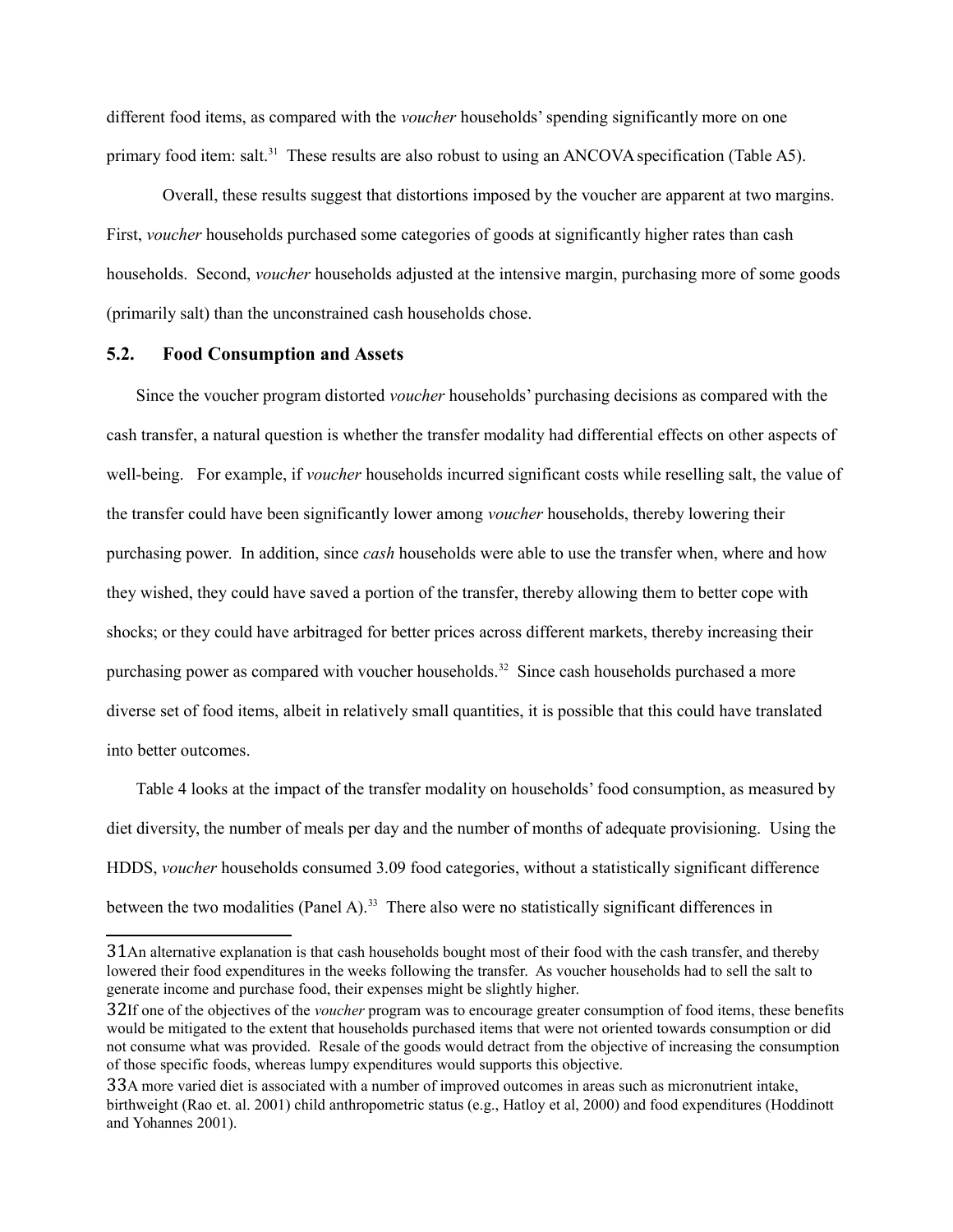likelihood of consuming particular food groups, or on other food security indicators, including the number of meals per day and the number of months of adequate food provisioning (Panel B).<sup>34</sup> These results are also robust to using data from all transfer periods (Table A4), as well as controlling for baseline values in an ANCOVA specification (Table A5).

Panel C presents the results of equation (1) for a variety of proxy measures for well-being, including income, assets and negative coping strategies. Consistent with the results in Panels A and B, there is little evidence that the transfer modality led to differential improvements in well-being. There are no statistically significant differences for income, the value of assets owned or the use of negative coping strategies to deal with shocks, as measured by a Coping Strategy Index (Maxwell and Caldwell 2008).<sup>35</sup> The one difference is money left over from the transfer, as broadly defined: C*ash* households were 7 percentage points more likely to have cash left over from the transfer as compared with *voucher* households, with approximately US\$1.11 remaining. These results are statistically significant at the 5 percent level. While *voucher*  households did not report having cash left over from the transfer, they were 7 percentage points were more likely to have poultry (available at the first voucher fair), although the effect is not statistically significant. This suggests that *cash* and *voucher* households engaged in different, but equivalent, types of savings from the transfer. These results are also robust to an ANCOVA specification (Table A5).<sup>36</sup>

## **6. How did the voucher design affect households' behavior?**

The core result of this paper is that receiving a voucher transfer, as compared with an unconditional cash transfer, led to significantly different uses of the transfer, and the significant overprovision of one food commodity for voucher households. Yet these differences did not lead to differential diet diversity or asset

<span id="page-18-1"></span><span id="page-18-0"></span><sup>34</sup> While milk is included as a category in HDDS, no voucher or cash households consumed milk, so it is excluded. 35Over 86 percent of households in the Bushani camp suffered at least one shock between September and March, primarily illness (54%), the death of a household member (9%), increased local prices (19%) and conflict (57%). Households used a variety of different coping strategies to deal with these shocks, including reducing diet diversity and rationing food, selling off assets or taking children out of school.

<span id="page-18-2"></span><sup>36</sup>We might expect differential effects on purchasing patterns, food security and other measures of well-being by certain characteristics. We test for differences in these outcomes by household size, marital status and baseline food expenditures (Table A6). Overall, the results show that the effect of the transfer modality did not differ by household size, marital status or baseline food expenditures.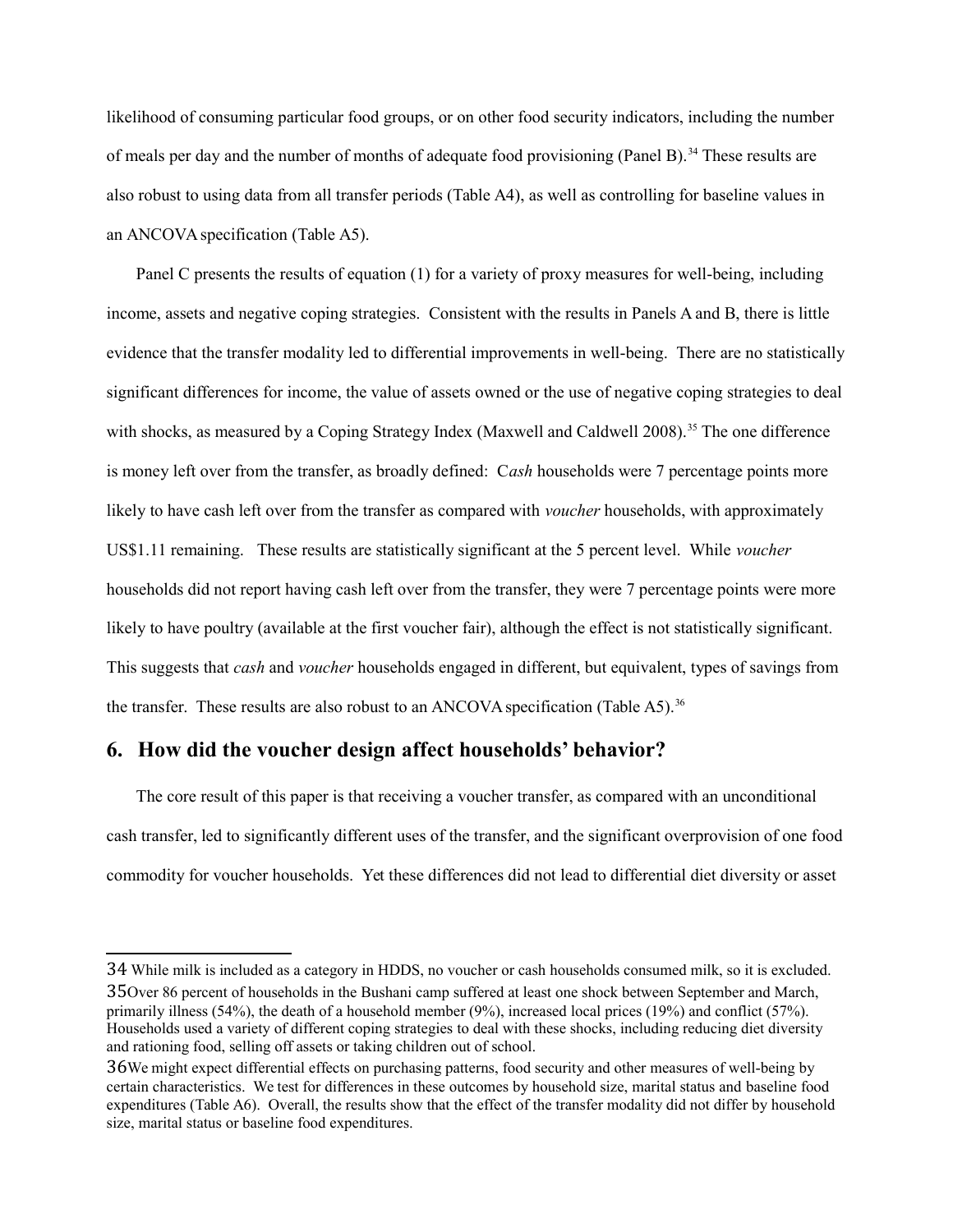ownership. This section presents evidence as to how the voucher design affected both purchasing decisions and outcomes.

## **6.1. Why did** *voucher* **and** *cash* **households make different purchases?**

There are multiple mechanisms through which the design of the program might have affected *voucher*  households' purchasing decisions. First, while Concern Worldwide tried to identify an exhaustive list of program recipients' preferences beforehand, and worked hard to ensure that those food and non-food items were available at the voucher fairs, some items were forbidden (such as meat or doughnuts), thereby affecting voucher recipients' choices. Second, while *cash* households could spend the transfer where, how and when they wished, *voucher* households had to use the entire value of the voucher on the day of the fair and for specific food items, thereby affecting their choices.<sup>37</sup> And finally, as the transfer program primarily targeted women within the household, the transfer modality could have affected women's control over purchasing decisions[.38](#page-19-1) 

Table 5 shows how the in-kind transfer design might have affected households' purchasing decisions. Unsurprisingly, all of the *voucher* households used their transfer at the voucher fairs, whereas none of the *cash* households did so (not shown). *Cash* households were 98 percentage points more likely to spend the transfer at one of the markets outside of the camp, either at the primary market where they received the transfer or a market that was closer to the camp, but in a less secure zone.<sup>39</sup> In terms of the timing of the transfer, none of the *voucher* households used their transfer over multiple periods (by design), whereas

<span id="page-19-0"></span><sup>37</sup>Concern Worldwide collected price data on the key regional market prior to the voucher fair and used these prices as the maximum prices for goods at voucher fairs. Table A1 shows that voucher households did not face substantially different prices at the voucher fairs (as compared with market prices); nevertheless, the program design might have affected program recipients' ability to bargain for a lower price. In fact, voucher program recipients noted that traders often first cited the maximum price on the market.

<span id="page-19-2"></span><span id="page-19-1"></span><sup>38</sup>An additional reason for the differences in purchasing patterns might have been "decision fatigue". While most economic models are based on the assumption that agents are unconstrained in their ability to process information, people often use simple cognitive shortcuts when processing information, leading to systematic biases in decision making (Simon 1955, Lacetera et al 2012). While *voucher* households were informed in advance of the availability of items on voucher fairs, and in theory should have been able to plan their choices well in advance, this information might not have been easily processed. 39There were only three markets within a 20 km radius of the camp, Masisi, Lumumbashi and Nyabiondo, although only Masisi and Nyabiondo were frequented by camp residents.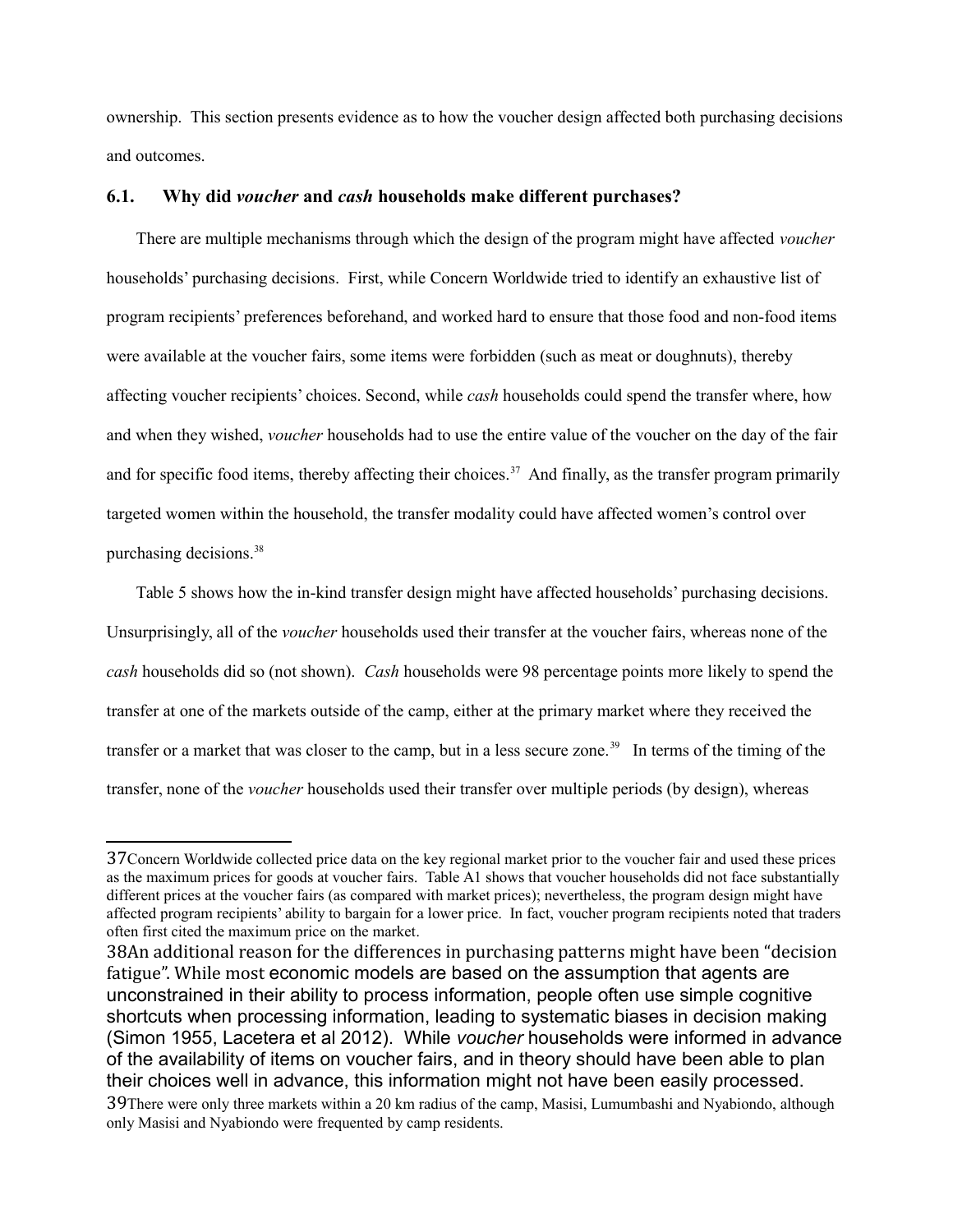*cash* households were 80 percentage points more likely to use the transfer over multiple periods (Panel B). All of these effects are statistically significant at the 1 percent level.

While the transfer modality affected where, when and how program recipients spent the transfer, it did not appear to strongly affect intra-household decision-making with respect to the transfer (Panel B). A majority of *voucher* program recipients reported that they were responsible for spending all or part of the transfer, along with their husbands. Yet female program recipients in *voucher* households were 14 percentage points less likely to discuss the use of the transfer in advance with other family members, with a statistically significant effect at the 5 percent level. Whether this was due to limited information about the types of goods available at the fair or reflects greater decision-making power in *voucher* households is unclear. However, all other indicators related to intra-household decision-making are not statistically significant at conventional levels.

The results in Table 5 thus suggest that the voucher program functioned as designed: v*oucher*  households had to spend their transfer all at once and at the voucher fair, and did not have unrestricted choice. This design naturally affected what households purchased, including considerations about arranging the transport, storage and resale.<sup>40</sup>

### **6.2. Why was well-being the same in voucher and cash households?**

Despite the fact that the voucher modality led to different purchasing decisions between *voucher* and *cash* households, there were no differences in food security or asset ownership. Why was this the case? The most likely explanation is that the transfers were non-binding; in other words, *voucher* households could sell the goods that they purchased or share some of these goods with other households, whereas *cash* households could share some of their cash. Alternatively, if an underground market for vouchers existed, voucher recipients could have sold their voucher.<sup>41</sup> In addition, since the food security data were collected

<span id="page-20-0"></span><sup>40</sup>As transport from the voucher fair to the camp cost US\$5 per trip, program recipients stated that weight was a consideration in deciding what to purchase. For example, 65 percent of voucher recipients traveled with family members to the fair in order to help with transport. Those who were unable to travel with family members either purchased fewer items or smaller items that could be easily carried. As one voucher program participant mentioned, "If something was too heavy, I didn't buy it…I wanted to buy two boxes of salt but could only carry one, so I bought one plus other things."

<span id="page-20-1"></span><sup>41</sup> While the sale of vouchers was technically prohibited, some program recipients reported exchanging their voucher for cash, potentially resulting in a lower income transfer to the household. Although it is impossible to gauge the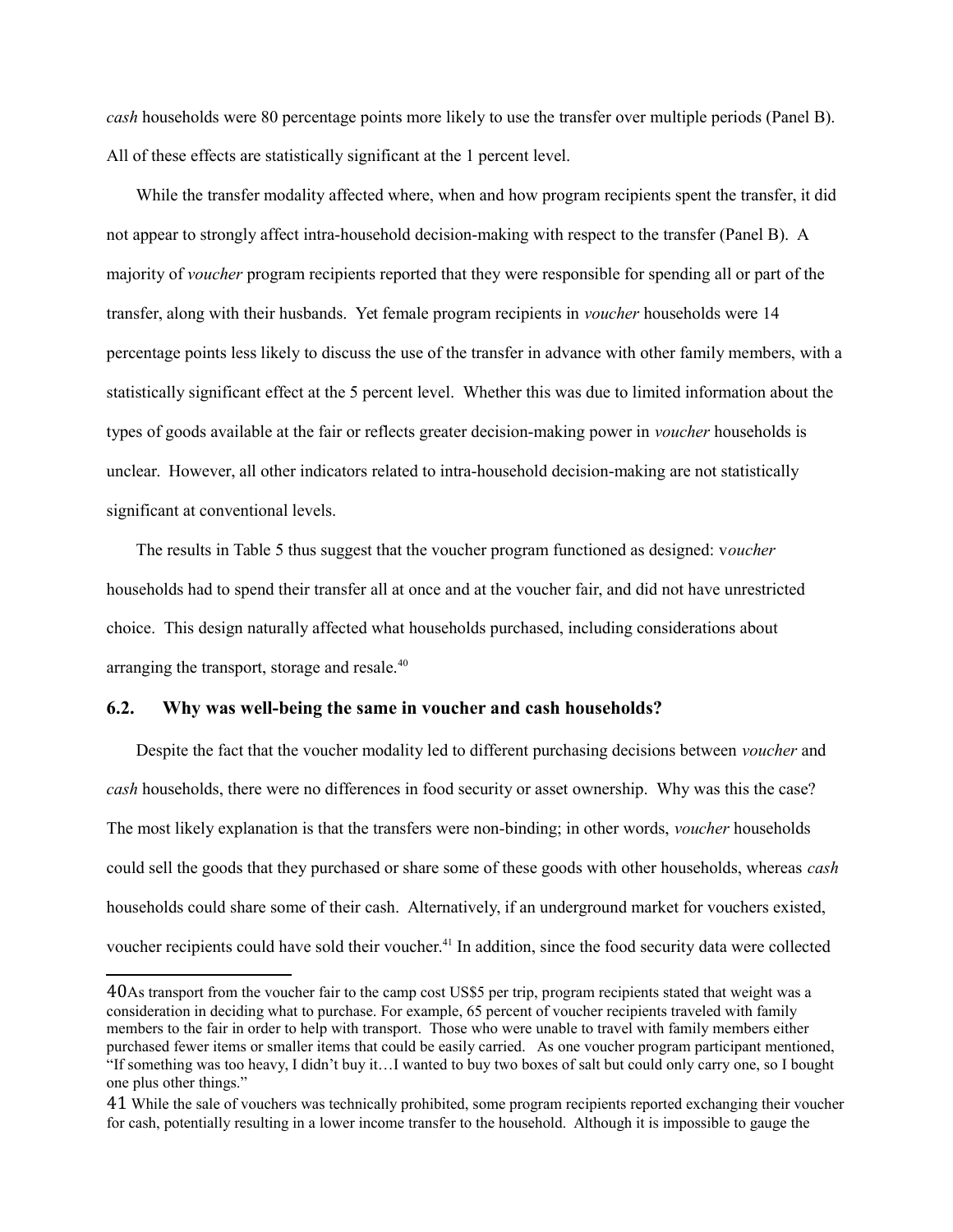three weeks after each transfer, the absence of differences could be due to resale, storage or lumpy expenditures.<sup>42</sup> Finally, the transfer modality could have affected intra-household decision-making, thereby affecting welfare outcomes.

Table 5 (Panels C and D) looks at the impact of the transfer modality on these different aspects. Unsurprisingly, program recipients shared part of the transfer: while *cash* households were 13 percentage points more likely to share the transfer *money* received with other households, *voucher* households were 18 percentage points more likely to share goods purchased with the transfer (Panel C). These differences are statistically significant at the 10 and 5 percent levels, respectively. This suggests that sharing is an important household coping mechanism within the camp.

While the transfer modality could have affected intra-household decision-making and hence welfare outcomes, this does not appear to be the case: Overall, men and women made joint decisions with respect to children's education, inter-household sharing and savings (Panel  $D$ )<sup>43</sup>, and the patterns of intra-household decision-making did not differ by transfer modality. Thus, the results in Table 5 suggest that the primary factor explaining similar outcomes was the fact that the transfers were non-binding.

# **7. Ruling Out Alternative Explanations**

There are several threats to our identification strategy. The primary threat is differential attrition, either related to illness, death or moving.<sup>44</sup> While Tables A2 and A3 suggest that attrition was plausibly random, baseline marital status was a determinant of attrition in the third survey round. Thus, as a robustness check, we construct Lee bounds (2009) for the primary results for which there are statistically significant findings (Table A7). Overall, the results are robust to bounding the treatment effect.

frequency with which this practice occurred, voucher recipients reported that they could exchange their US\$20 voucher for approximately US\$11.25-US\$14.15 at the fair. This suggests that vouchers traded for about 55-70 percent of their face value.

<span id="page-21-1"></span><span id="page-21-0"></span><sup>42</sup> However, as our survey asked about assets currently in the household, we believe that the storage story is unlikely. 43Decision-making within the camp might differ from the decision-making structure within program recipients' home villages. In addition, since these questions were asked about spousal decision-making, the questions were only asked of those program recipients who were married or had a partner, thereby further reducing the number of observations in Panel D to 133 households.

<span id="page-21-2"></span><sup>44</sup> Since *cash* households were more likely to spend their transfer on medicines, this could have reduced the likelihood of illness or death among that group. Table 8 (Panel B) suggests that this is not the case, as the prevalence of illness and deaths was similar between the two groups.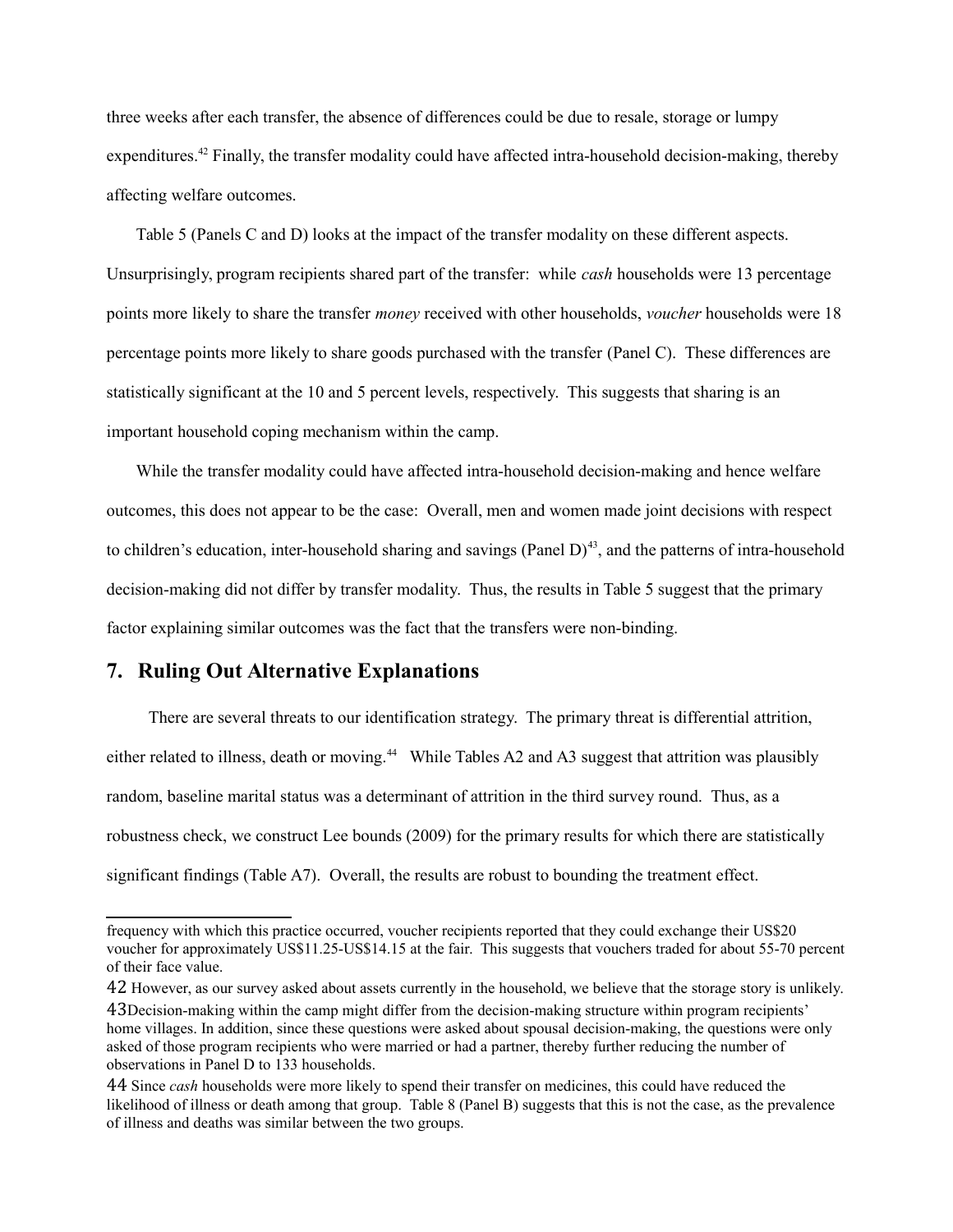A second threat to the identification of our results is differential take-up. For example, if the cash transfer made it easier for corrupt agents to steal the transfer, then we would observe differential compliance between the cash and voucher households. Or, if households felt more stigmatized by participating in a voucher program, they might have refused assistance.[45](#page-22-0) Table 6 shows the likelihood that a household received the transfer, as well as the amount of the transfer received. All households received their last transfer, regardless of the modality (Panel A). Households received an average of 18,329 FC for the third transfer, slightly less than the value of the transfer. While *cash* households reported that they received a higher amount – 36 Congolese Francs more, or \$.02 – the magnitude is small, and this is only statistically significant at the 10 percent level. Thus, it is unclear whether the difference in reported versus actual amounts was due to measurement error (it was easier to recall the amount received), leakage in the program or accounting for the potential sale of vouchers.

A third threat to the validity of our findings is spillovers. An optimal research design would have conducted the randomization at the camp level or randomized at the camp neighborhood level, ensuring a minimum distance between neighborhoods (or households within the neighborhood). While all of these designs were considered at length, there were insufficient sampling units, as well as concerns that a neighborhood-level randomization might be construed as "targeting" certain households within the camp. Thus, our identifying assumption fails if, because of spillovers, the cash transfer group is not a proper counterfactual for how households in the voucher group would have behaved if they were provided with the cash transfer $46$ 

Since we cannot rule out the likelihood of spillovers between the two groups – and in fact, evidence in Table 5 points to inter-household sharing – we argue that spillovers do not invalidate our findings. First,

<span id="page-22-0"></span><sup>45</sup> Imperfect compliance in this context was minimal, potentially for two reasons. First, adverse stigma effects associated with participation (as in Moffitt 1983) are unlikely in this context where all households in the camp were provided with some type of assistance. Second, households were required to present beneficiary identification cards to receive aid packages and program recipients had to travel to Masisi Center to receive the cash or voucher, making it unlikely that ineligible households in fact received aid.

<span id="page-22-1"></span><sup>46</sup> In addition to this direct spillover effect, we might also be worried about a direct behavioral effect if voucher households changed their behavior as a result of knowing that other households had been offered cash, similar to a John Henry effect. Alternatively, voucher households could have strategically purchased more of non-food items during the first round and more food items during the second and third rounds. Looking at the first transfer, *voucher*  households were not more likely to use the transfer for non-food items than *cash* households.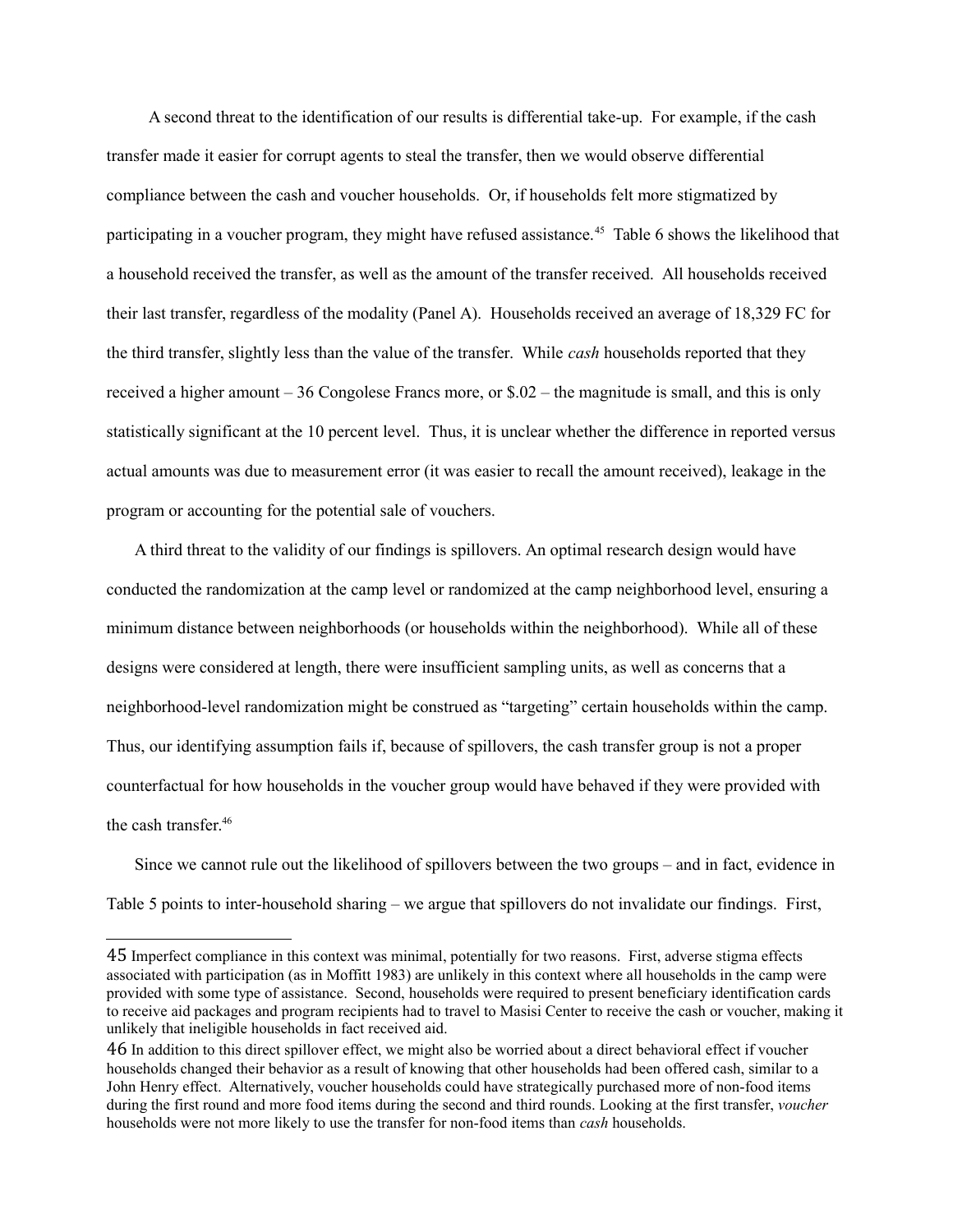the issue of inter-group sharing is unlikely to have affected household *purchasing* decisions, especially for *voucher* households, as they had to purchase their items at the fair on the same day (and could not share their vouchers with other households at the fair). While *cash* households could have shared some of their cash with voucher households, thereby affecting voucher households' purchasing decisions, this would have made it *more* difficult for us to detect differences in purchasing patterns between the two groups. This is supported by the data: If we estimate the regressions only for the subset of our sample that reported that they did not share cash or goods, we find similar results.

A fourth alternative explanation is the effect of different transfer modalities on prices (Cunha et al 2013). If the cash transfer put greater inflationary pressure on local markets, this could have reduced the value of the transfer for those households. Or, if *voucher* households were faced with higher prices on the voucher fairs, particularly if traders exerted some degree of market power, then this could have reduced the purchasing power of voucher households. While the data in Table A1 suggest that the two groups did not face differential prices at the voucher fair or market, we do not have price data for all three markets within the area. Yet the overall magnitude of the transfer program in the area was fairly small, with a target of 474 households and US\$30,000 over a seven-month period, as compared with an IDP population of 60,000. In addition, *cash* households purchased in markets that were 15-20 km apart over several weeks, with fairly limited integration between these markets. This suggests that differential impacts on prices are not driving our results.<sup>47</sup>

## **8. Costs and Security**

One of the key reasons for using vouchers in eastern DRC was to ensure that households could get access to the goods they preferred. Yet the previous results suggest that *cash* households were able to purchase a wide variety of food and non-food items, and that there were not differential impacts on household food security and asset ownership. Given these results, what were the costs?

<span id="page-23-0"></span><sup>47</sup>A final threat to the validity of our findings is response bias, ie, if cash and voucher households reported differentially, thereby leading to non-classical measurement error. While we cannot directly test for this, we do look at whether the transfer modality affected a variable that should not have been affected by the program during this time period: household size. While an imperfect proxy, we do not find statistically significant differences in household size between the transfer modalities during the second or third survey rounds.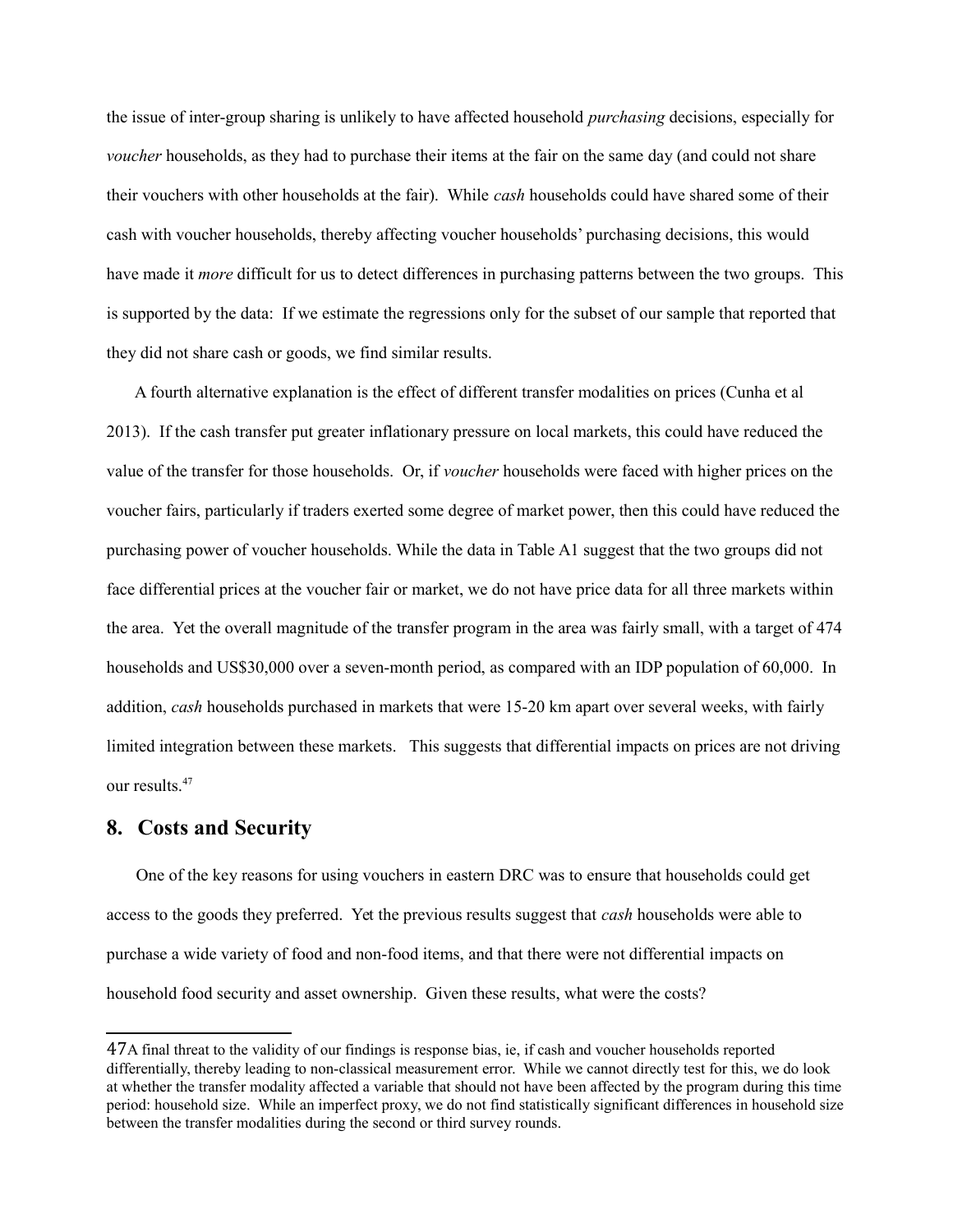Figure 4 shows the per recipient cost of each transfer modality. These costs include the staff time, materials, and security, travel and account and transfer fees (primarily for the cash transfer). When looking at the costs per program recipient, the voucher program cost US\$14.35 (per recipient), whereas the cash program cost US\$11.34 (per recipient), about US\$3 cheaper per program recipient. Overall, the cost breakdown shows that staff time represents the largest percentage of costs for both interventions, followed by transport and voucher printing (for the voucher intervention) and account-opening fees (for the cash intervention). Yet since the account-opening fees are a one-time, fixed cost, if Concern were to continue cash transfers with existing beneficiaries, the cost per cash program recipient would have only been US\$6 or US\$8 less expensive than vouchers - per program recipient.

While the cash transfer program was less expensive for the implementing agency, an important question is whether the two transfer modalities were similar in terms of their costs to program recipients. For both the cash and voucher program, program recipients had to travel 20 km to obtain their transfer, a significant time cost for program recipients (over three hours). In terms of waiting time, the average waiting time was 1 hour and 45 minutes, while the wait time for voucher recipients was 1 hour and 30 minutes. Thus, the waiting and travel time was similar for both cash and voucher program recipients, and none of the recipients mentioned this as an issue either during the voucher exit fairs, the cash transfer monitoring report, the surveys or the focus group discussions.<sup>48</sup> Yet a key area where they might differ is the opportunity costs of time: As cash transfer recipients could pick up their cash and shop at any time, they could choose a time when opportunity costs were relatively lower.

A final cost when comparing the cash and voucher program, especially in a highly insecure environment such as eastern DRC, is one of security.<sup>49</sup> For example, if non-program recipients can easily observe a certain transfer modality, then this could make program recipients easier targets for thieves or

<span id="page-24-0"></span><sup>48</sup> In theory, cash transfer recipients were able to obtain their cash from the cooperative during certain days or times, thereby spreading out the number of program recipients on a particular day. While cash recipients could have travelled to the cooperative at different times, voucher recipients had to first wait in line for their vouchers.

<span id="page-24-1"></span><sup>49</sup>For cash transfer programs, implementing agencies often have one of two choices: 1) distributing the cash transfer themselves, whereby they assume most of the risk; or 2) distributing the cash transfer via the private sector or a quasipublic agency. In the latter context, risk is transferred from the implementing agency to the distribution partner. In both cases, the amount of risk incurred by the program recipients depends upon where and how the cash is distributed, and what happens in the event of theft.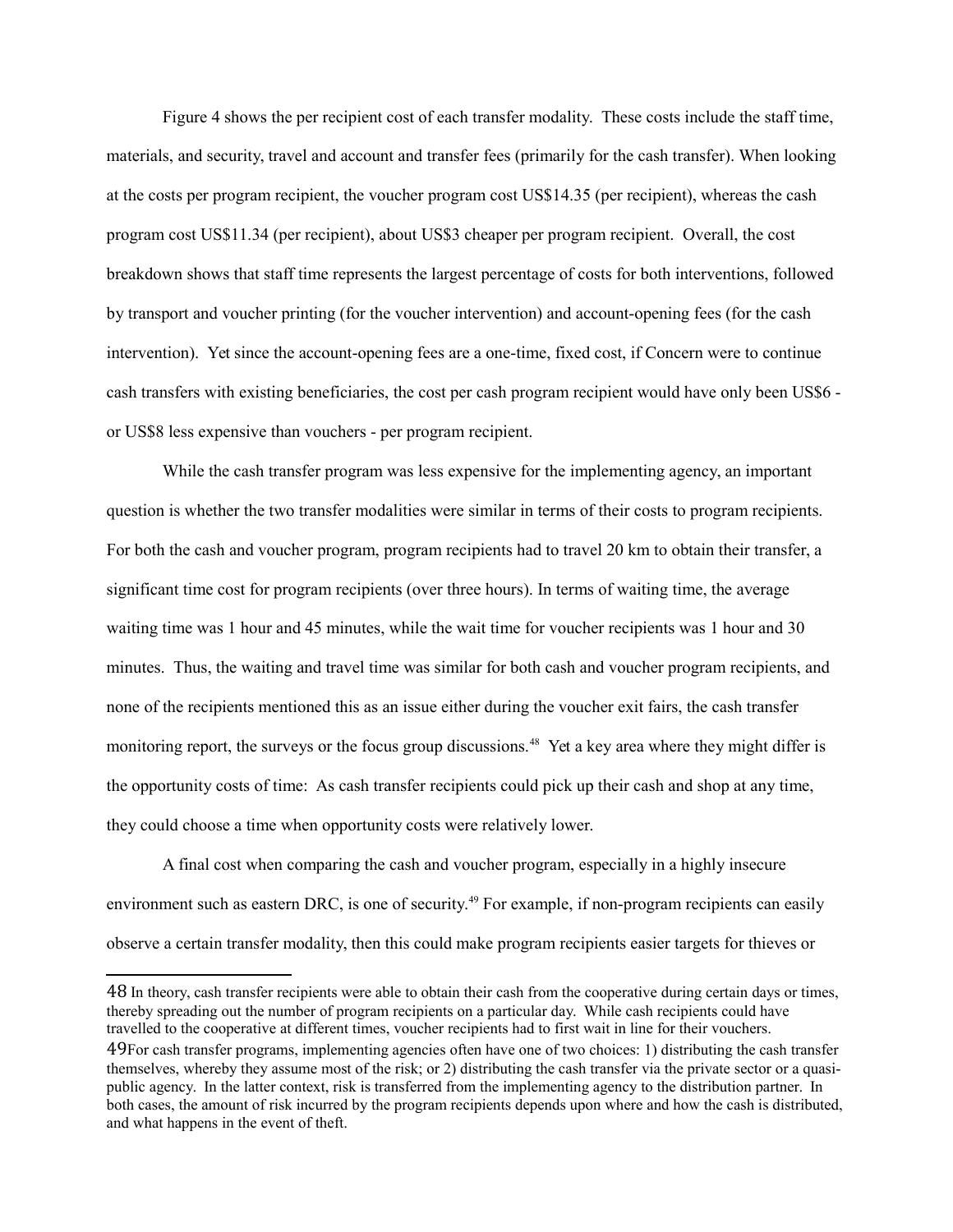looters. Or, if a certain transfer modality requires longer travel or wait times to distribute the transfer or requires grouping large number of program recipients, this could put program recipients at greater risk in insecure locations. Overall, the cash transfer program offered greater potential security to program recipients, with lower potential costs in terms of wait. This suggests that the cash transfer program is more effective than the voucher program in this context. $50$ 

# **9. Conclusion**

Redistribution to the poor through welfare transfers plays an important role in the economies of both developed and developing countries, especially those affected by conflict. This paper explores issues surrounding in-kind and cash transfers, using a randomized control trial of cash and vouchers in an internally displaced camp in eastern DRC.

Estimating the relative effects on the transfer on household demand, we find that voucher recipients were more likely to purchase specific items, particularly salt, and in greater quantities. Yet these differential purchases did not translate into differences in consumption or other proxies for well-being.

Some caution is required in terms of interpreting the external validity of these findings. First, while a variety of international organizations use in-kind and voucher transfers, the design and implementation of voucher programs can differ substantially in terms of the values, conditions and eligibility, especially when comparing humanitarian and development voucher programs (Gentilini et al 2014). Second, as we cannot completely address the issue of spillovers, it is possible that the results might differ in contexts where the resale or trade of items purchased with food vouchers is not possible, and in fact, that such spillovers mitigated the distortionary effects of vouchers. And finally, despite the conflict and high transaction costs in eastern DRC, both of which affect the extent of inter-market trade, traders appear to be willing and able to engage in spatial arbitrage, thereby ensuring that supply is available in local markets (UNICEF 2012). This

<span id="page-25-0"></span><sup>50</sup>Cash program recipients reported that it was easy to conceal the cash while traveling or within the camp. Since voucher recipients had to use their voucher at the voucher fair, and then transport these goods back to the camp, voucher program recipients could have been easier to identify. The only way to reduce the wait time for the voucher program would be to issue vouchers that were redeemable for several days, at pre-arranged vendors, and spread out the registration process over a longer time period. In terms of the *location and transport of items purchased with the transfer*, in this case, cash recipients were clearly at less risk, as they could choose when, where and how to purchase (and transport) their goods.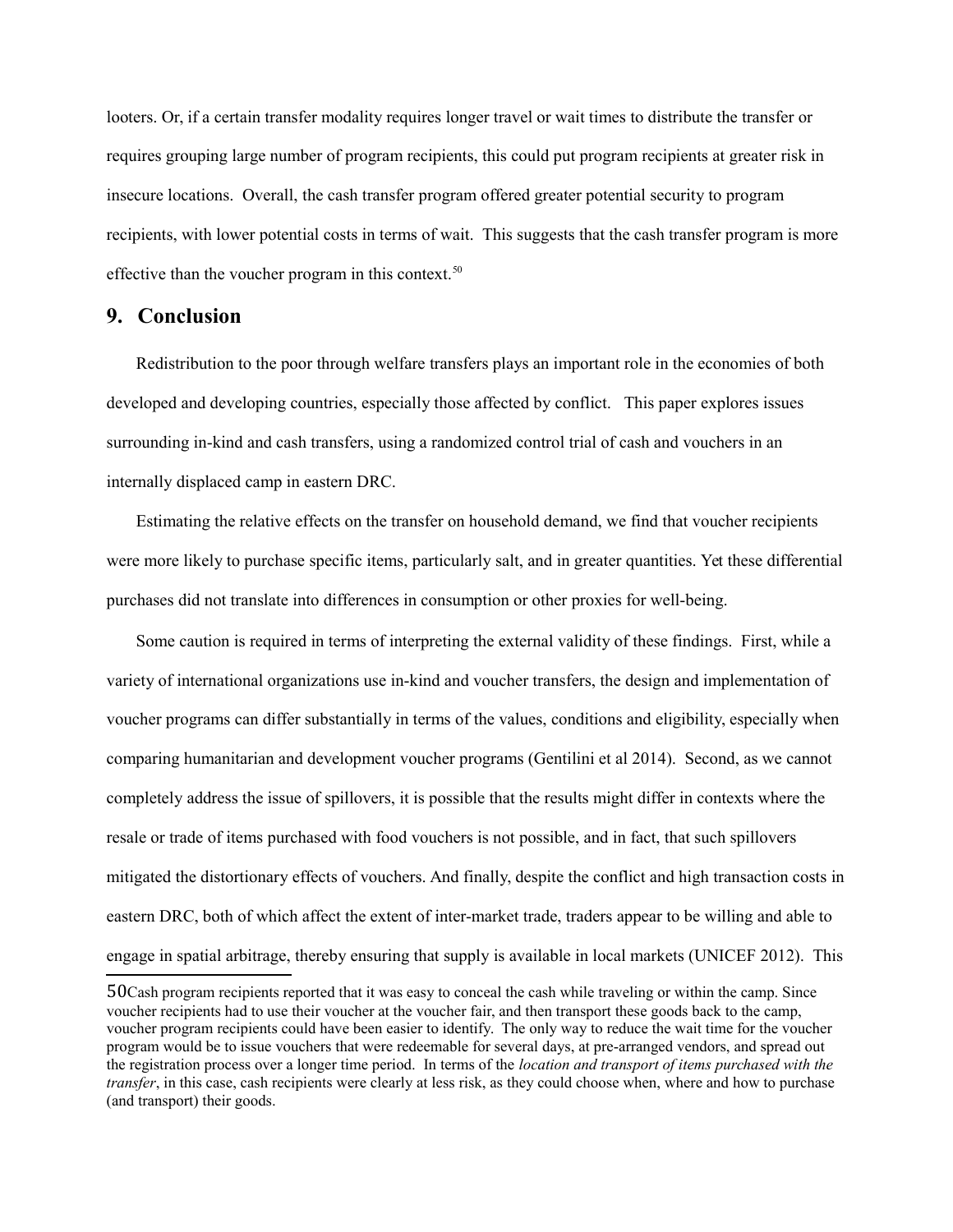might not be the case in other complex emergencies. Despite these caveats, this research suggests that unconditional cash transfers may be successful in improving households' purchasing power in complex emergencies, while giving households the freedom of choice and at a lower cost.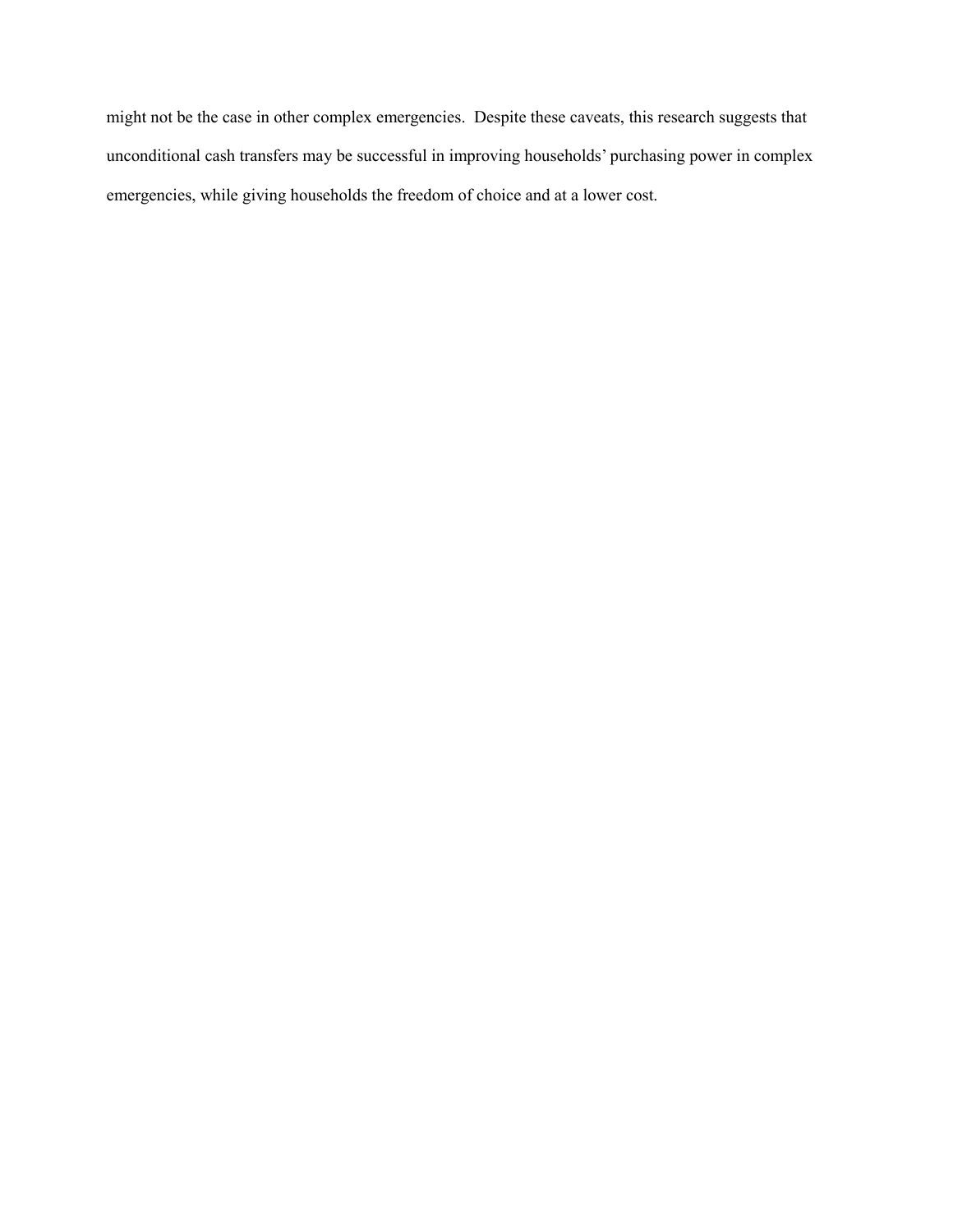### **References**

- **Ahmed, A., A. Quisumbing, and J. Hoddinott**. 2007. "Relative efficacy of food and cash transfers in improving food security and livelihoods of the ultra-poor in Bangladesh." IFPRI Report submitted to the World Food Programme.
- **Aker, J. C., R. Boumnijel, A. McClelland and N. Tierney.** 2014. "Payment Mechanisms and Anti-Poverty Programs: Evidence from a Mobile Money Cash Transfer Experiment in Niger." Unpublished working paper.
- **Anderson, M. 2008. "**[Multiple Inference and Gender Differences in the Effects of Early Intervention: A](http://are.berkeley.edu/~mlanderson/pdf/Anderson%202008a.pdf)  [Reevaluation of the Abecedarian, Perry Preschool, and Early Training Projects](http://are.berkeley.edu/~mlanderson/pdf/Anderson%202008a.pdf)*."* 2008. *Journal of the American Statistical Association*. 103(484): pp. 1481-1495.
- **Arimond M, Wiesmann D, Becquey E, Carriquiry A, Daniels MC, Deitchler M, Fanou-Fogny N, Joseph ML, Kennedy G, Martin-Prevel Y, Torheim LE.** Simple food group diversity indicators predict micronutrient adequacy of women's diets in 5 diverse, resource-poor settings. *Journal of Nutrition* 2010;140:2059S-69S.
- **Arnold, C., T. Conway, and M. Greenslade.** 2011. "Cash Transfers: Literature Review." United Kingdom Department for International Development Policy Division, accessed November 3, 2013, http://r4d.dfid.gov.uk/PDF/Articles/cash-transfers-literature-review.pdf.
- **Attanasio, O. and A. Mesnard.** 2005. "The impact of a conditional cash transfer programme on consumption in Colombia." The Institute for Fiscal Studies, Report Summary Familias 02.
- **Bailey, S.**. "What cash transfers tell us about the international humanitarian community." *Humanitarian Exchange Magazine,* July 2011.
- **Baird, S., C. McIntosh and B. Ozler.** 2011. ["Cash or Condition? Evidence from a Randomized Cash](http://irps.ucsd.edu/assets/037/11365.pdf)  [Transfer Program.](http://irps.ucsd.edu/assets/037/11365.pdf)" *Quarterly Journal of Economics* 126(4): 1709-1753.
- **Bazzi, S., S. Sumarto and A. Suryahadi**. 2013. "It's All in the Timing: Cash Transfers and Consumption [Smoothing in a Developing Country.](https://sites.google.com/site/samuelbazzi/research/BazziSumartoSuryahadi_Manuscript.pdf?attredirects=0)" Working Paper.
- **Benhassine, N., F. Devoto, E. Duflo, P. Dupas, and V. Pouliquen.** Forthcoming. "Turning a Shove into a Nudge? A "Labeled Cash Transfer" for Education." *American Economic Journal: Policy.*
- **Blattman, C.** 2014. "Let Them Eat Cash". *The New York Times,* June 29. Op-ed available at: http://www.nytimes.com/2014/06/30/opinion/let-them-eat-cash.html?ref=opinion&r=3&referrer=.
- **Blattman, C. and Niehaus,** P. 2014. "Show Them the Money: Why Giving Cash Helps Alleviate Poverty." *Foreign Affairs* 93(3): 117-126.
- **Burbidge, John B., Lonnie Magee and A. Leslie Robb.** 1988. "Alternative Transformations to Handle Extreme Values of the Dependent Variable" *Journal of the American Statistical Association* Vol. 83, No. 401, pp. 123-127.
- **Caldés, N., D. Coady, and J. Maluccio**. 2006. "The Cost of Poverty Alleviation Transfer Programs: A Comparative Analysis of Three Programs in Latin America." *World Development* 34(5): 818-37.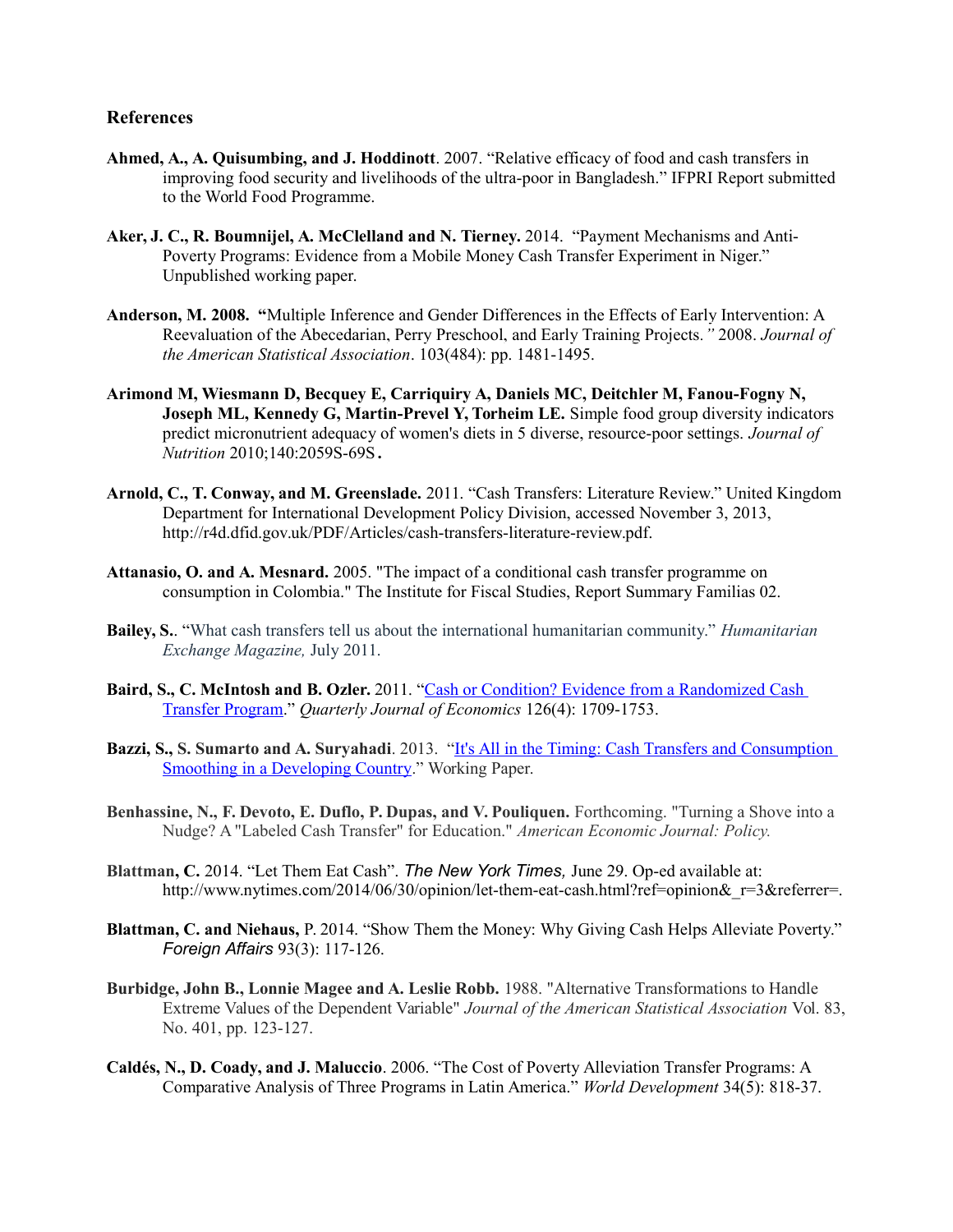- **Coate, S., S. Johnson, and R. Zeckhauser**. 1994. "Pecuniary redistribution through in-kind programs." *Journal of Public Economics* 55(1):19-40.
- **Cunha, J**. 2014. "Testing Paternalism: Cash versus In-Kind Transfers." American Economic Journal: Applied Economics.
- **Cunha, J., G.De Giorgi, and S. Jayachandran**. 2011. "The Price Effects of Cash versus In-kind Transfers." National Bureau of Economic Research Working Paper, No. 17456.
- **Currie, J and F. Gahvari**. 2008. "Transfers in Cash and In-Kind: Theory Meets the Data." *Journal of Economic Literature* 46(2): 333-383.
- **Daly, G. and F. Giertz**. 1972. "Welfare Economics and Welfare Reform." *American Economic Review* 62(1): 131-38.
- **De Janvry, A., A. Fargeix, and E. Sadoulet**. 1991. "The Political Feasibility of Rural Poverty Reduction." *Journal of Development Economics* 37(1-2): 351-67.
- **Deaton, A. S.** "Theoretical and Empirical Approaches to Consumer Demand Under Rationing." In *Essays*  in the Theory and Measurement of Consumer Behavior, in honour of Sir Richard Stone, edited by A.S. Deaton, 55-72. Cambridge University Press, 1981.
- **Del Ninno, Carlo and Paul Dorosh.** 2003. ["Impacts of in-kind transfers on household food consumption:](http://www.mendeley.com/c/3778839081/p/4560971/ninno-2003-impacts-of-in-kind-transfers-on-household-food-consumption-evidence-from-targeted-food-programmes-in-bangladesh/)  [Evidence from targeted food programmes in Bangladesh.](http://www.mendeley.com/c/3778839081/p/4560971/ninno-2003-impacts-of-in-kind-transfers-on-household-food-consumption-evidence-from-targeted-food-programmes-in-bangladesh/)" *Journal of Development Studies*, 40(1): 48-78.
- **Devereux, Stephan. 2006.** "Cash Transfers and Social Protection." Paper presented at the regional workshop on Cash Transfer Activities in Southern Africa, Johannesburg, South Africa, October 2006.
- **ECHO. March.** 2013. "The Use of Cash and Vouchers in Humanitarian Crises." *DG ECHO Funding Guidelines. European* Union.
- **Efron, B., and Tibshirani, R.** (1993), An Introduction to the Bootstrap, Boca Raton, FL: CRC Press.
- **Epple, D. and R. Romano**. 1996. "Public Provision of Private Goods." *Journal of Political Economy* 104(1): 57-84.
- **Evans, David K. and Anna Popova**. 2014. "Cash Transfers and Temptation Goods: A Review of Global Evidence." *World Bank Policy Research Working Paper 6886.* Washington, D.C.: The World Bank Group.
- **Fraker, T., A. Martini, and J. Ohls.** 1995. "The Effect of Food Stamp Cashout on Food Expenditures: An Assessment of the Findings from Four Demonstrations." The *Journal of Human Resources* 30(4): 633-49.
- **Fisher, Gordon M.** 1992. [" The Development and History of the Poverty Thresholds"](http://www.ssa.gov/history/fisheronpoverty.html) *Social Security Bulletin*, Vol. 55, No. 4, Winter 1992, pp. 3-14;

**Garfinkel, I.** 1973. "Is In-Kind Redistribution Efficient?" *Quarterly Journal of Economics* 87(2): 320-30.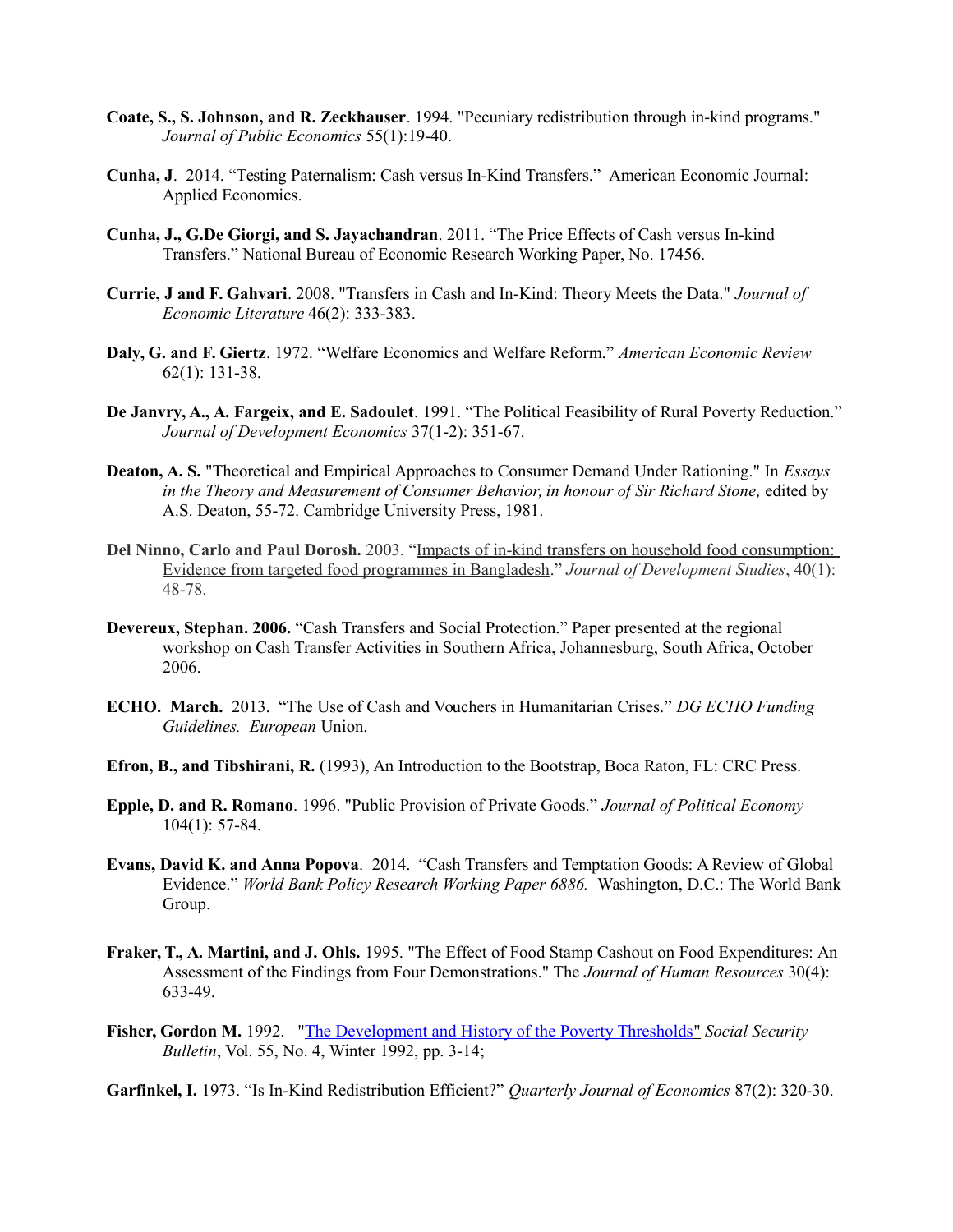- **Garcia, M. and C.M.T. Moore**. 2012. *The Cash Dividend: The Rise of Cash Transfer Programs in Sub-Saharan Africa.* The World Bank: Washington, D.C.
- **Gentilini, Ugo. 2014.** "Our daily bread : What is the evidence on comparing cash versus food transfers?" Washington, D.C.: The World Bank Group.
- **Gentilini, Ugo, Maddalena Honorati and Rsulan Yemtsov**. 2014. *The state of social safety nets 2014*. Washington, DC : The World Bank Group.
- **Glaeser, Edward.** "Cash Is Better Than Food Stamps in Helping Poor." Bloomberg News, February 27, 2012, accessed November 3, 2013, http://www.bloomberg.com/news/2012-02-28/cash-better-thanfood-stamps-in-helping-poor-commentary-by-edward-glaeser.html.
- **Gilligan, D. O, Amy Margolies, Esteban Quinones and Shalini Roy.** May 2013."Impact Evaluation of Cash and Food Transfers at Early Childhood Development Centers in Karamoja, Uganda."IFPRI: Washington, D.C.
- **Hanrahan, Charles E.** 2013. "International Food Aid Programs: Background and Issues," *Congressional Research Service,* 10.
- **Hatloy, A., Hallund, J., Diarra, M.M. and Oshaug, A**. 2000. "Food variety, socioeconomic status and nutritional status in urban and rural areas in Koutiala (Mali)." *Public Health Nutrition*, vol 3, pp.57–65.
- **Hidrobo, M., J. Hoddinott, A. Peterman, A. Margolies and V. Moreira.** 2014. "Cash, Food or Vouchers? Evidence from a Randomized Experiment in Northern Ecuador." *Journal of Development Economics* 107: 144-156.
- **Hoddindott, J., S. Sandstrom and J. Upton.** 2014. "Impact Evaluation of Cash and Food Transfers in Zinder, Niger: Analytical Report."IFPRI: Washington, D.C.
- **Hoddinott, J. and Yohannes, Y.** 2002. *Discussion Paper No. 136: Dietary diversity as a food security indicator.* Washington: International Food Policy Research Institute, Food Consumption and Nutrition Division.
- **Hoynes, H. and D. Schanzenbach.** 2009. "Consumption Responses to In-kind Transfers: Evidence from the Introduction of the Food Stamp Program." *American Economic Journal: Applied Economics* 1(4): 109-39.
- **Islam, M. and J. Hoddinott**. 2009. "Evidence of Intrahousehold Flypaper Effects from a Nutrition Intervention in Rural Guatemala." *Economic Development and Cultural Change* 57(2): 215-48
- **Jacoby, H**. 2002. "Is There an Intra-household 'Flypaper Effect'? Evidence from a School Feeding Programme." *The Economic Journal* 112(476): 196-221.
- **Lacetera N., Macis M., Slonim R.** 2012. "Will there be blood? Incentives and displacement effects in prosocial behavior." *American Economic Journal: Policy.* 4:186–223
- **Lee, David S.** 2009. "Training, Wages, and Sample Selection: Estimating Sharp Bounds on Treatment Effects" *The Review of Economic Studies*, 6, 1072-1102.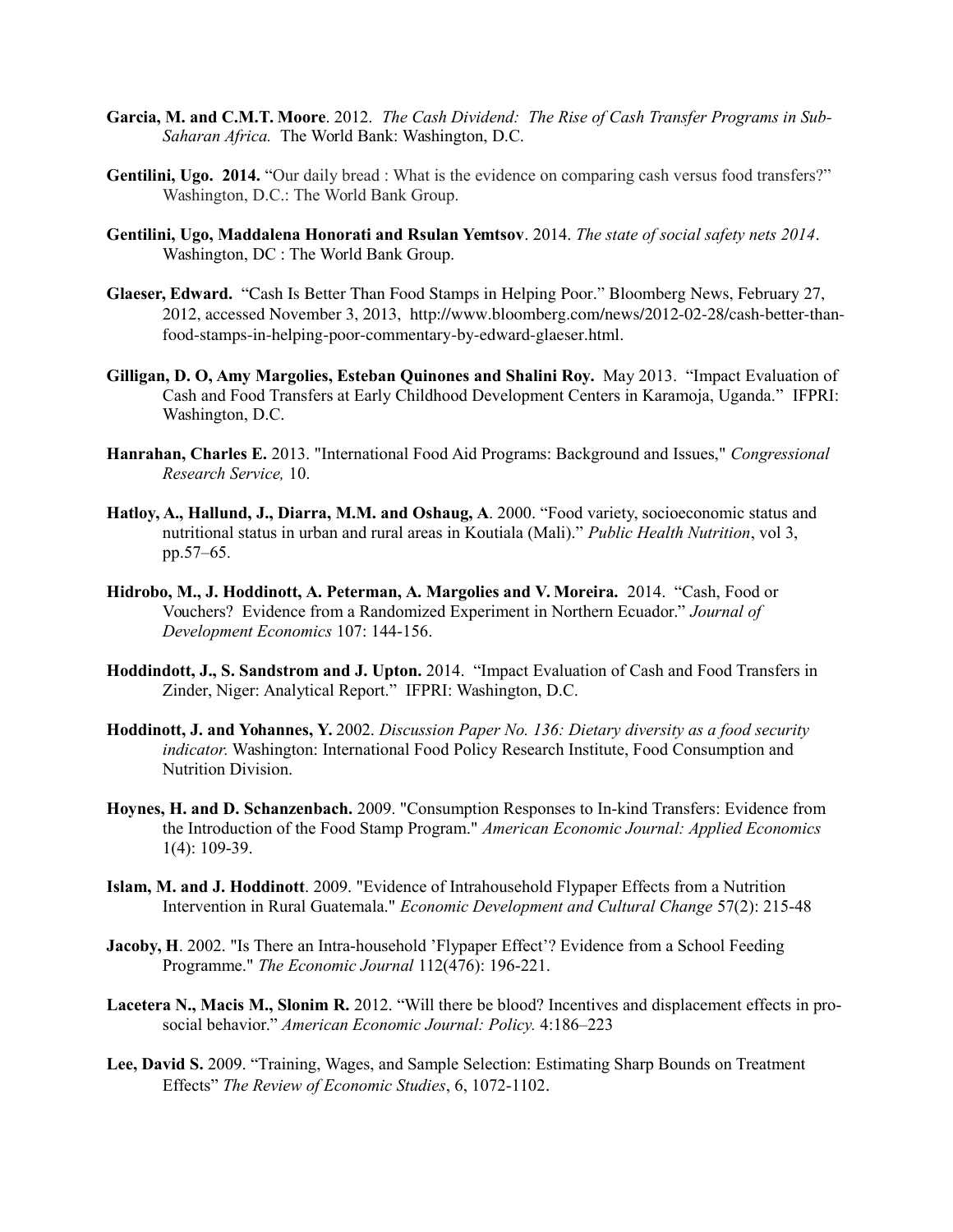**Maxwell, Daniel and Richard Caldwell**. 2008. *The Coping Strategies Index: Field Methods Manual*.

- McKenzie, D. 2012. "Beyond baseline and follow-up: the case for more T in experiments." *Journal of Development Economics*. 99 (2), 210–221.
- **MDF Afrique Centrale.** September 2009.*Concern Worldwide Masisi Programme End Evaluation.* Goma, DRC.
- **Moffitt, R.** 1983. "An Economic Model of Welfare Stigma." *American Economic Review* 73(5): 1023-35.
- **Moffitt, R.** 1989. "Estimating the Value of an In-Kind Transfer: The Case of Food Stamps." *Econometrica* 57(2): 385-409.
- **Nichols, A. and R. Zeckhauser.** 1982. "Targeting Transfers through Restrictions on Recipients." *American Economic Review* 72(2):372-377.
- **Overseas Development Institute (ODI).** 2005. *Cash and Vouchers in Emergencies.* London, UK: Overseas Development Institute.
- **Overseas Development Institute (ODI).** September 2009. *An independent evaluation of Concern Worldwide's emergency response in North Kivu, Democratic Republic of Congo: Responding to displacement with vouchers and fairs.* London, UK: Overseas Development Institute.
- **Ozler, Berk.** 2013. "Cash Transfers: Sorting Through the Hype". *Development Impact,* blog post available at: https://blogs.worldbank.org/impactevaluations/cash-transfers-sorting-through-hype.
- **Rao, S., Yajnik, C.S., Kanade, A., Fall, C.H., Margetts, B.M., Jackson, A.A., Shier, R., Joshi, S., Rege, S., Lubree, H. and Desai, B**. 2001. "Intake of micronutrient-rich foods in rural Indian mothers is associated with the size of their babies at birth: Pune Maternal Nutrition Study." *Journal of Nutrition*, vol 131, pp.1217–1224.
- **Sadoulet, E., A. de Janvry, and B. Davis.** 2001. "Cash Transfer Programs with Income Multipliers: PROCAMPO in Mexico." *World Development* 29(6): 1043-56.
- **Sankoh A.J., Huque M.F., Dubey S.D. 1997.** "Some comments on frequently used multiple endpoint adjustment methods in clinical trials." *Statistics in Medicine.* 16:2529–2542.
- **Save the Children. 2003.** *Household Economy Analysis of the Rural Population of South-Western Bwito, Rutshuru, North Kivu, Democratic Republic of Congo*. Save the Children: DRC.
- **Sharma, M.** 2006. "An Assessment of the Effects of the Cash Transfer Pilot Project on Household Consumption Patterns in Tsunami-Affected Areas of Sri Lanka." International Food Policy Research Institute, Washington, DC.
- **Simon, H. A.** 1955. "A behavioral model of rational choice." *Quarterly Journal of Economics,* 59, 99–118.
- **Skoufias, E., M. Unar, and T. González-Cossío**. 2008. "The Impacts of Cash and In-Kind Transfers on Consumption and Labor Supply." *World Bank Policy Research* Working Paper No. 4778.
- **Southworth, H.** 1945. "The Economics of Public Measures to Subsidize Food Consumption." *Journal of Farm Economics* 27(1): 38-66.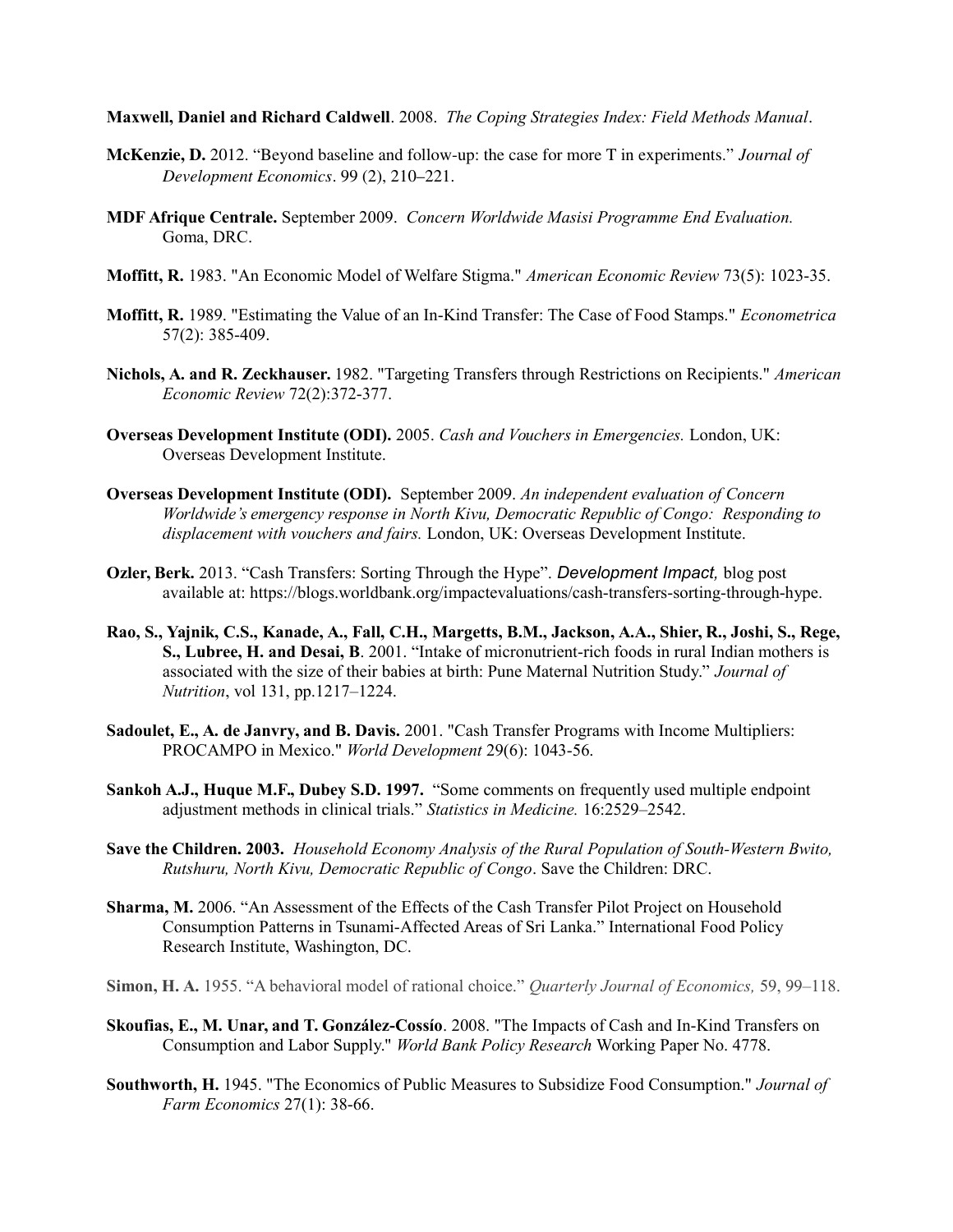- **Tabor, S.** 2002. "Assisting the Poor with Cash: Design and Implementation of Social Transfer Programs." *World Bank Social Protection* Discussion Paper No. 0223.
- **Tobin, J. and H. Houthakker.** 1950. "The Effects of Rationing on Demand Elasticities." *Review of Economic Studies* 18(3):140-153.
- **UNICEF.** 2012. "UNICEF Executive Director visits a 'voucher fair' for vulnerable families in DR Congo." http://www.unicef.org/infobycountry/drcongo\_57883.html
- **Whitmore, D.** 2002. "What Are Food Stamps Worth?" Princeton University Industrial Relations Section Working Paper No. 468.
- **Williams, Christopher.** 2013. "Explaining the Great War in Africa: How Conflict in the Congo became a Continental Crisis." *Fletcher Forum of World Affairs.* 37(2)
- **Yen, S.** T. 2010. "The Effects of SNAP and WIC Programs on Nutrient Intakes of Children." *Food Policy*  35 (6): 576–583.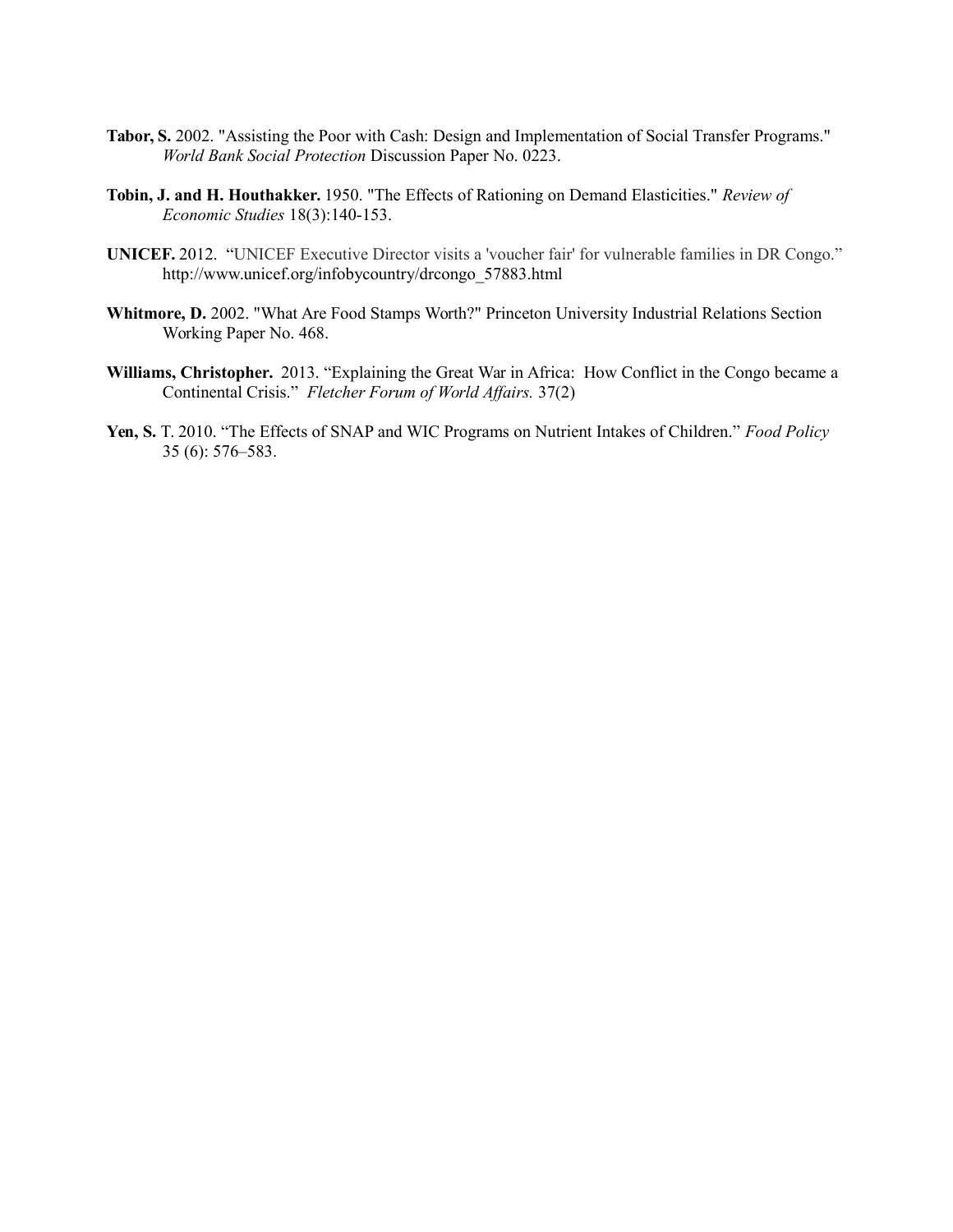**Figure 1. Timeline of Study and Data Collection Activities**

| 2011         |                 |              |           |          | 2012    |              |            |
|--------------|-----------------|--------------|-----------|----------|---------|--------------|------------|
| August       | September       | October      | November  | December | January | February     | March      |
| Identify     | <b>Baseline</b> | Second       | Midterm   |          | Harvest | Third cash   | Final      |
| program      | survey          | cash         | survey    |          |         | transfer and | evaluation |
| participants | $(Round 1)$ ,   | transfer     | (Round 2) |          |         | voucher      | (Round 3)  |
| (454         | $N = 252$       | and          | $N=138$   |          |         | distribution | $N=182$    |
| households)  | households      | voucher      | household |          |         | (food        | households |
|              | First cash      | distribution | s         |          |         | items)       |            |
|              | transfer and    | (food items) |           |          |         |              |            |
|              | voucher         | only)        |           |          |         |              |            |
|              | distribution    |              |           |          |         |              |            |
|              | (food and       |              |           |          |         |              |            |
|              | non-food        |              |           |          |         |              |            |
|              | items)          |              |           |          |         |              |            |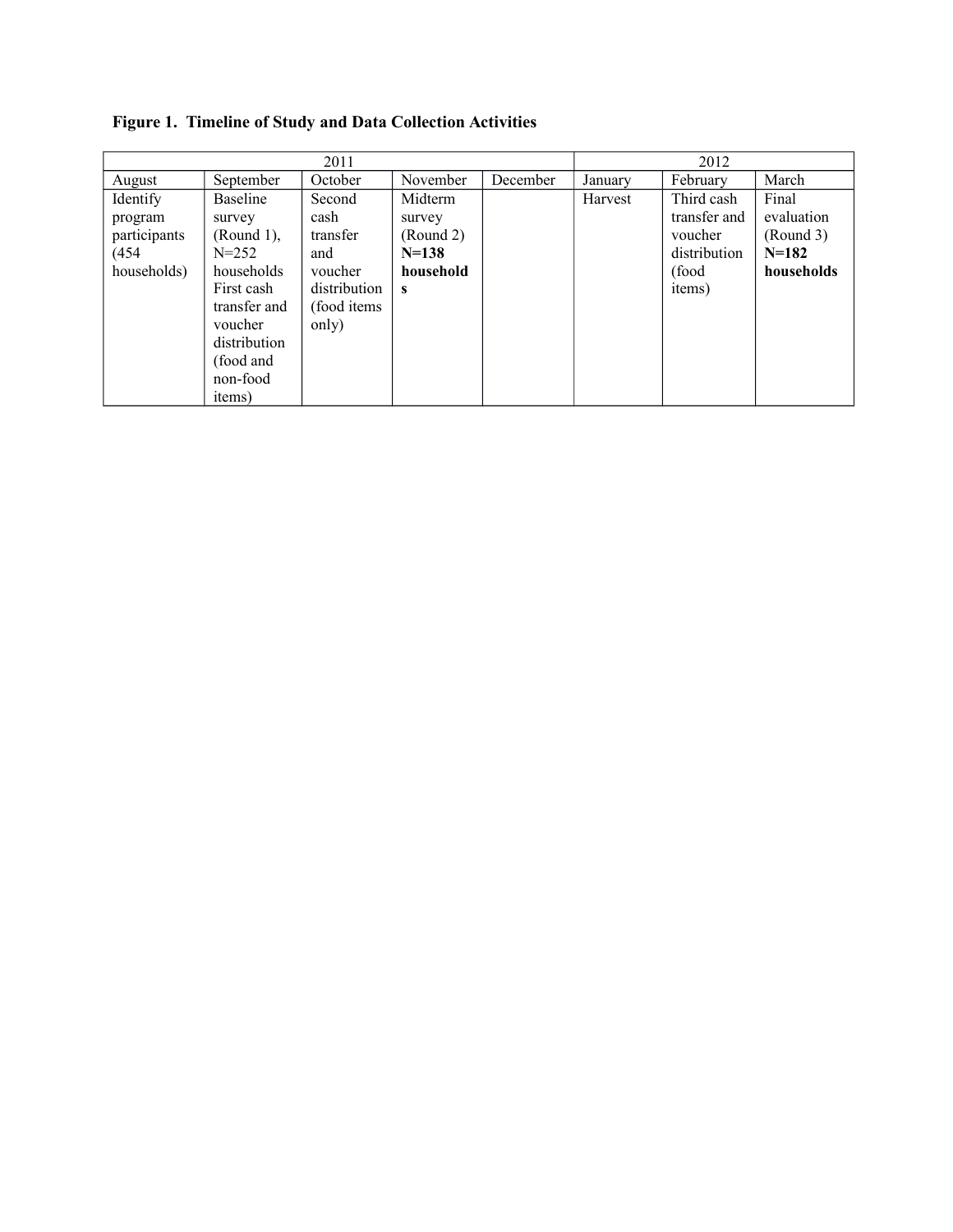



Notes: Adapted from Cunha (2014) and Currie and Gahvari (2008).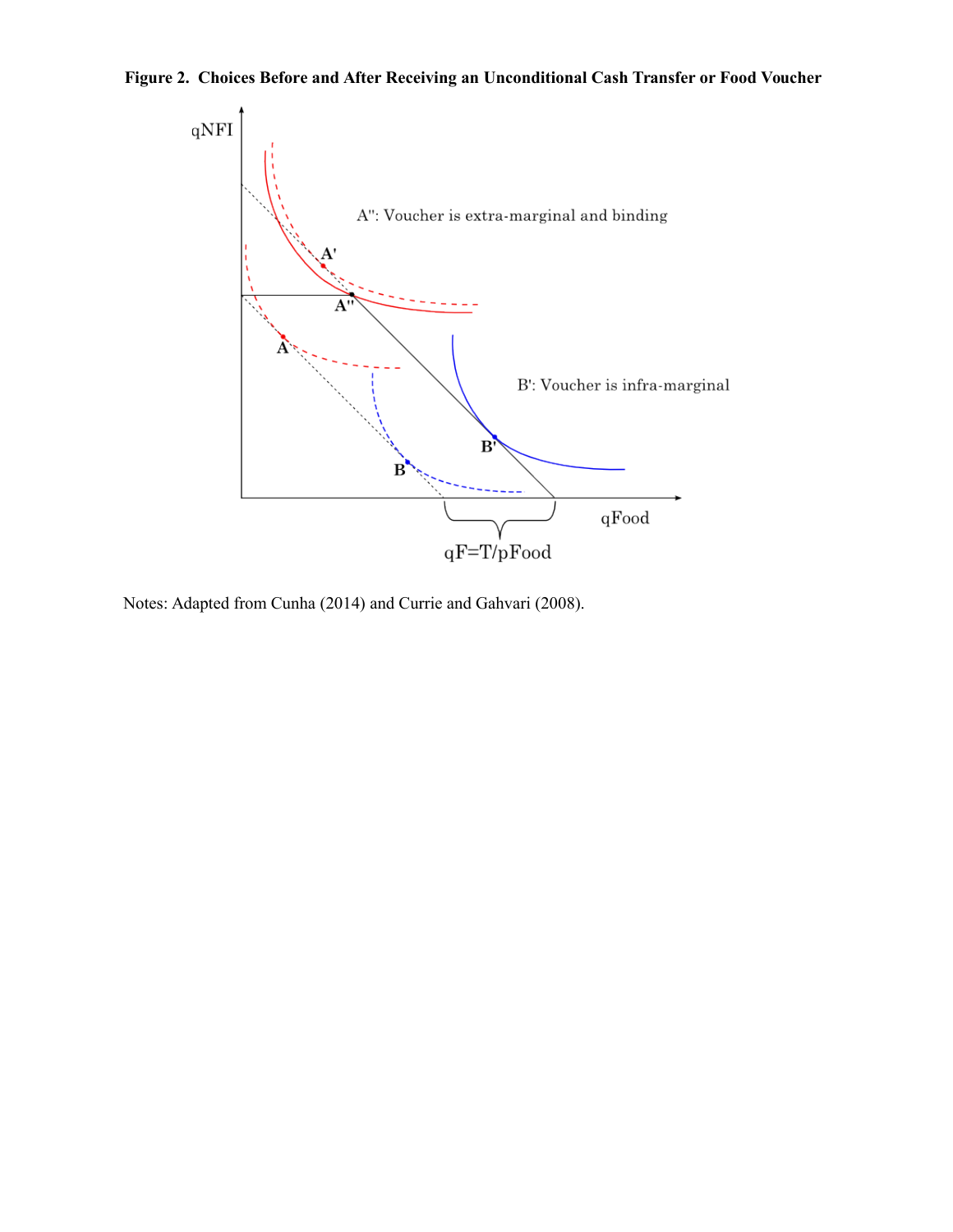

*Notes:* This figure shows the cumulative density function of weekly household food expenditures (pre-transfer) for the cash transfer group. The red line shows the average value of the transfer for the last two transfers (which could only be spent on food items).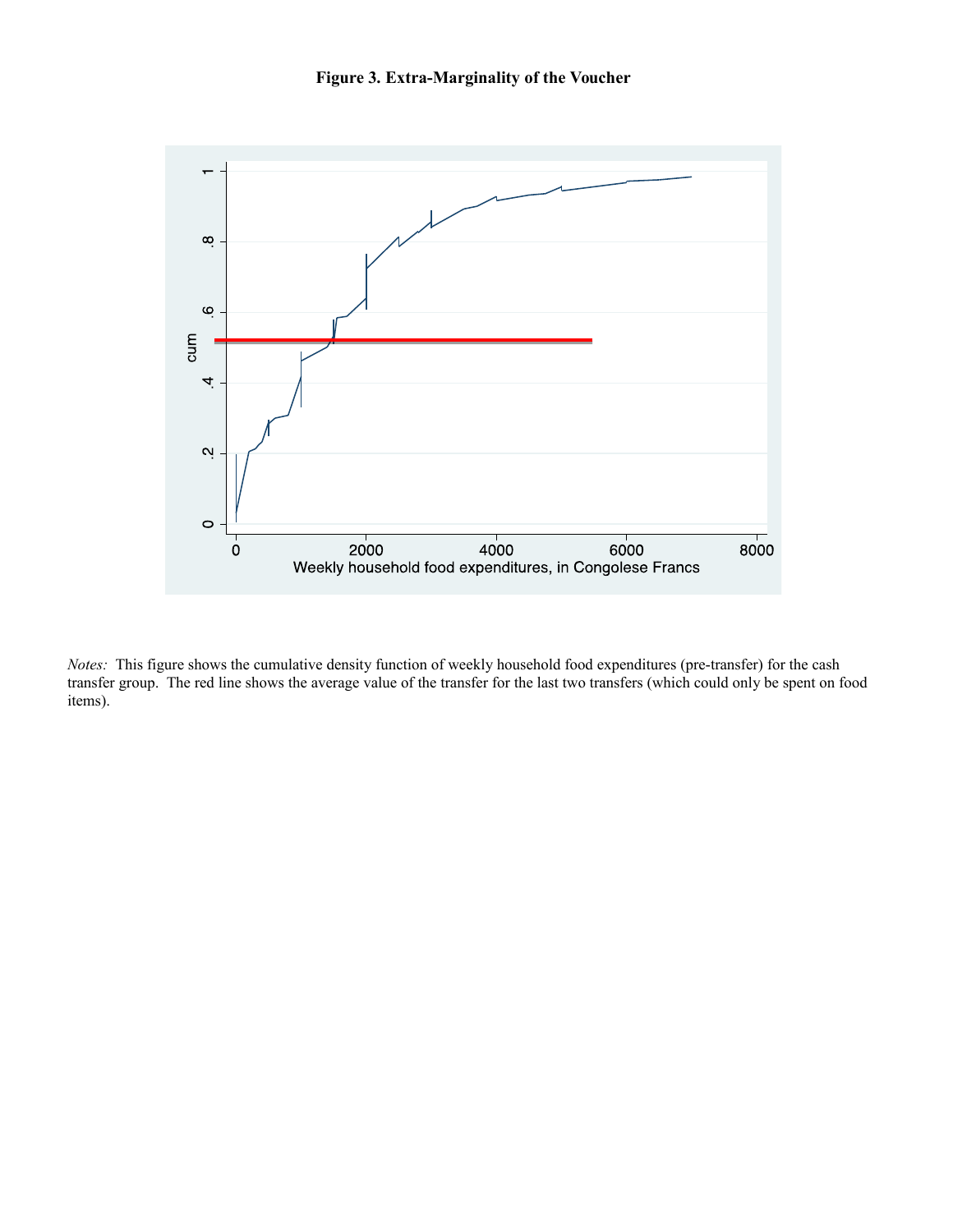

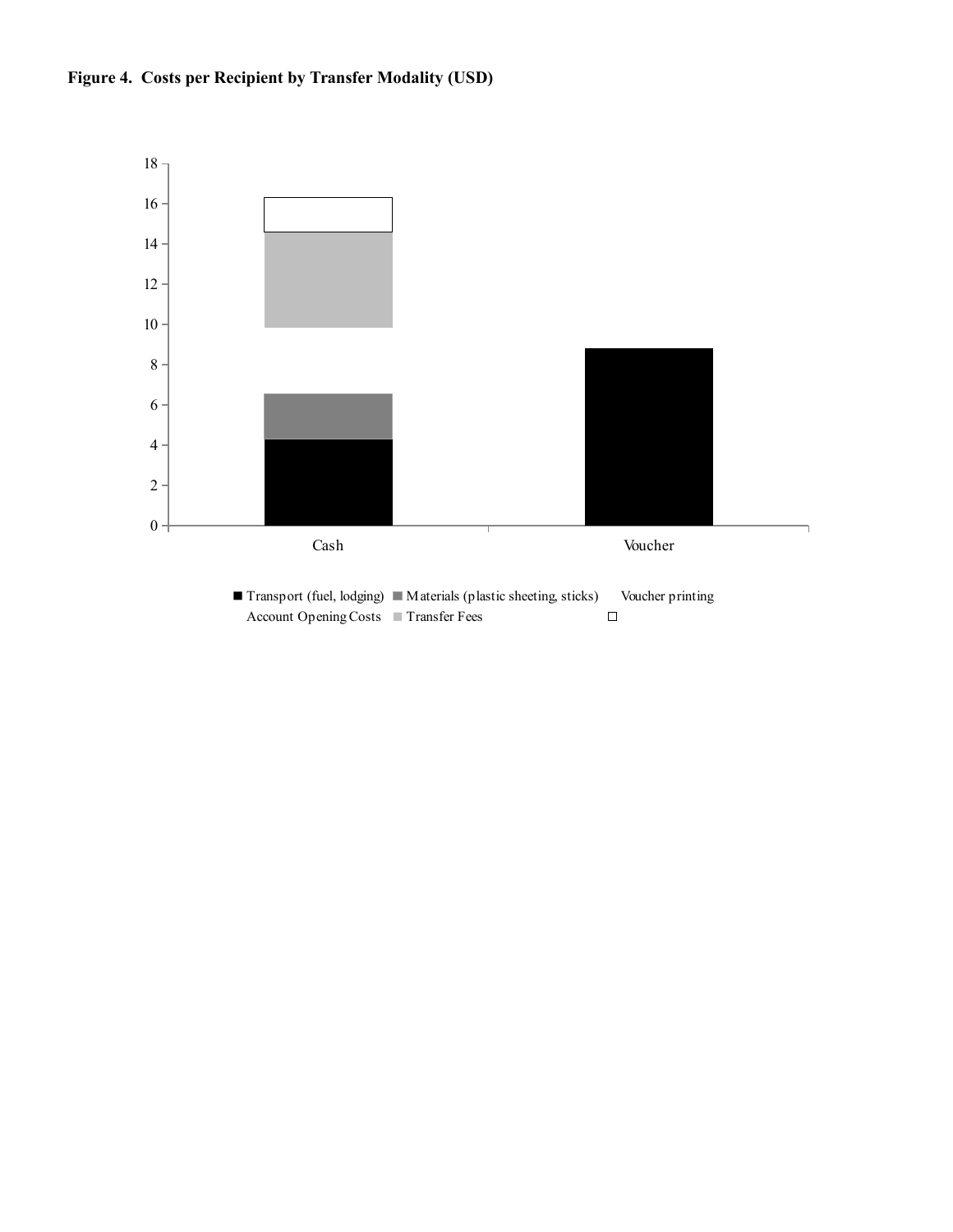| Table 1. Comparison of Pre-Program Characteristics (Entire Sample)       |                    |             |                                          |                                       |               |                                     |                               |                                       |
|--------------------------------------------------------------------------|--------------------|-------------|------------------------------------------|---------------------------------------|---------------|-------------------------------------|-------------------------------|---------------------------------------|
|                                                                          | <b>Full Sample</b> |             |                                          |                                       |               | <b>Non-Attriters in Third Round</b> |                               |                                       |
|                                                                          | (1)                | (2)         | (3)                                      | (4)                                   | (5)           | (6)                                 | (7)                           | (8)                                   |
| Variables                                                                | Voucher            | Cash        | <b>Differenc</b><br>e in<br><b>Means</b> | Kolmogorov<br>-Smirnov<br><b>Test</b> | Voucher       | Cash                                | <b>Difference</b><br>in Means | Kolmogorov<br>-Smirnov<br><b>Test</b> |
|                                                                          | Mean $(s.d.)$      | Mean (s.d.) | p-value                                  | p-value                               | Mean $(s.d.)$ | Mean $(s.d.)$                       | p-value                       | p-value                               |
| <b>Panel A: Socio-Demographic Characteristics</b>                        |                    |             |                                          |                                       |               |                                     |                               |                                       |
| Household size                                                           | 5.40               | 5.55        | 0.314                                    | 0.933                                 | 5.67          | 5.66                                | 0.657                         | 0.981                                 |
|                                                                          | (2.00)             | (1.85)      |                                          |                                       | (2.10)        | (1.83)                              |                               |                                       |
| Number of children (less than 15 years of age)                           | 4.17               | 4.32        | 0.445                                    | 0.893                                 | 4.33          | 4.41                                | 0.434                         | $\overline{\mathbf{1}}$               |
|                                                                          | (1.95)             | (1.97)      |                                          |                                       | (2.00)        | (2.01)                              |                               |                                       |
| Program recipient is married                                             | 0.79               | 0.72        | 0.27                                     | 0.892                                 | 0.79          | 0.70                                | 0.29                          | 0.763                                 |
|                                                                          | (0.41)             | (0.45)      |                                          |                                       | (0.41)        | (0.46)                              |                               |                                       |
| Age of program recipient                                                 | 34.15              | 34.87       | 0.503                                    | 0.264                                 | 34.15         | 34.87                               | 0.503                         | 0.264                                 |
|                                                                          | (14.19)            | (13.12)     |                                          |                                       | (14.19)       | (13.12)                             |                               |                                       |
| Number of years living in the camp                                       | 1.53               | 1.42        | 0.867                                    | 0.989                                 | 1.58          | 1.34                                | 0.422                         | 0.351                                 |
|                                                                          | (0.76)             | (0.82)      |                                          |                                       | (0.76)        | (0.83)                              |                               |                                       |
| <b>Panel B: Income and Income Sources</b>                                |                    |             |                                          |                                       |               |                                     |                               |                                       |
| Number of income sources                                                 | 1.74               | 1.83        | 0.345                                    | 0.808                                 | 1.74          | 1.69                                | 0.745                         | 0.96                                  |
|                                                                          | (0.72)             | (0.93)      |                                          |                                       | (0.75)        | (0.83)                              |                               |                                       |
| Total income earned during the past week                                 |                    |             |                                          |                                       |               |                                     |                               |                                       |
| (Congolese Franc)                                                        | 2387               | 2491        | 0.885                                    | 0.592                                 | 2546          | 2032                                | 0.382                         | 0.984                                 |
|                                                                          | (4610)             | (4836)      |                                          |                                       | (5271)        | (1870)                              |                               |                                       |
| Value of food purchases in the past week                                 |                    |             |                                          |                                       |               |                                     |                               |                                       |
| (Congolese Franc)                                                        | 1883               | 1729        | 0.678                                    | 0.175                                 | 2013          | 1672                                | 0.482                         | 0.871                                 |
|                                                                          | (4531)             | (1536)      |                                          |                                       | (5092)        | (1541)                              |                               |                                       |
| Per capita value of food purchases in the past<br>week (Congolese Franc) | 371                | 346         | 0.633                                    | 0.587                                 | 395           | 326                                 | 0.469                         | 0.998                                 |
|                                                                          | (879)              | (326)       |                                          |                                       | (1008)        | (320)                               |                               |                                       |
| <b>Panel C: Agricultural Production and</b><br><b>Livestock</b>          |                    |             |                                          |                                       |               |                                     |                               |                                       |
| Have access to land                                                      | 0.02               | 0.02        | 0.863                                    | 1.00                                  | 0.02          | 0.02                                | 0.643                         | 1.00                                  |
|                                                                          |                    |             |                                          |                                       |               |                                     |                               |                                       |
|                                                                          | 0.02               | 0.04        | 0.284                                    | 1.00                                  | 0.02          | 0.07                                | 0.377                         |                                       |
| Owned poultry                                                            | (0.15)             | (0.13)      |                                          |                                       | (0.15)        | (0.13)                              |                               | 1.00                                  |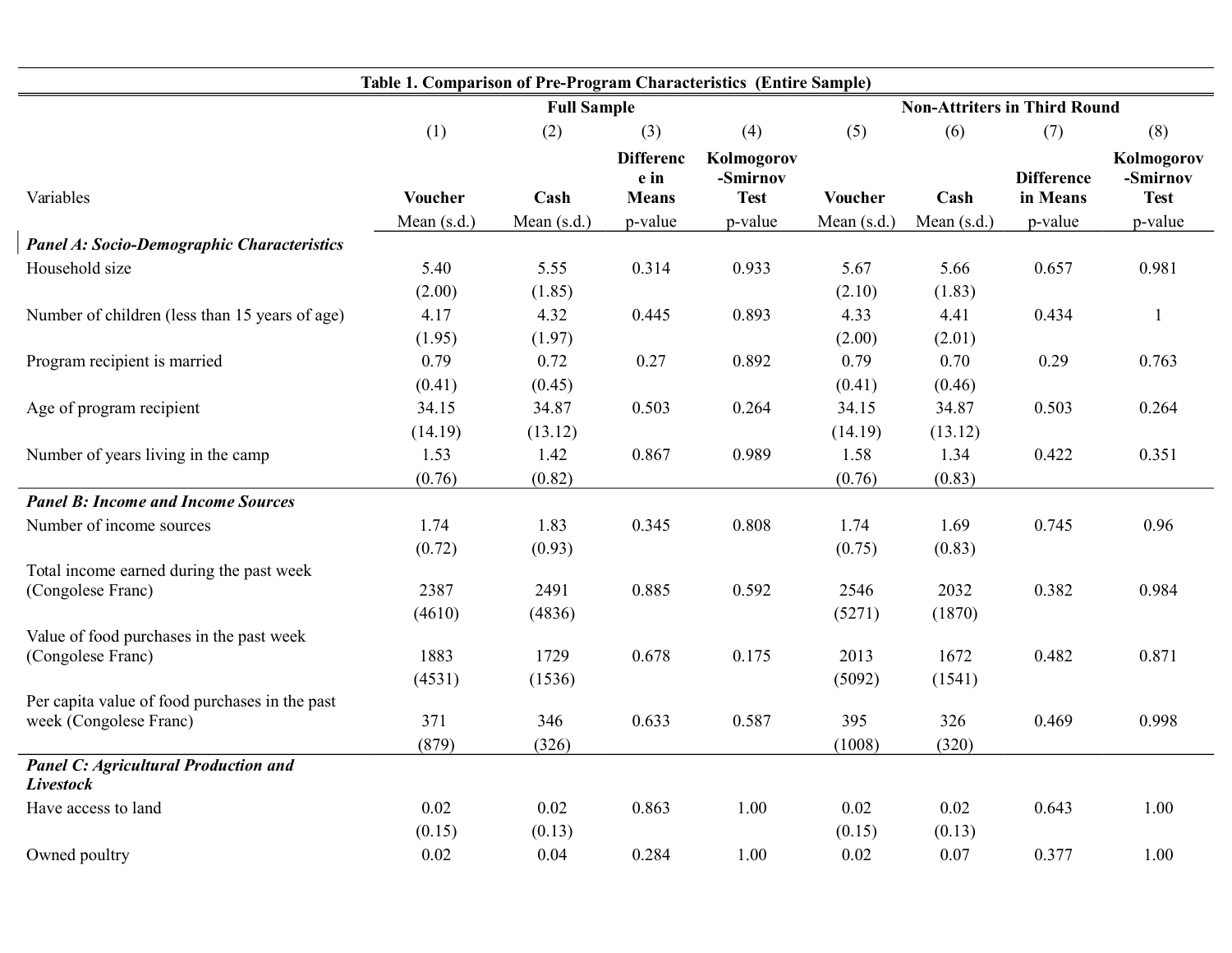|                                              | (0.12)  | (0.20)  |           |       | (0.14)  | (0.25)  |         |       |
|----------------------------------------------|---------|---------|-----------|-------|---------|---------|---------|-------|
| <b>Panel D: Asset Ownership</b>              |         |         |           |       |         |         |         |       |
| Total value (USD) of assets                  | 62.30   | 60.60   | 0.821     | 0.37  | 65.72   | 61.03   | 0.211   | 0.17  |
|                                              | (24.52) | (25.50) |           |       | (24.64) | (25.69) |         |       |
| Number of durable goods categories owned     | 0.01    | 0.01    | 0.834     | 1.00  | 0.01    | 0.01    | 0.667   | 1.00  |
|                                              | (0.09)  | (0.09)  |           |       | (0.10)  | (0.11)  |         |       |
| Number of non-durable goods categories owned | 10.87   | 11.00   | 0.453     | 0.995 | 11.17   | 10.71   | 0.601   | 0.54  |
|                                              | (3.58)  | (3.55)  |           |       | (3.48)  | (3.46)  |         |       |
| <b>Panel E: Food Security</b>                |         |         |           |       |         |         |         |       |
| Household diet diversity score (out of 12)   | 2.77    | 3.04    | 0.204     | 0.199 | 2.82    | 2.81    | 0.881   | 0.986 |
|                                              | (1.82)  | (1.67)  |           |       | (1.83)  | (1.63)  |         |       |
| Number of meals in last day (household       | 1.27    | 1.29    | 0.908     | 1.00  | 1.29    | 1.30    | 0.651   | 1.00  |
|                                              | (0.58)  | (0.47)  |           |       | (0.62)  | (0.49)  |         |       |
| Number of meals eaten in last day (children) | 1.29    | 1.29    | 0.885     | 1.00  | 1.30    | 1.29    | 0.875   | 1.00  |
|                                              | (0.59)  | (0.49)  |           |       | (0.60)  | (0.50)  |         |       |
| Months of adequate food provisioning         | 1.57    | 1.86    | $0.042**$ | 0.418 | 1.57    | 1.83    | $0.06*$ | 0.706 |
|                                              | (1.23)  | (1.16)  |           |       | (1.21)  | (1.14)  |         |       |
| Number of observations                       | 133     | 120     | 253       | 253   | 93      | 89      | 182     | 182   |

Notes: Columns 1 and 2 report the unconditional means, with standard deviations in parentheses. Column 3 reports the p-value when testing the hypothesis that the difference between the cash and voucher means is equal to zero. Column 4 reports the p-value from the Kalmogory-Smirnov test for the equality of distributions. Durable asset categories include a bike, generator and storage facility. Non-durable asset categories include chairs, radios, mattresses and utensils. "Months of adequate food provisioning" are the number of months since the previous harvest that the household felt that it had "enough" food. Household diet diversity is a a list of 12 categories consumed by the household over the past 24 hours. Results are robust to controlling for neighborhood fixed effects, the level of stratification. \*\*\* significant at the 1 percent level, \*\* significant at the 5 percent level, \* significant at the 10 percent level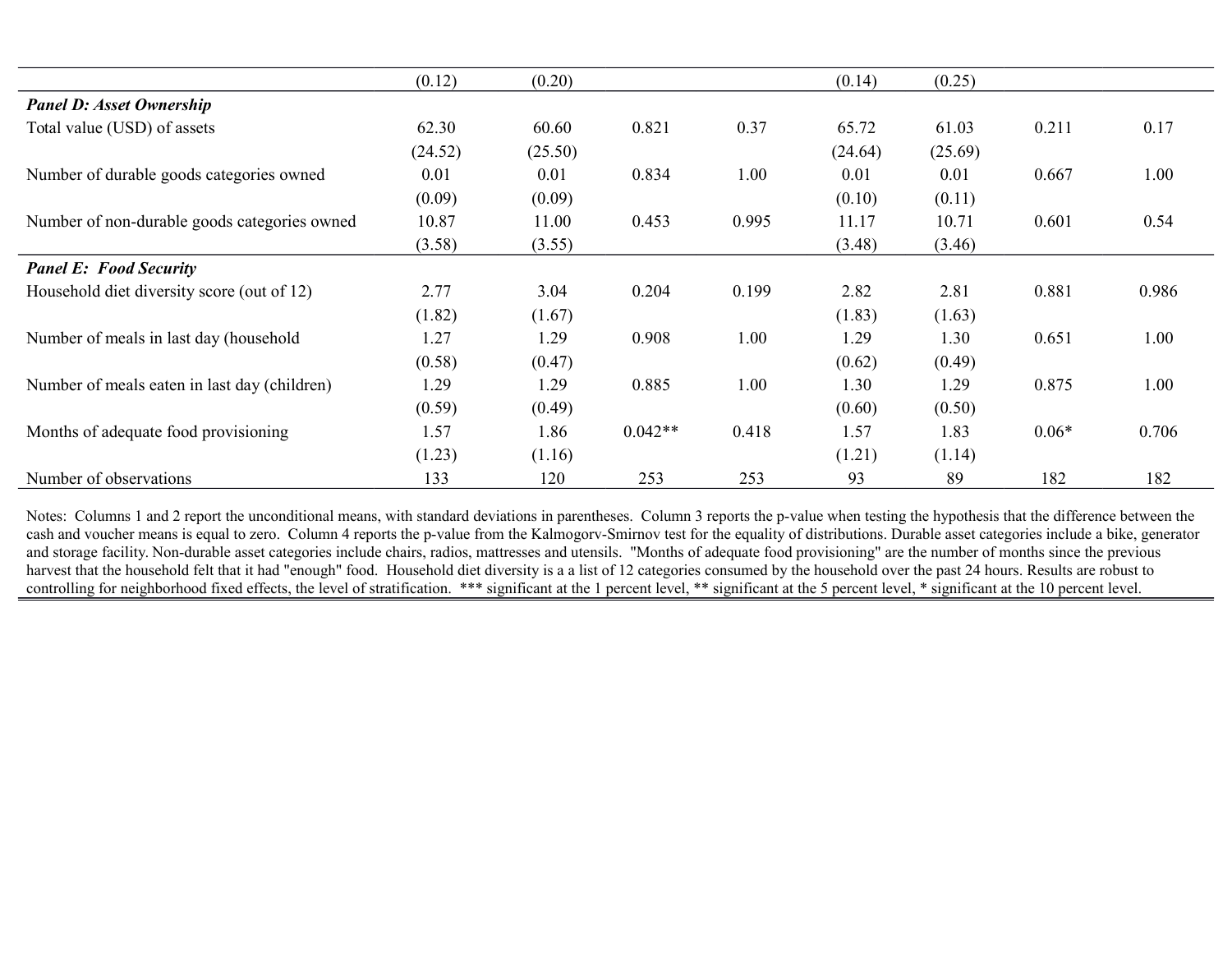|                                                   | Last Transfer Only    |             | Standard p-<br>value | Bonferroni<br>adjusted p-value |
|---------------------------------------------------|-----------------------|-------------|----------------------|--------------------------------|
|                                                   |                       |             |                      |                                |
|                                                   | (1)<br><b>Voucher</b> | (2)<br>Cash | (3)                  | (4)                            |
| <b>Panel A: Food Items</b>                        | Mean (s.d.)           | Coeff(s.e.) |                      |                                |
| Number of different purchases made                | 3.31                  | $3.67***$   | 0.000                | 0.017                          |
|                                                   | (1.78)                | (0.48)      |                      |                                |
| Staple grains (maize, maize flour)                | 0.49                  | $0.24***$   | 0.001                | 0.017                          |
|                                                   | (0.50)                | (0.07)      |                      |                                |
| Other grains (cassava flour, rice)                | 0.61                  | $-0.10$     | 0.197                | 0.017                          |
|                                                   | (0.49)                | (0.08)      |                      |                                |
| Beans                                             | 0.15                  | $0.38***$   | 0.000                | 0.017                          |
|                                                   | (0.36)                | (0.07)      |                      |                                |
| Condiments                                        | 0.00                  | $0.26***$   | 0.000                | 0.017                          |
|                                                   | (0.00)                | (0.05)      |                      |                                |
| Oil                                               | 0.45                  | $0.27***$   | 0.001                | 0.017                          |
|                                                   | (0.50)                | (0.08)      |                      |                                |
| Meat                                              | 0.00                  | $0.55***$   | 0.000                | 0.017                          |
|                                                   | (0.00)                | (0.06)      |                      |                                |
| Vegetables                                        | 0.04                  | $0.35***$   | 0.000                | 0.017                          |
|                                                   | (0.19)                | (0.06)      |                      |                                |
| Salt                                              | 0.93                  | $-0.13**$   | 0.019                | 0.017                          |
|                                                   | (0.26)                | (0.05)      |                      |                                |
| Fish                                              | 0.45                  | $-0.02$     | 0.682                | 0.017                          |
|                                                   | (0.50)                | (0.08)      |                      |                                |
| <b>Panel B: Agricultural Items</b>                |                       |             |                      |                                |
| Livestock                                         | 0.00                  | $0.08**$    | 0.018                | 0.017                          |
|                                                   | (0.00)                | (0.03)      |                      |                                |
| Seeds                                             | 0.11                  | 0.03        | 0.477                | 0.017                          |
|                                                   | (0.31)                | (0.05)      |                      |                                |
| <b>Panel C: Other Non-Food Items</b>              |                       |             |                      |                                |
| Clothing                                          | 0.00                  | $0.42***$   | 0.000                | 0.017                          |
|                                                   | (0.00)                | (0.06)      |                      |                                |
| <b>Housing Materials</b>                          | 0.00                  | $0.11***$   | 0.001                | 0.017                          |
|                                                   | (0.00)                | (0.03)      |                      |                                |
| <b>Panel D: Education and Health Expenditures</b> |                       |             |                      |                                |
| School fees                                       | 0.01                  | $0.65***$   | 0.000                | 0.017                          |
|                                                   | (0.11)                | (0.06)      |                      |                                |
| Medicines                                         | 0.00                  | $0.05*$     | 0.053                | 0.017                          |
|                                                   | (0.00)                | (0.03)      |                      |                                |
| Reimburse debts                                   | 0.07                  | $0.43***$   | 0.000                | 0.017                          |
|                                                   | (0.26)                | (0.06)      |                      |                                |
| Number of observations                            |                       | 178         |                      |                                |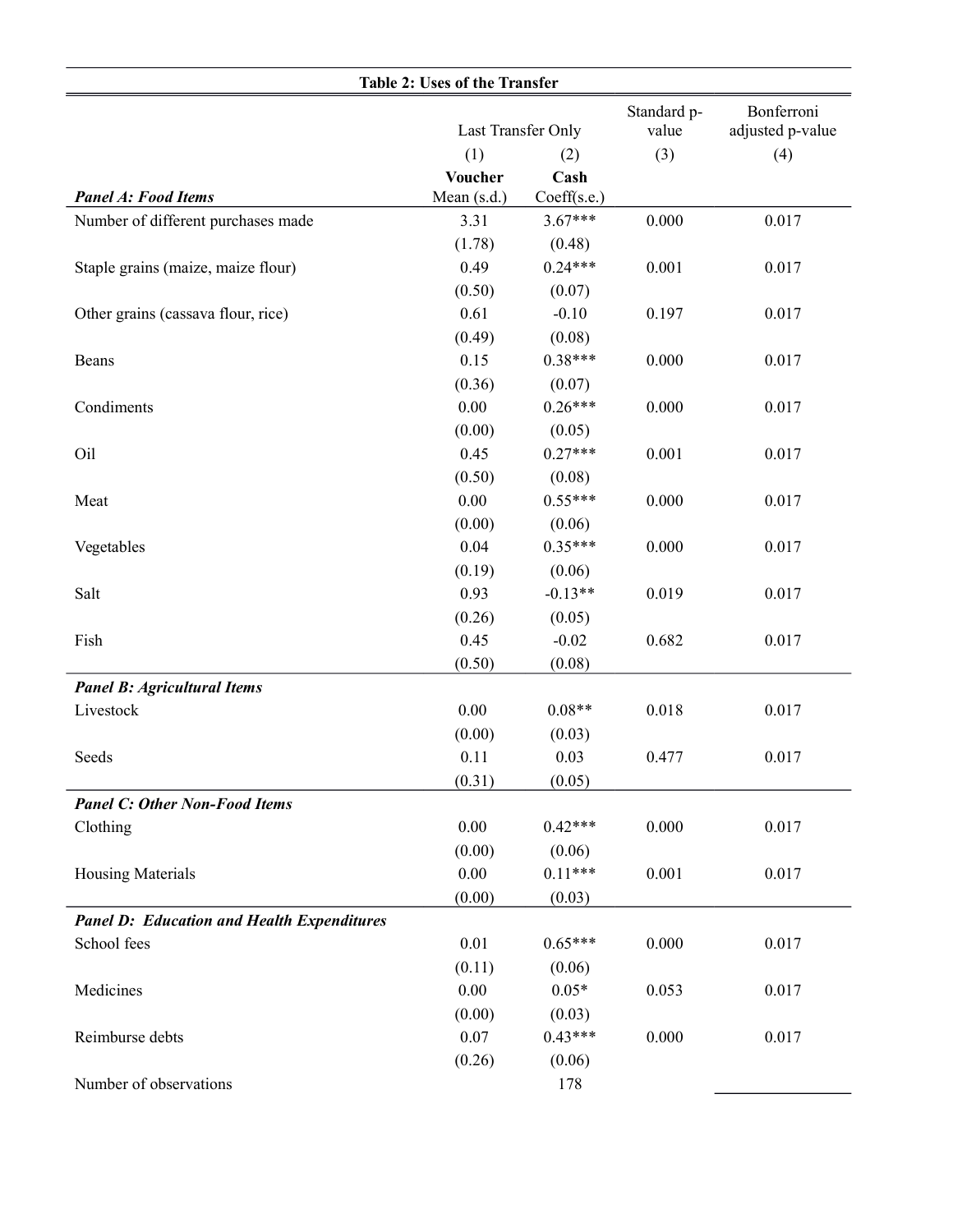Notes: This table presents a simple comparison of means for households in the two treatments. Column 1 shows the mean and s.d. of the basic treatment (voucher) households for the third transfer, whereas Column 2 shows the coefficient and standard error on the cash transfer variable for the third transfer (using the third round of data). Column 4 shows the Bonferroni-adjusted p-value, adjusted for the mean correlation among outcomes. All regressions control for neighborhood fixed effects, the level of stratification prior to randomization. Heteroskedasticity-consistent s.e. are presented in parentheses. \*\*\* significant at the 1 percent level, \*\* significant at the 5 percent level, \* significant at the 10 percent level.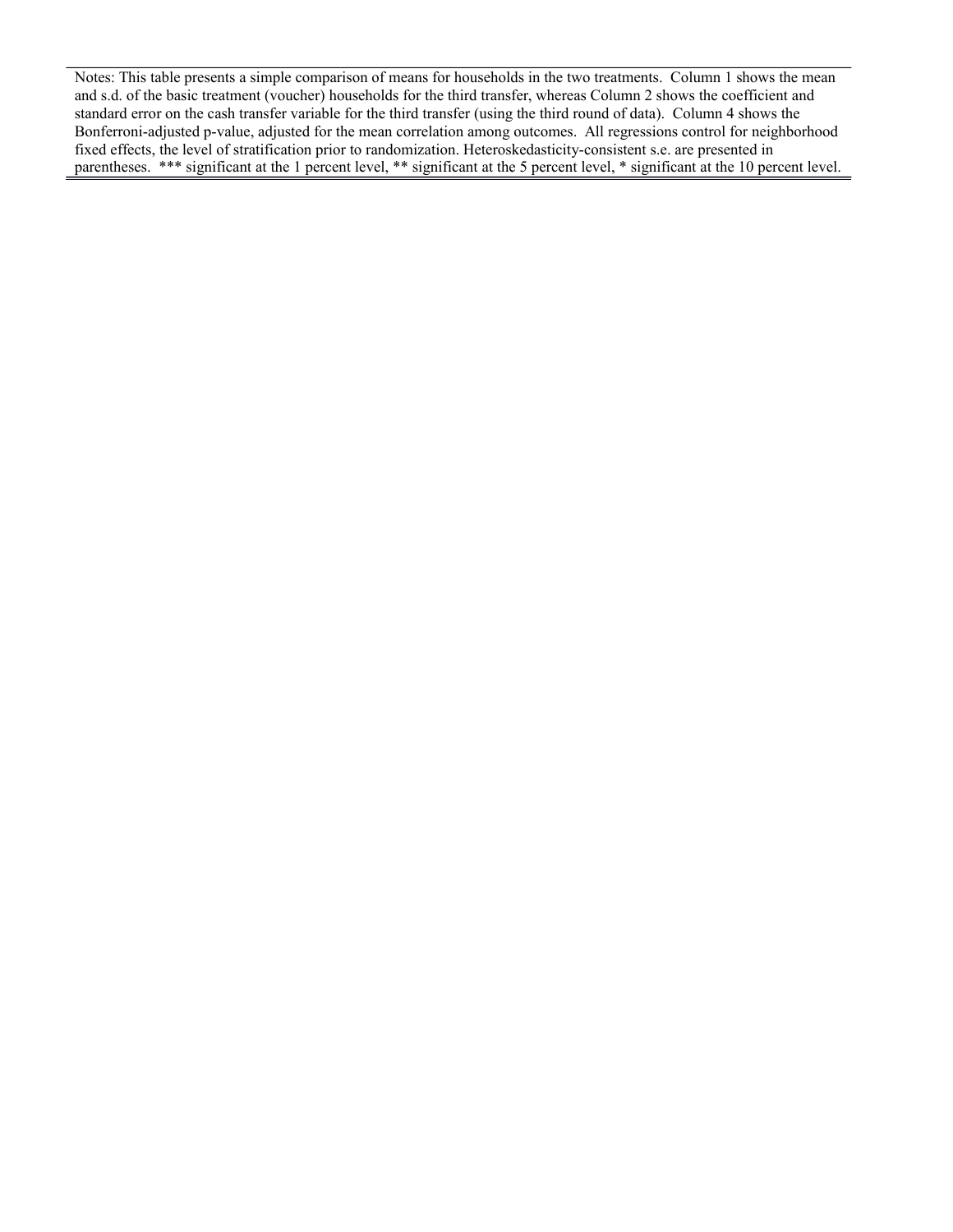| <b>Table 3: Amount Spent and Food Expenditures</b>             |                |                    |       |                                   |  |  |  |
|----------------------------------------------------------------|----------------|--------------------|-------|-----------------------------------|--|--|--|
|                                                                |                | Last Transfer Only |       | Bonferroni<br>adjusted<br>p-value |  |  |  |
|                                                                | (1)            | (2)                | (3)   | (4)                               |  |  |  |
|                                                                | <b>Voucher</b> | Cash               |       |                                   |  |  |  |
|                                                                | Mean<br>(s.d.) | Coeff(s.e.)        |       |                                   |  |  |  |
| <b>Panel A: Amount Spent on Particular Food Items</b><br>(USS) |                |                    |       |                                   |  |  |  |
| Staple grain (maize flour)                                     | 0.49           | $0.24***$          | 0.001 | 0.015                             |  |  |  |
|                                                                | (0.50)         | (0.07)             |       |                                   |  |  |  |
| Other grains (cassava flour, rice)                             | 2.73           | $-0.12$            | 0.707 | 0.015                             |  |  |  |
|                                                                | (2.38)         | (0.33)             |       |                                   |  |  |  |
| Beans                                                          | 0.15           | $0.38***$          | 0.000 | 0.015                             |  |  |  |
|                                                                | (0.36)         | (0.07)             |       |                                   |  |  |  |
| Oil                                                            | 2.68           | $1.64***$          | 0.001 | 0.015                             |  |  |  |
|                                                                | (3.00)         | (0.17)             |       |                                   |  |  |  |
| Meat                                                           | 0.00           | $1.61***$          | 0.000 | 0.015                             |  |  |  |
|                                                                | (0.00)         | (0.46)             |       |                                   |  |  |  |
| Salt                                                           | 8.36           | $-7.58***$         | 0.000 | 0.015                             |  |  |  |
|                                                                | (2.31)         | (0.26)             |       |                                   |  |  |  |
| Fish                                                           | 2.68           | $-0.11$            | 0.682 | 0.015                             |  |  |  |
|                                                                | (0.49)         | (0.49)             |       |                                   |  |  |  |
| <b>Panel B: Total Food Expenditures</b>                        |                |                    |       |                                   |  |  |  |
| Food expenditures in previous week (\$US)                      | 2.60           | $-0.34$            | 0.352 | 0.051                             |  |  |  |
|                                                                | (2.37)         | (0.37)             |       |                                   |  |  |  |
| IHS(Food expenditures)                                         |                | $-0.17$            | 0.165 | 0.051                             |  |  |  |
|                                                                |                | (0.12)             |       |                                   |  |  |  |
| Per capita food expenditures (\$US)                            | 0.56           | $-0.11$            | 0.112 | 0.051                             |  |  |  |
|                                                                | (0.69)         | (0.08)             |       |                                   |  |  |  |
| IHS (Per capita food expenditures)                             |                | $-0.09$            | 0.173 | 0.051                             |  |  |  |
|                                                                |                | (0.06)             |       |                                   |  |  |  |
| Number of observations                                         |                | 178                |       |                                   |  |  |  |

Notes: This table presents a simple comparison of means for households in the two treatments. Column 1 shows the mean and s.d. of the basic treatment (voucher) households for the third transfer, whereas Column 2 shows the coefficient and standard error on the cash transfer variable for the third transfer (using the third round of data). Column 4 shows the Bonferroniadjusted p-value, adjusted for the mean correlation among outcomes. All regressions control for neighborhood fixed effects, the level of stratification prior to randomization. Heteroskedasticity-consistent s.e. are presented in parentheses. \*\*\* significant at the 1 percent level, \*\* significant at the 5 percent level, \* significant at the 10 percent level.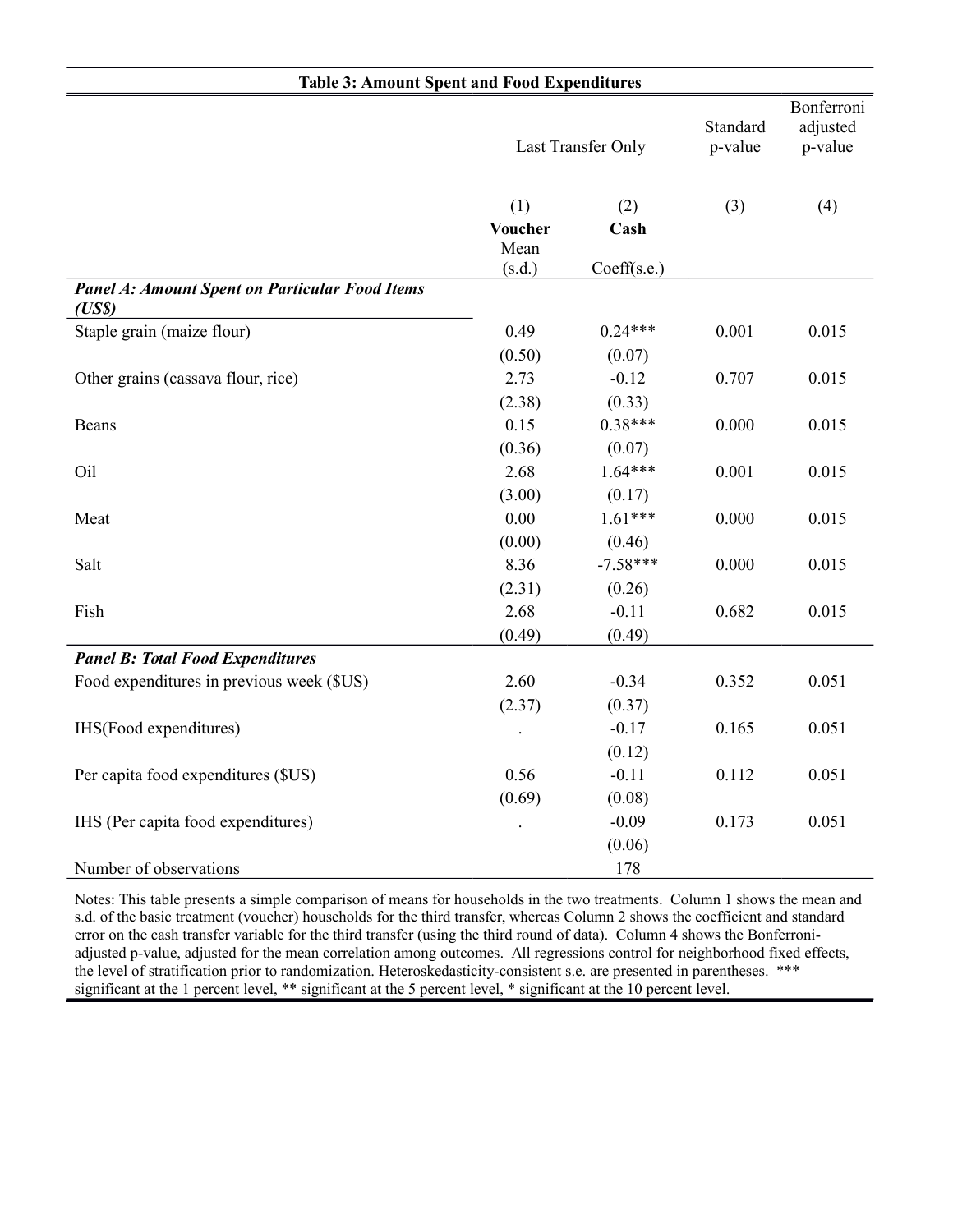| <b>Table 4: Food Consumption, Assets and Coping Strategies</b> |                    |             |             |                           |
|----------------------------------------------------------------|--------------------|-------------|-------------|---------------------------|
|                                                                |                    |             | Standard p- | Bonferroni<br>adjusted p- |
|                                                                | Last Transfer Only |             | value       | value                     |
|                                                                | (1)                | (2)         | (3)         | (4)                       |
|                                                                | Voucher            | Cash        |             |                           |
|                                                                | Mean (s.d.)        | Coeff(s.e.) |             |                           |
| <b>Panel A: Household Diet Diversity</b>                       |                    |             |             |                           |
| Household diet diversity (out of 12)                           | 3.09               | $-0.08$     | 0.735       | 0.015                     |
|                                                                | (1.34)             | (0.22)      |             |                           |
| Grains                                                         | 0.66               | 0.00        | 0.956       | 0.015                     |
|                                                                | (0.47)             | (0.08)      |             |                           |
| Tubers                                                         | 0.73               | $-0.01$     | 0.935       | 0.015                     |
|                                                                | (0.45)             | (0.08)      |             |                           |
| Beans                                                          | 0.19               | $-0.02$     | 0.815       | 0.015                     |
|                                                                | (0.40)             | (0.07)      |             |                           |
| Vegetables                                                     | 0.65               | $-0.01$     | 0.936       | 0.015                     |
|                                                                | (0.48)             | (0.08)      |             |                           |
| Fruits                                                         | 0.06               | $-0.03$     | 0.448       | 0.015                     |
|                                                                | (0.24)             | (0.04)      |             |                           |
| Fats                                                           | 0.37               | 0.02        | 0.71        | 0.015                     |
|                                                                | (0.49)             | (0.08)      |             |                           |
| Eggs                                                           | $\boldsymbol{0}$   | 0.01        | 0.2         | 0.015                     |
|                                                                | (0.00)             | (0.01)      |             |                           |
| Meat                                                           | 0.05               | $-0.03$     | 0.4         | 0.015                     |
|                                                                | (0.21)             | (0.03)      |             |                           |
| Fish                                                           | 0.12               | 0.04        | 0.51        | 0.015                     |
|                                                                | (0.33)             | (0.06)      |             |                           |
| Condiments                                                     | 0.24               | $-0.04$     | 0.206       | 0.015                     |
|                                                                | (0.15)             | (0.03)      |             |                           |
| Sugar                                                          | 0.24               | $-0.02$     | 0.838       | 0.015                     |
|                                                                | (0.43)             | (0.07)      |             |                           |
| <b>Panel B: Other Food Security Measures</b>                   |                    |             |             |                           |
| Number of meals per day (household)                            | 1.37               | $-0.03$     | 0.781       | 0.026                     |
|                                                                | (0.58)             | (0.10)      |             |                           |
| Number of meals per day (children)                             | 2.52               | $-0.51$     | 0.274       | 0.026                     |
|                                                                | (3.45)             | (0.51)      |             |                           |
| Months of adequate food provisioning                           | 1.42               | 0.12        | 0.309       | 0.026                     |
|                                                                | (0.64)             | (0.11)      |             |                           |
| <b>Panel C: Income, Assets and Coping Strategies</b>           |                    |             |             |                           |
| Income in the previous week (US\$)                             | 3.36               | 0.82        | 0.423       | 0.008                     |
|                                                                | (2.94)             | (1.05)      |             |                           |
| Total value of household assets (US\$)                         | 89.07              | 0.36        | 0.944       | 0.008                     |
|                                                                | (35.20)            | (5.09)      |             |                           |
| Money left from transfer (US\$)                                | 0.00               | $0.07**$    | 0.017       | 0.008                     |
|                                                                | (0.00)             | (0.03)      |             |                           |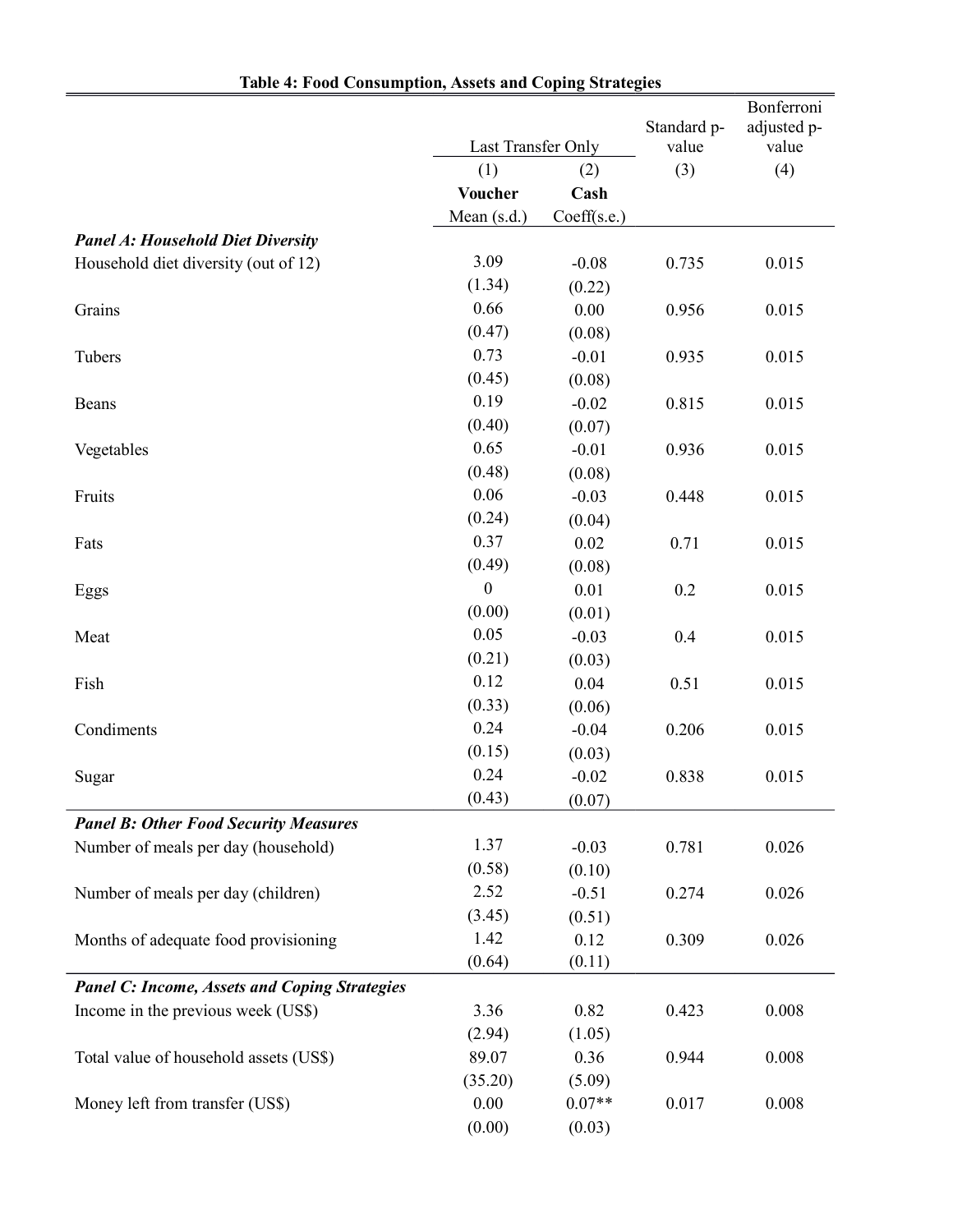| Amount of money remaining from the transfer |        |          |       |       |
|---------------------------------------------|--------|----------|-------|-------|
| (US\$)                                      | 0.00   | $1.11**$ | 0.029 | 0.008 |
|                                             | (0.00) | (0.50)   |       |       |
| Poultry ownership                           | 0.13   | $-0.07$  | 0.112 | 0.008 |
|                                             | (0.33) | (0.05)   |       |       |
| Negative Coping Strategy Index              | 0.52   | 0.13     | 0.241 | 0.008 |
|                                             | (1.04) | (0.11)   |       |       |
| Number of observations                      |        | 178      |       |       |

Notes: This table presents a simple comparison of means for households in the two treatments. Column 1 shows the mean and s.d. of the basic treatment (voucher) households for the third transfer, whereas Column 2 shows the coefficient and standard error on the cash transfer variable for the third transfer (using the third round of data). Column 4 shows the Bonferroni-adjusted p-value, adjusted for the mean correlation among outcomes. All regressions control for neighborhood fixed effects, the level of stratification prior to randomization. Heteroskedasticity-consistent s.e. are presented in parentheses. \*\*\* significant at the 1 percent level, \*\* significant at the 5 percent level, \* significant at the 10 percent level.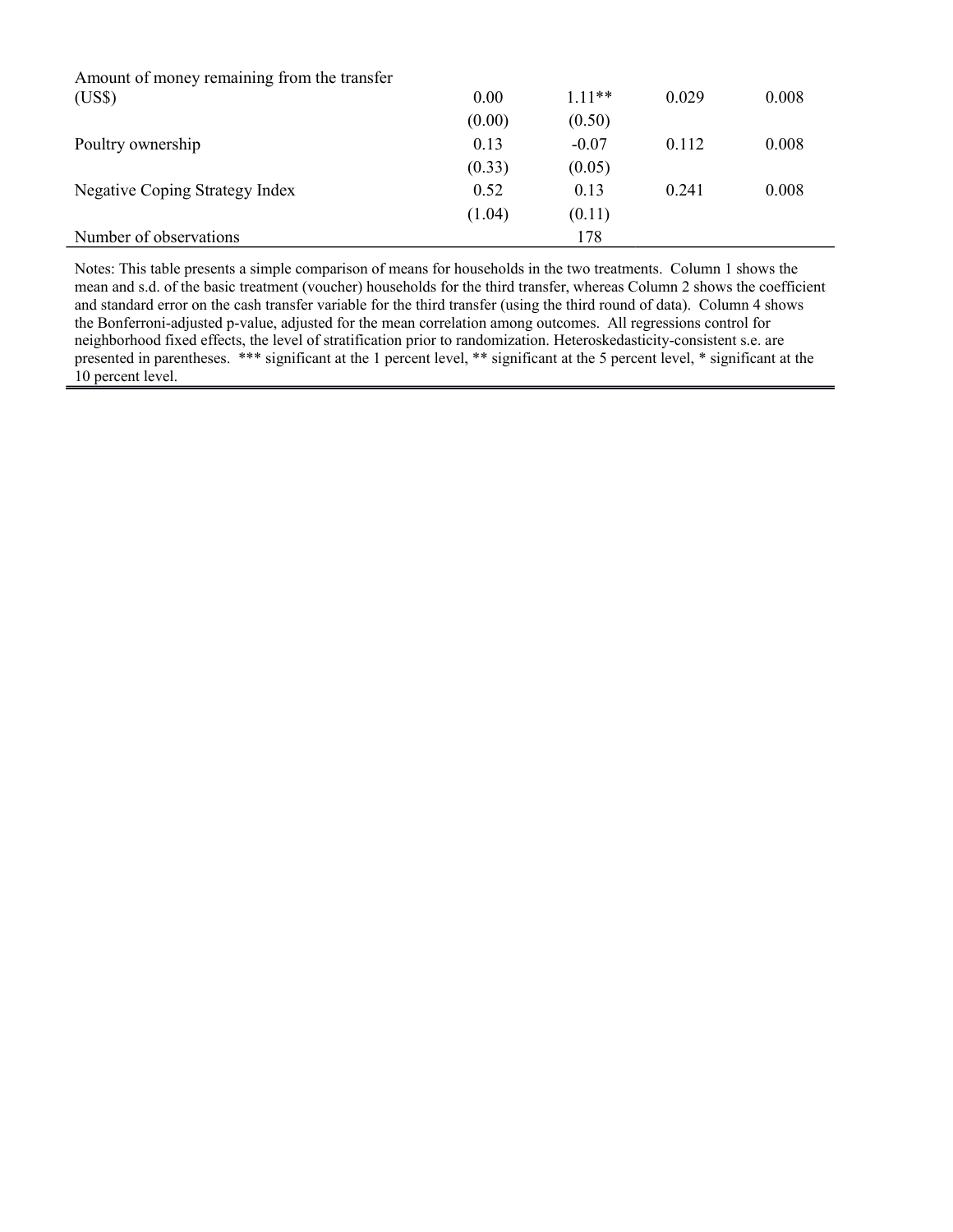|                                                                           |               |                    | Standard p- | Bonferroni<br>adjusted p- |  |
|---------------------------------------------------------------------------|---------------|--------------------|-------------|---------------------------|--|
|                                                                           |               | Last Transfer Only | value       | value                     |  |
|                                                                           | (1)           | (2)                | (3)         | (4)                       |  |
|                                                                           | Voucher       | Cash               |             |                           |  |
|                                                                           | Mean $(s.d.)$ | Coeff(s.e.)        |             |                           |  |
| <b>Panel A: Location and Timing of Purchases</b>                          |               |                    |             |                           |  |
| Market outside camp                                                       | 0.00          | $0.98***$          | 0.000       | 0.01                      |  |
|                                                                           | (0.00)        | (0.02)             |             |                           |  |
| Spent money in more than one purchase                                     | 0.00          | $0.80***$          | 0.000       | 0.01                      |  |
|                                                                           | (0.00)        | (0.05)             |             |                           |  |
| <b>Panel B: Intra-Household Decision-Making with Respect to Transfers</b> |               |                    |             |                           |  |
| Program recipient responsible for spending all or part of transfer        | 0.95          | $-0.06$            | 0.141       | 0.014                     |  |
|                                                                           | (0.21)        | (0.04)             |             |                           |  |
| Husband responsible for spending part of transfer                         | 0.43          | $-0.04$            | 0.620       | 0.014                     |  |
|                                                                           | (0.50)        | (0.08)             |             |                           |  |
| Discussed how to use transfer in advance with other family members        | 0.80          | $-0.14**$          | 0.048       | 0.014                     |  |
|                                                                           | (0.40)        | (0.07)             |             |                           |  |
| <b>Panel C: Sharing of Transfers</b>                                      |               |                    |             |                           |  |
| Household shared part of money received                                   | 0.18          | $0.13*$            | 0.100       | 0.046                     |  |
|                                                                           | (0.38)        | (0.08)             |             |                           |  |
| Household shared part of goods purchased                                  | 0.42          | $-0.18**$          | 0.029       | 0.046                     |  |
|                                                                           | (0.50)        | (0.08)             |             |                           |  |
| <b>Panel D: Intra-Household Decision-Making</b>                           |               |                    |             |                           |  |
| Husband makes education decisions alone                                   | 0.35          | 0.07               | 0.511       | 0.034                     |  |
|                                                                           | (0.48)        | (0.10)             |             |                           |  |
| Husband decides whether to share transfer with other households           |               |                    |             |                           |  |
| alone                                                                     | 0.33          | $-0.06$            | 0.553       | 0.034                     |  |
|                                                                           | (0.48)        | (0.09)             |             |                           |  |
| Husband decides whether/how to save alone                                 | 0.36          | $-0.03$            | 0.880       | 0.034                     |  |
|                                                                           | (0.48)        | (0.10)             |             |                           |  |
| Number of observations                                                    |               | 178                |             |                           |  |

**Table 5: Mechanisms for Purchases and Outcomes**

Notes: This table presents a simple comparison of means for households in the two treatments. Column 1 shows the mean and s.d. of the basic treatment (voucher) households for the third transfer, whereas Column 2 shows the coefficient and standard error on the cash transfer variable for the third transfer (using the third round of data). Column 4 shows the Bonferroni-adjusted p-value, adjusted for the mean correlation among outcomes. All regressions control for neighborhood fixed effects, the level of stratification prior to randomization. Heteroskedasticity-consistent s.e. are presented in parentheses. \*\*\* significant at the 1 percent level, \*\* significant at the 5 percent level, \* significant at the 10 percent level.